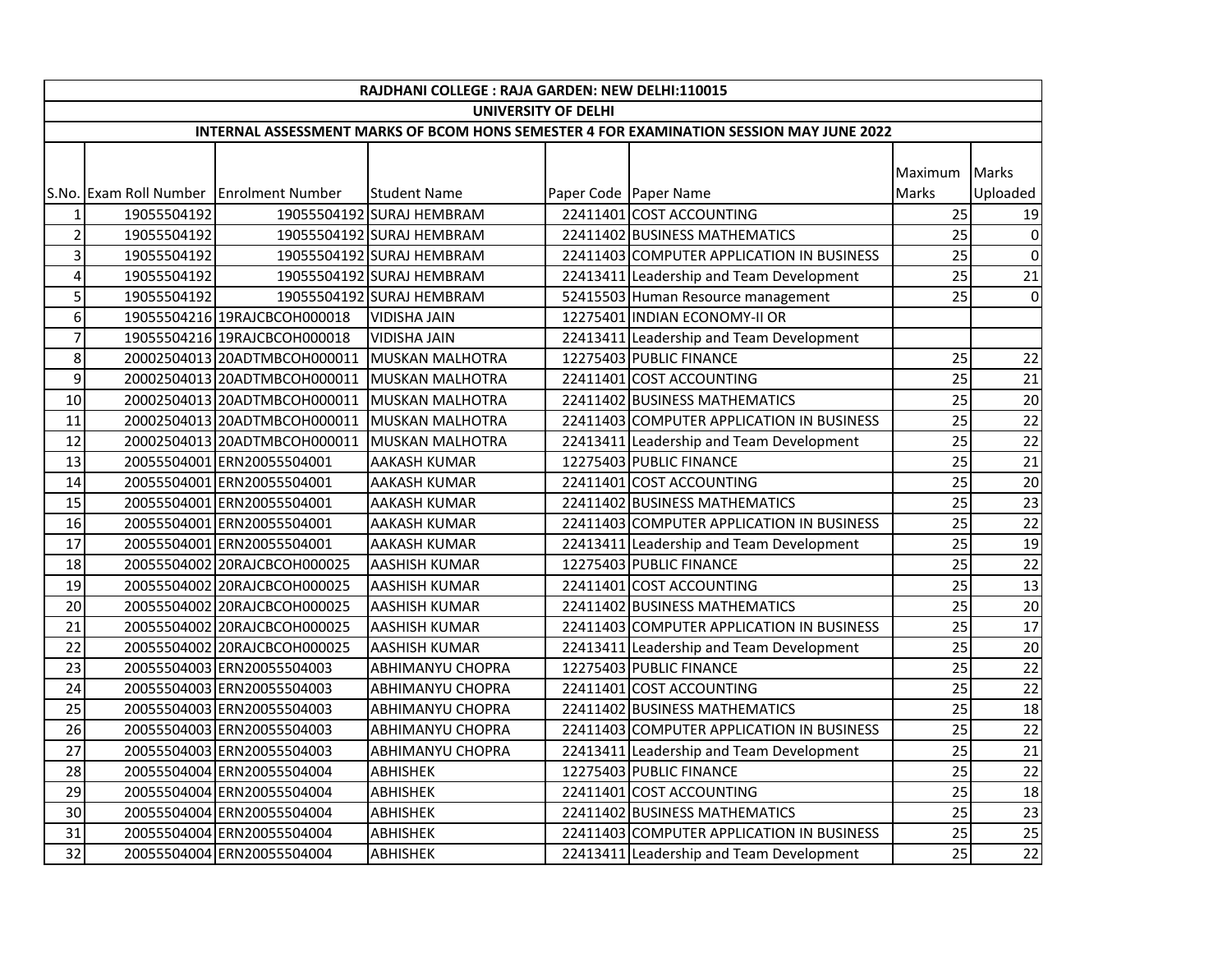| 33 | 20055504005 ERN20055504005   | <b>ABHIVYAKTI PANDEY</b> | 12275401 INDIAN ECONOMY-II OR             | 25 | 22              |
|----|------------------------------|--------------------------|-------------------------------------------|----|-----------------|
| 34 | 20055504005 ERN20055504005   | <b>ABHIVYAKTI PANDEY</b> | 22411401 COST ACCOUNTING                  | 25 | 20              |
| 35 | 20055504005 ERN20055504005   | <b>ABHIVYAKTI PANDEY</b> | 22411402 BUSINESS MATHEMATICS             | 25 | 21              |
| 36 | 20055504005 ERN20055504005   | <b>ABHIVYAKTI PANDEY</b> | 22411403 COMPUTER APPLICATION IN BUSINESS | 25 | 19              |
| 37 | 20055504005 ERN20055504005   | <b>ABHIVYAKTI PANDEY</b> | 22413411 Leadership and Team Development  | 25 | 22              |
| 38 | 20055504006 ERN20055504006   | <b>ADARSH GUPTA</b>      | 12275403 PUBLIC FINANCE                   | 25 | 22              |
| 39 | 20055504006 ERN20055504006   | <b>ADARSH GUPTA</b>      | 22411401 COST ACCOUNTING                  | 25 | 21              |
| 40 | 20055504006 ERN20055504006   | <b>ADARSH GUPTA</b>      | 22411402 BUSINESS MATHEMATICS             | 25 | 23              |
| 41 | 20055504006 ERN20055504006   | <b>ADARSH GUPTA</b>      | 22411403 COMPUTER APPLICATION IN BUSINESS | 25 | 23              |
| 42 | 20055504006 ERN20055504006   | <b>ADARSH GUPTA</b>      | 22413411 Leadership and Team Development  | 25 | 19              |
| 43 | 20055504007 20RAJCBCOH000035 | <b>ADITYA AGARWAL</b>    | 12275403 PUBLIC FINANCE                   | 25 | 19              |
| 44 | 20055504007 20RAJCBCOH000035 | <b>ADITYA AGARWAL</b>    | 22411401 COST ACCOUNTING                  | 25 | $20\,$          |
| 45 | 20055504007 20RAJCBCOH000035 | <b>ADITYA AGARWAL</b>    | 22411402 BUSINESS MATHEMATICS             | 25 | 18              |
| 46 | 20055504007 20RAJCBCOH000035 | <b>ADITYA AGARWAL</b>    | 22411403 COMPUTER APPLICATION IN BUSINESS | 25 | 18              |
| 47 | 20055504007 20RAJCBCOH000035 | <b>ADITYA AGARWAL</b>    | 22413411 Leadership and Team Development  | 25 | $21\,$          |
| 48 | 20055504008 20RAJCBCOH000026 | <b>ADITYA AHUJA</b>      | 12275403 PUBLIC FINANCE                   | 25 | 23              |
| 49 | 20055504008 20RAJCBCOH000026 | <b>ADITYA AHUJA</b>      | 22411401 COST ACCOUNTING                  | 25 | 18              |
| 50 | 20055504008 20RAJCBCOH000026 | <b>ADITYA AHUJA</b>      | 22411402 BUSINESS MATHEMATICS             | 25 | 17              |
| 51 | 20055504008 20RAJCBCOH000026 | <b>ADITYA AHUJA</b>      | 22411403 COMPUTER APPLICATION IN BUSINESS | 25 | 18              |
| 52 | 20055504008 20RAJCBCOH000026 | <b>ADITYA AHUJA</b>      | 22413411 Leadership and Team Development  | 25 | 21              |
| 53 | 20055504009 20RAJCBCOH000071 | <b>ADITYA TICKOO</b>     | 12275403 PUBLIC FINANCE                   | 25 | 23              |
| 54 | 20055504009 20RAJCBCOH000071 | <b>ADITYA TICKOO</b>     | 22411401 COST ACCOUNTING                  | 25 | 20              |
| 55 | 20055504009 20RAJCBCOH000071 | <b>ADITYA TICKOO</b>     | 22411402 BUSINESS MATHEMATICS             | 25 | 24              |
| 56 | 20055504009 20RAJCBCOH000071 | <b>ADITYA TICKOO</b>     | 22411403 COMPUTER APPLICATION IN BUSINESS | 25 | 23              |
| 57 | 20055504009 20RAJCBCOH000071 | <b>ADITYA TICKOO</b>     | 22413411 Leadership and Team Development  | 25 | 21              |
| 58 | 20055504010 ERN20055504010   | <b>AKANSHA</b>           | 12275403 PUBLIC FINANCE                   | 25 | 20              |
| 59 | 20055504010 ERN20055504010   | AKANSHA                  | 22411401 COST ACCOUNTING                  | 25 | 19              |
| 60 | 20055504010 ERN20055504010   | AKANSHA                  | 22411402 BUSINESS MATHEMATICS             | 25 | 24              |
| 61 | 20055504010 ERN20055504010   | AKANSHA                  | 22411403 COMPUTER APPLICATION IN BUSINESS | 25 | 25              |
| 62 | 20055504010 ERN20055504010   | <b>AKANSHA</b>           | 22413411 Leadership and Team Development  | 25 | $\overline{25}$ |
| 63 | 20055504011 20RAJCBCOH000075 | <b>AKSHAT JAIN</b>       | 12275403 PUBLIC FINANCE                   | 25 | 22              |
| 64 | 20055504011 20RAJCBCOH000075 | <b>AKSHAT JAIN</b>       | 22411401 COST ACCOUNTING                  | 25 | 21              |
| 65 | 20055504011 20RAJCBCOH000075 | <b>AKSHAT JAIN</b>       | 22411402 BUSINESS MATHEMATICS             | 25 | 25              |
| 66 | 20055504011 20RAJCBCOH000075 | <b>AKSHAT JAIN</b>       | 22411403 COMPUTER APPLICATION IN BUSINESS | 25 | 25              |
| 67 | 20055504011 20RAJCBCOH000075 | <b>AKSHAT JAIN</b>       | 22413411 Leadership and Team Development  | 25 | 21              |
| 68 | 20055504012 ERN20055504012   | <b>AMAN KHURANA</b>      | 12275403 PUBLIC FINANCE                   | 25 | 22              |
| 69 | 20055504012 ERN20055504012   | <b>AMAN KHURANA</b>      | 22411401 COST ACCOUNTING                  | 25 | 21              |
| 70 | 20055504012 ERN20055504012   | <b>AMAN KHURANA</b>      | 22411402 BUSINESS MATHEMATICS             | 25 | 21              |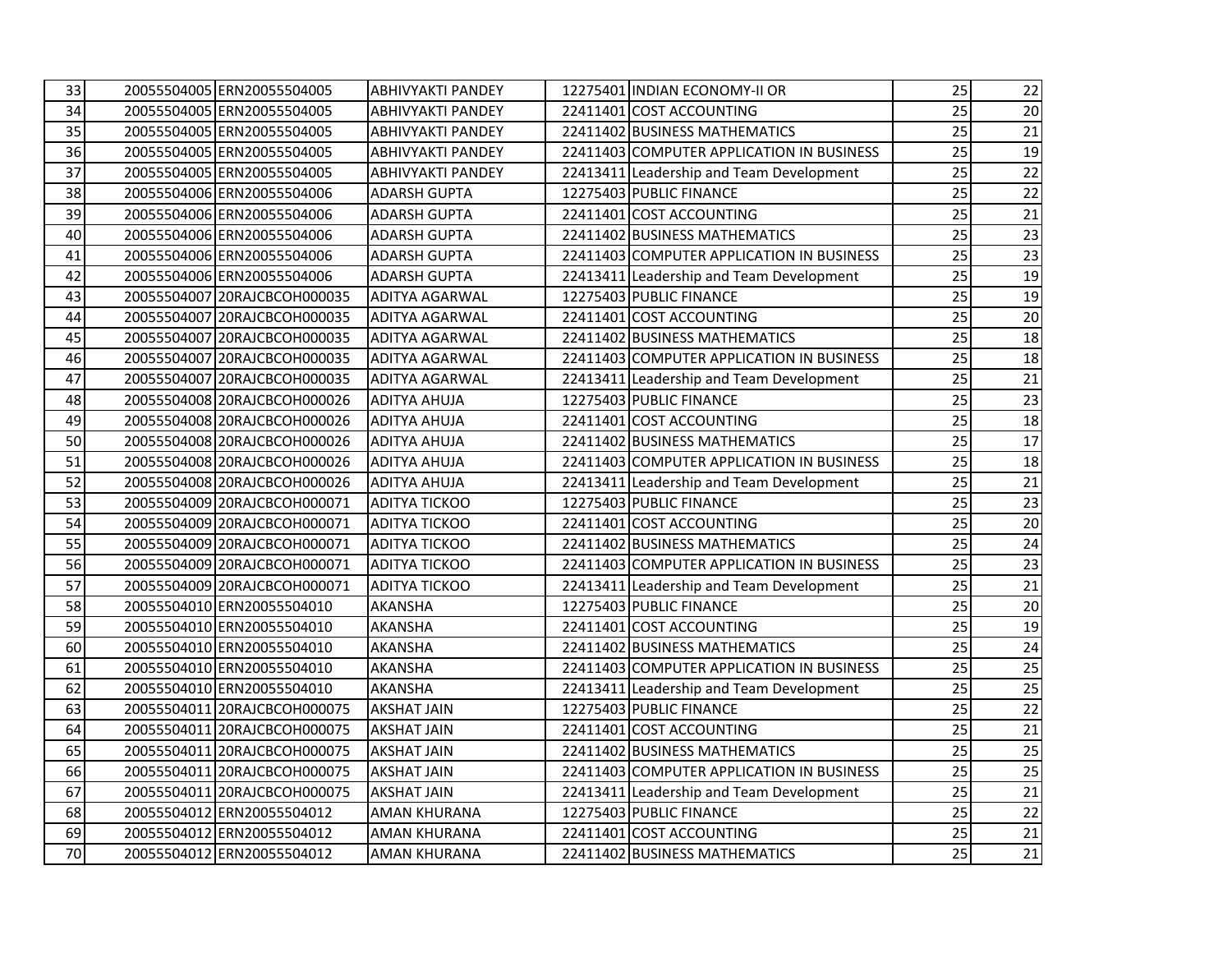| 71  | 20055504012 ERN20055504012   | <b>AMAN KHURANA</b>  | 22411403 COMPUTER APPLICATION IN BUSINESS | 25 | 24 |
|-----|------------------------------|----------------------|-------------------------------------------|----|----|
| 72  | 20055504012 ERN20055504012   | <b>AMAN KHURANA</b>  | 22413411 Leadership and Team Development  | 25 | 22 |
| 73  | 20055504013 ERN20055504013   | <b>ANEESH BHATIA</b> | 22413411 Leadership and Team Development  | 25 | 21 |
| 74  | 20055504013 ERN20055504013   | ANEESH BHATIA        | 12275403 PUBLIC FINANCE                   | 25 | 22 |
| 75  | 20055504013 ERN20055504013   | ANEESH BHATIA        | 22411401 COST ACCOUNTING                  | 25 | 20 |
| 76  | 20055504013 ERN20055504013   | ANEESH BHATIA        | 22411402 BUSINESS MATHEMATICS             | 25 | 18 |
| 77  | 20055504013 ERN20055504013   | <b>ANEESH BHATIA</b> | 22411403 COMPUTER APPLICATION IN BUSINESS | 25 | 20 |
| 78  | 20055504014 ERN20055504014   | <b>ANIL KUMAR</b>    | 12275403 PUBLIC FINANCE                   | 25 | 21 |
| 79  | 20055504014 ERN20055504014   | <b>ANIL KUMAR</b>    | 22411401 COST ACCOUNTING                  | 25 | 19 |
| 80  | 20055504014 ERN20055504014   | <b>ANIL KUMAR</b>    | 22411402 BUSINESS MATHEMATICS             | 25 | 16 |
| 81  | 20055504014 ERN20055504014   | ANIL KUMAR           | 22411403 COMPUTER APPLICATION IN BUSINESS | 25 | 19 |
| 82  | 20055504014 ERN20055504014   | ANIL KUMAR           | 22413411 Leadership and Team Development  | 25 | 19 |
| 83  | 20055504015 ERN20055504015   | <b>ANJALI BISHT</b>  | 12275403 PUBLIC FINANCE                   | 25 | 23 |
| 84  | 20055504015 ERN20055504015   | <b>ANJALI BISHT</b>  | 22411401 COST ACCOUNTING                  | 25 | 21 |
| 85  | 20055504015 ERN20055504015   | <b>ANJALI BISHT</b>  | 22411402 BUSINESS MATHEMATICS             | 25 | 20 |
| 86  | 20055504015 ERN20055504015   | <b>ANJALI BISHT</b>  | 22411403 COMPUTER APPLICATION IN BUSINESS | 25 | 22 |
| 87  | 20055504015 ERN20055504015   | <b>ANJALI BISHT</b>  | 22413411 Leadership and Team Development  | 25 | 23 |
| 88  | 20055504016 ERN20055504016   | <b>ANKIT JANGRA</b>  | 12275403 PUBLIC FINANCE                   | 25 | 23 |
| 89  | 20055504016 ERN20055504016   | <b>ANKIT JANGRA</b>  | 22411401 COST ACCOUNTING                  | 25 | 20 |
| 90  | 20055504016 ERN20055504016   | <b>ANKIT JANGRA</b>  | 22411402 BUSINESS MATHEMATICS             | 25 | 22 |
| 91  | 20055504016 ERN20055504016   | ANKIT JANGRA         | 22411403 COMPUTER APPLICATION IN BUSINESS | 25 | 21 |
| 92  | 20055504016 ERN20055504016   | ANKIT JANGRA         | 22413411 Leadership and Team Development  | 25 | 17 |
| 93  | 20055504017 ERN20055504017   | <b>ANKIT KUMAR</b>   | 12275401 INDIAN ECONOMY-II OR             | 25 | 22 |
| 94  | 20055504017 ERN20055504017   | ANKIT KUMAR          | 22411401 COST ACCOUNTING                  | 25 | 18 |
| 95  | 20055504017 ERN20055504017   | <b>ANKIT KUMAR</b>   | 22411402 BUSINESS MATHEMATICS             | 25 | 20 |
| 96  | 20055504017 ERN20055504017   | <b>ANKIT KUMAR</b>   | 22411403 COMPUTER APPLICATION IN BUSINESS | 25 | 19 |
| 97  | 20055504017 ERN20055504017   | <b>ANKIT KUMAR</b>   | 22413411 Leadership and Team Development  | 25 | 21 |
| 98  | 20055504018 20RAJCBCOH000015 | ANOOPA PAHVA         | 12275403 PUBLIC FINANCE                   | 25 | 23 |
| 99  | 20055504018 20RAJCBCOH000015 | ANOOPA PAHVA         | 22411401 COST ACCOUNTING                  | 25 | 20 |
| 100 | 20055504018 20RAJCBCOH000015 | <b>ANOOPA PAHVA</b>  | 22411402 BUSINESS MATHEMATICS             | 25 | 21 |
| 101 | 20055504018 20RAJCBCOH000015 | ANOOPA PAHVA         | 22411403 COMPUTER APPLICATION IN BUSINESS | 25 | 20 |
| 102 | 20055504018 20RAJCBCOH000015 | ANOOPA PAHVA         | 22413411 Leadership and Team Development  | 25 | 20 |
| 103 | 20055504019 20RAJCBCOH000022 | <b>ANSHIKA GUPTA</b> | 12275403 PUBLIC FINANCE                   | 25 | 22 |
| 104 | 20055504019 20RAJCBCOH000022 | <b>ANSHIKA GUPTA</b> | 22411401 COST ACCOUNTING                  | 25 | 20 |
| 105 | 20055504019 20RAJCBCOH000022 | <b>ANSHIKA GUPTA</b> | 22411402 BUSINESS MATHEMATICS             | 25 | 17 |
| 106 | 20055504019 20RAJCBCOH000022 | <b>ANSHIKA GUPTA</b> | 22411403 COMPUTER APPLICATION IN BUSINESS | 25 | 18 |
| 107 | 20055504019 20RAJCBCOH000022 | ANSHIKA GUPTA        | 22413411 Leadership and Team Development  | 25 | 21 |
| 108 | 20055504020 ERN20055504020   | ANSHU                | 12275403 PUBLIC FINANCE                   | 25 | 23 |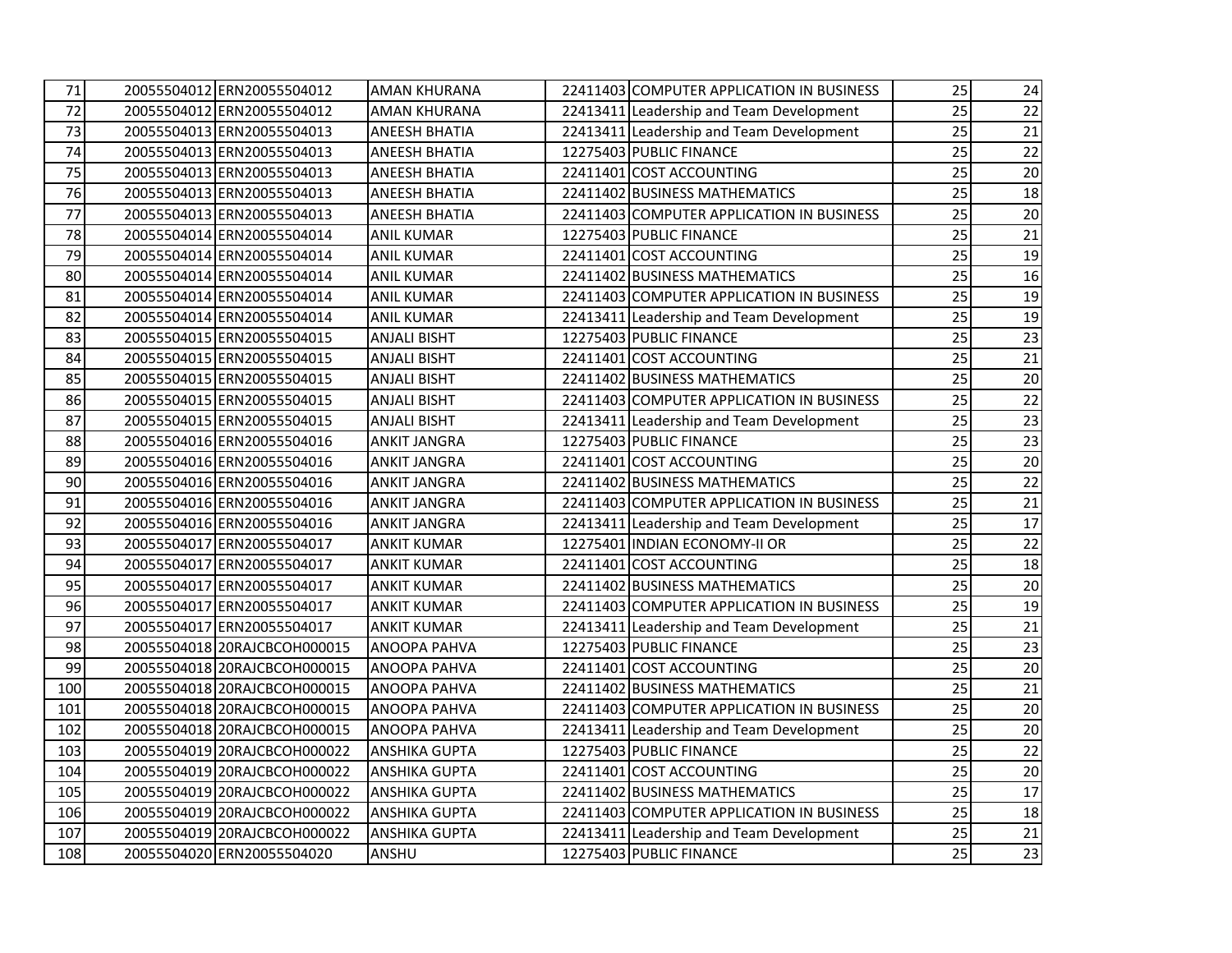| 109 | 20055504020 ERN20055504020   | ANSHU                  | 22411401 COST ACCOUNTING                  | 25 | 19              |
|-----|------------------------------|------------------------|-------------------------------------------|----|-----------------|
| 110 | 20055504020 ERN20055504020   | ANSHU                  | 22411402 BUSINESS MATHEMATICS             | 25 | 24              |
| 111 | 20055504020 ERN20055504020   | <b>ANSHU</b>           | 22411403 COMPUTER APPLICATION IN BUSINESS | 25 | 24              |
| 112 | 20055504020 ERN20055504020   | ANSHU                  | 22413411 Leadership and Team Development  | 25 | 23              |
| 113 | 20055504022 ERN20055504022   | ANU                    | 12275403 PUBLIC FINANCE                   | 25 | $22\,$          |
| 114 | 20055504022 ERN20055504022   | ANU                    | 22411401 COST ACCOUNTING                  | 25 | 23              |
| 115 | 20055504022 ERN20055504022   | ANU                    | 22411402 BUSINESS MATHEMATICS             | 25 | 19              |
| 116 | 20055504022 ERN20055504022   | ANU                    | 22411403 COMPUTER APPLICATION IN BUSINESS | 25 | 25              |
| 117 | 20055504022 ERN20055504022   | ANU                    | 22413411 Leadership and Team Development  | 25 | 22              |
| 118 | 20055504023 20RAJCBCOH000099 | <b>ANUJ KUMAR</b>      | 12275403 PUBLIC FINANCE                   | 25 | $20\,$          |
| 119 | 20055504023 20RAJCBCOH000099 | <b>ANUJ KUMAR</b>      | 22411401 COST ACCOUNTING                  | 25 | 20              |
| 120 | 20055504023 20RAJCBCOH000099 | <b>ANUJ KUMAR</b>      | 22411402 BUSINESS MATHEMATICS             | 25 | 23              |
| 121 | 20055504023 20RAJCBCOH000099 | <b>ANUJ KUMAR</b>      | 22411403 COMPUTER APPLICATION IN BUSINESS | 25 | 23              |
| 122 | 20055504023 20RAJCBCOH000099 | <b>ANUJ KUMAR</b>      | 22413411 Leadership and Team Development  | 25 | 21              |
| 123 | 20055504024 ERN20055504024   | <b>ANUSHKA</b>         | 12275403 PUBLIC FINANCE                   | 25 | 19              |
| 124 | 20055504024 ERN20055504024   | <b>ANUSHKA</b>         | 22411401 COST ACCOUNTING                  | 25 | 22              |
| 125 | 20055504024 ERN20055504024   | <b>ANUSHKA</b>         | 22411402 BUSINESS MATHEMATICS             | 25 | 22              |
| 126 | 20055504024 ERN20055504024   | <b>ANUSHKA</b>         | 22411403 COMPUTER APPLICATION IN BUSINESS | 25 | 23              |
| 127 | 20055504024 ERN20055504024   | <b>ANUSHKA</b>         | 22413411 Leadership and Team Development  | 25 | 21              |
| 128 | 20055504025120RAJCBCOH000018 | <b>ANUSHKA AGRAWAL</b> | 12275403 PUBLIC FINANCE                   | 25 | 21              |
| 129 | 20055504025 20RAJCBCOH000018 | ANUSHKA AGRAWAL        | 22411401 COST ACCOUNTING                  | 25 | 23              |
| 130 | 20055504025 20RAJCBCOH000018 | <b>ANUSHKA AGRAWAL</b> | 22411402 BUSINESS MATHEMATICS             | 25 | $\overline{22}$ |
| 131 | 20055504025 20RAJCBCOH000018 | ANUSHKA AGRAWAL        | 22411403 COMPUTER APPLICATION IN BUSINESS | 25 | 21              |
| 132 | 20055504025 20RAJCBCOH000018 | ANUSHKA AGRAWAL        | 22413411 Leadership and Team Development  | 25 | 21              |
| 133 | 20055504026 ERN20055504026   | Aryan Malhotra         | 12275403 PUBLIC FINANCE                   | 25 | 21              |
| 134 | 20055504026 ERN20055504026   | Aryan Malhotra         | 22411401 COST ACCOUNTING                  | 25 | 21              |
| 135 | 20055504026 ERN20055504026   | Aryan Malhotra         | 22411402 BUSINESS MATHEMATICS             | 25 | 23              |
| 136 | 20055504026 ERN20055504026   | Aryan Malhotra         | 22411403 COMPUTER APPLICATION IN BUSINESS | 25 | 24              |
| 137 | 20055504026 ERN20055504026   | Aryan Malhotra         | 22413411 Leadership and Team Development  | 25 | $20\,$          |
| 138 | 20055504027 ERN20055504027   | <b>ARYAN SHARMA</b>    | 12275403 PUBLIC FINANCE                   | 25 | 22              |
| 139 | 20055504027 ERN20055504027   | <b>ARYAN SHARMA</b>    | 22411401 COST ACCOUNTING                  | 25 | 21              |
| 140 | 20055504027 ERN20055504027   | <b>ARYAN SHARMA</b>    | 22411402 BUSINESS MATHEMATICS             | 25 | 24              |
| 141 | 20055504027 ERN20055504027   | <b>ARYAN SHARMA</b>    | 22411403 COMPUTER APPLICATION IN BUSINESS | 25 | 24              |
| 142 | 20055504027 ERN20055504027   | <b>ARYAN SHARMA</b>    | 22413411 Leadership and Team Development  | 25 | $20\,$          |
| 143 | 20055504028 20RAJCBCOH000079 | ASHISH GROVER          | 12275403 PUBLIC FINANCE                   | 25 | 23              |
| 144 | 20055504028 20RAJCBCOH000079 | ASHISH GROVER          | 22411401 COST ACCOUNTING                  | 25 | 22              |
| 145 | 20055504028 20RAJCBCOH000079 | ASHISH GROVER          | 22411402 BUSINESS MATHEMATICS             | 25 | 24              |
| 146 | 20055504028 20RAJCBCOH000079 | <b>ASHISH GROVER</b>   | 22411403 COMPUTER APPLICATION IN BUSINESS | 25 | 25              |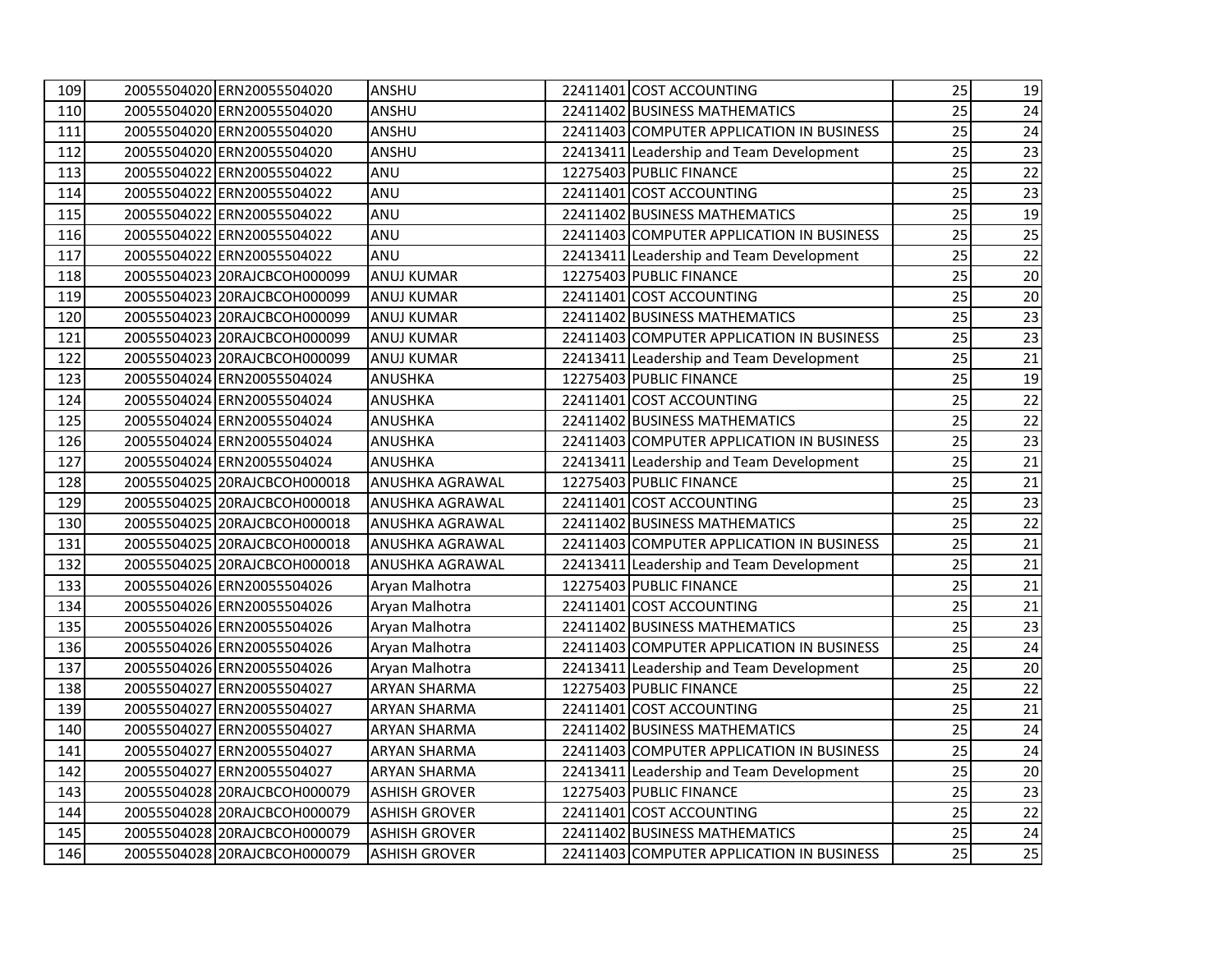| 147 | 20055504028 20RAJCBCOH000079 | <b>ASHISH GROVER</b>     | 22413411 Leadership and Team Development  | 25 | 20 |
|-----|------------------------------|--------------------------|-------------------------------------------|----|----|
| 148 | 20055504029 ERN20055504029   | <b>ASHOK</b>             | 12035912 COMIC BOOKS AND GRAPHIC NOVELS   | 25 | 21 |
| 149 | 20055504029 ERN20055504029   | <b>ASHOK</b>             | 22411401 COST ACCOUNTING                  | 25 | 20 |
| 150 | 20055504029 ERN20055504029   | <b>ASHOK</b>             | 22411402 BUSINESS MATHEMATICS             | 25 | 24 |
| 151 | 20055504029 ERN20055504029   | <b>ASHOK</b>             | 22411403 COMPUTER APPLICATION IN BUSINESS | 25 | 23 |
| 152 | 20055504029 ERN20055504029   | <b>ASHOK</b>             | 22413411 Leadership and Team Development  | 25 | 24 |
| 153 | 20055504030 20RAJCBCOH000011 | <b>ASTHA BATRA</b>       | 12275403 PUBLIC FINANCE                   | 25 | 23 |
| 154 | 20055504030 20RAJCBCOH000011 | <b>ASTHA BATRA</b>       | 22411401 COST ACCOUNTING                  | 25 | 19 |
| 155 | 20055504030 20RAJCBCOH000011 | <b>ASTHA BATRA</b>       | 22411402 BUSINESS MATHEMATICS             | 25 | 20 |
| 156 | 20055504030 20RAJCBCOH000011 | <b>ASTHA BATRA</b>       | 22411403 COMPUTER APPLICATION IN BUSINESS | 25 | 19 |
| 157 | 20055504030 20RAJCBCOH000011 | <b>ASTHA BATRA</b>       | 22413411 Leadership and Team Development  | 25 | 21 |
| 158 | 20055504031 20RAJCBCOH000173 | <b>AYUSH RAJ</b>         | 12275403 PUBLIC FINANCE                   | 25 | 23 |
| 159 | 20055504031 20RAJCBCOH000173 | <b>AYUSH RAJ</b>         | 22411401 COST ACCOUNTING                  | 25 | 19 |
| 160 | 20055504031 20RAJCBCOH000173 | <b>AYUSH RAJ</b>         | 22411402 BUSINESS MATHEMATICS             | 25 | 24 |
| 161 | 20055504031 20RAJCBCOH000173 | <b>AYUSH RAJ</b>         | 22411403 COMPUTER APPLICATION IN BUSINESS | 25 | 24 |
| 162 | 20055504031 20RAJCBCOH000173 | <b>AYUSH RAJ</b>         | 22413411 Leadership and Team Development  | 25 | 21 |
| 163 | 20055504032 ERN20055504032   | Bhavika Chopra           | 12275403 PUBLIC FINANCE                   | 25 | 22 |
| 164 | 20055504032 ERN20055504032   | Bhavika Chopra           | 22411401 COST ACCOUNTING                  | 25 | 21 |
| 165 | 20055504032 ERN20055504032   | Bhavika Chopra           | 22411402 BUSINESS MATHEMATICS             | 25 | 21 |
| 166 | 20055504032 ERN20055504032   | Bhavika Chopra           | 22411403 COMPUTER APPLICATION IN BUSINESS | 25 | 21 |
| 167 | 20055504032 ERN20055504032   | Bhavika Chopra           | 22413411 Leadership and Team Development  | 25 | 21 |
| 168 | 20055504033 ERN20055504033   | <b>BHOOMIKA KATHURIA</b> | 12035912 COMIC BOOKS AND GRAPHIC NOVELS   | 25 | 22 |
| 169 | 20055504033 ERN20055504033   | <b>BHOOMIKA KATHURIA</b> | 22411401 COST ACCOUNTING                  | 25 | 20 |
| 170 | 20055504033 ERN20055504033   | <b>BHOOMIKA KATHURIA</b> | 22411402 BUSINESS MATHEMATICS             | 25 | 11 |
| 171 | 20055504033 ERN20055504033   | BHOOMIKA KATHURIA        | 22411403 COMPUTER APPLICATION IN BUSINESS | 25 | 18 |
| 172 | 20055504033 ERN20055504033   | <b>BHOOMIKA KATHURIA</b> | 22413411 Leadership and Team Development  | 25 | 19 |
| 173 | 20055504034 ERN20055504034   | <b>BHUPENDER SHARMA</b>  | 32355444 ELEMENTS OF ANALYSIS             | 25 | 20 |
| 174 | 20055504034 ERN20055504034   | <b>BHUPENDER SHARMA</b>  | 22411401 COST ACCOUNTING                  | 25 | 22 |
| 175 | 20055504034 ERN20055504034   | <b>BHUPENDER SHARMA</b>  | 22411402 BUSINESS MATHEMATICS             | 25 | 23 |
| 176 | 20055504034 ERN20055504034   | <b>BHUPENDER SHARMA</b>  | 22411403 COMPUTER APPLICATION IN BUSINESS | 25 | 22 |
| 177 | 20055504034 ERN20055504034   | <b>BHUPENDER SHARMA</b>  | 22413411 Leadership and Team Development  | 25 | 21 |
| 178 | 20055504035 ERN20055504035   | CHETNA JHA               | 12275403 PUBLIC FINANCE                   | 25 | 20 |
| 179 | 20055504035 ERN20055504035   | <b>CHETNA JHA</b>        | 22411401 COST ACCOUNTING                  | 25 | 18 |
| 180 | 20055504035 ERN20055504035   | <b>CHETNA JHA</b>        | 22411402 BUSINESS MATHEMATICS             | 25 | 22 |
| 181 | 20055504035 ERN20055504035   | <b>CHETNA JHA</b>        | 22411403 COMPUTER APPLICATION IN BUSINESS | 25 | 22 |
| 182 | 20055504035 ERN20055504035   | <b>CHETNA JHA</b>        | 22413411 Leadership and Team Development  | 25 | 21 |
| 183 | 20055504036 ERN20055504036   | CHHAVI MAHESHWARI        | 22411403 COMPUTER APPLICATION IN BUSINESS | 25 | 21 |
| 184 | 20055504036 ERN20055504036   | CHHAVI MAHESHWARI        | 22413411 Leadership and Team Development  | 25 | 23 |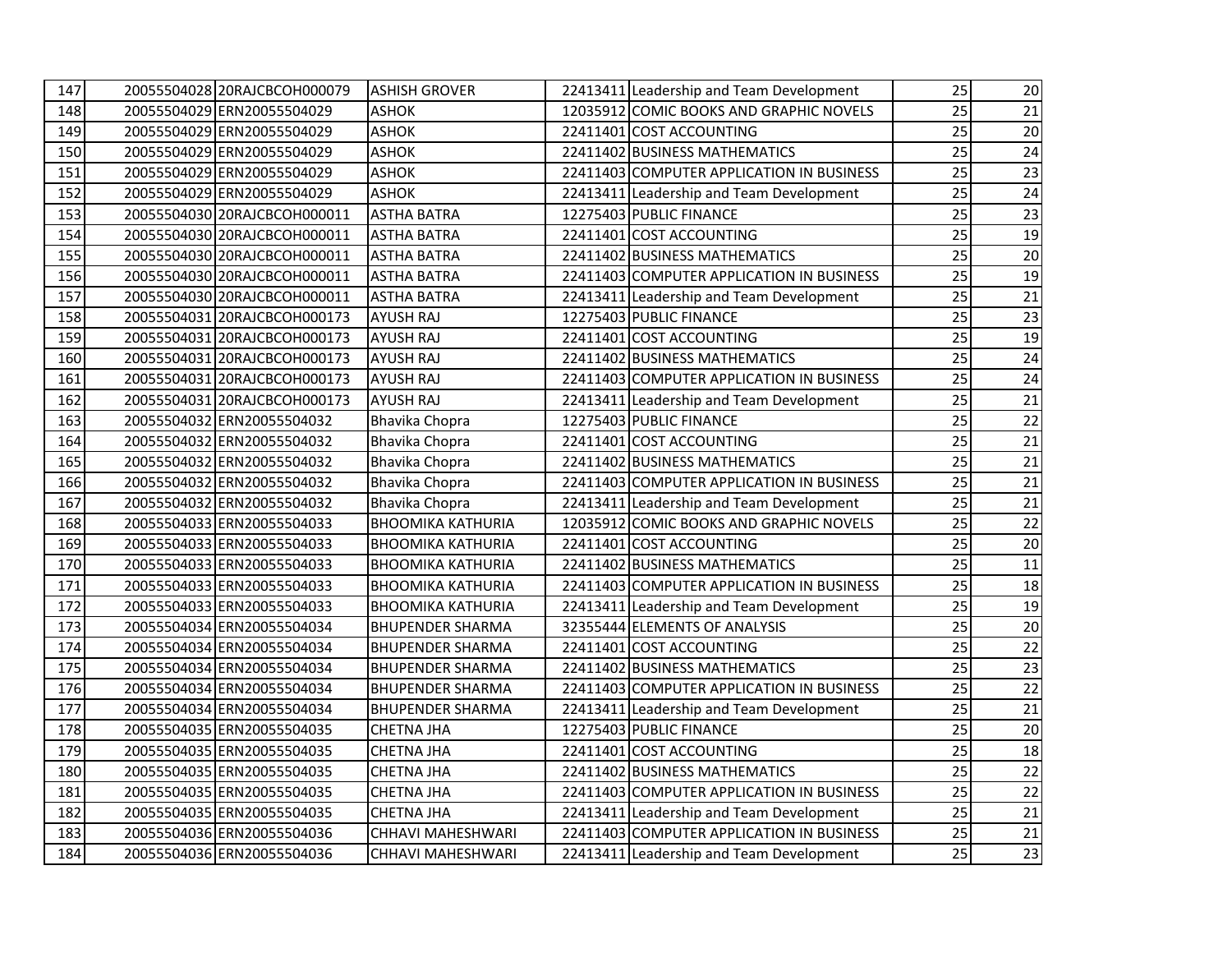| 185 | 20055504036 ERN20055504036   | <b>CHHAVI MAHESHWARI</b> | 12275403 PUBLIC FINANCE                   | 25 | 22     |
|-----|------------------------------|--------------------------|-------------------------------------------|----|--------|
| 186 | 20055504036 ERN20055504036   | <b>CHHAVI MAHESHWARI</b> | 22411401 COST ACCOUNTING                  | 25 | 20     |
| 187 | 20055504036 ERN20055504036   | CHHAVI MAHESHWARI        | 22411402 BUSINESS MATHEMATICS             | 25 | 23     |
| 188 | 20055504037 ERN20055504037   | <b>CHIRAG BANSAL</b>     | 12275403 PUBLIC FINANCE                   | 25 | 21     |
| 189 | 20055504037 ERN20055504037   | <b>CHIRAG BANSAL</b>     | 22411401 COST ACCOUNTING                  | 25 | 20     |
| 190 | 20055504037 ERN20055504037   | <b>CHIRAG BANSAL</b>     | 22411402 BUSINESS MATHEMATICS             | 25 | 22     |
| 191 | 20055504037 ERN20055504037   | <b>CHIRAG BANSAL</b>     | 22411403 COMPUTER APPLICATION IN BUSINESS | 25 | $22\,$ |
| 192 | 20055504037 ERN20055504037   | <b>CHIRAG BANSAL</b>     | 22413411 Leadership and Team Development  | 25 | 19     |
| 193 | 20055504038 ERN20055504038   | <b>CHIRAG MAMODIA</b>    | 12275403 PUBLIC FINANCE                   | 25 | 21     |
| 194 | 20055504038 ERN20055504038   | <b>CHIRAG MAMODIA</b>    | 22411401 COST ACCOUNTING                  | 25 | 20     |
| 195 | 20055504038 ERN20055504038   | <b>CHIRAG MAMODIA</b>    | 22411402 BUSINESS MATHEMATICS             | 25 | $17\,$ |
| 196 | 20055504038 ERN20055504038   | <b>CHIRAG MAMODIA</b>    | 22411403 COMPUTER APPLICATION IN BUSINESS | 25 | 19     |
| 197 | 20055504038 ERN20055504038   | <b>CHIRAG MAMODIA</b>    | 22413411 Leadership and Team Development  | 25 | 18     |
| 198 | 20055504040 20RAJCBCOH000163 | <b>DAMANJEET SINGH</b>   | 12275403 PUBLIC FINANCE                   | 25 | 21     |
| 199 | 20055504040 20RAJCBCOH000163 | <b>DAMANJEET SINGH</b>   | 22411401 COST ACCOUNTING                  | 25 | 20     |
| 200 | 20055504040 20RAJCBCOH000163 | <b>DAMANJEET SINGH</b>   | 22411402 BUSINESS MATHEMATICS             | 25 | 20     |
| 201 | 20055504040 20RAJCBCOH000163 | DAMANJEET SINGH          | 22411403 COMPUTER APPLICATION IN BUSINESS | 25 | 19     |
| 202 | 20055504040 20RAJCBCOH000163 | <b>DAMANJEET SINGH</b>   | 22413411 Leadership and Team Development  | 25 | 21     |
| 203 | 20055504041 ERN20055504041   | DEEPAK KUMAR SHARMA      | 12275403 PUBLIC FINANCE                   | 25 | 21     |
| 204 | 20055504041 ERN20055504041   | DEEPAK KUMAR SHARMA      | 22411401 COST ACCOUNTING                  | 25 | 21     |
| 205 | 20055504041 ERN20055504041   | DEEPAK KUMAR SHARMA      | 22411402 BUSINESS MATHEMATICS             | 25 | 21     |
| 206 | 20055504041 ERN20055504041   | DEEPAK KUMAR SHARMA      | 22411403 COMPUTER APPLICATION IN BUSINESS | 25 | 23     |
| 207 | 20055504041 ERN20055504041   | DEEPAK KUMAR SHARMA      | 22413411 Leadership and Team Development  | 25 | $17\,$ |
| 208 | 20055504042 ERN20055504042   | DEEPANSHI                | 12275403 PUBLIC FINANCE                   | 25 | 22     |
| 209 | 20055504042 ERN20055504042   | DEEPANSHI                | 22411401 COST ACCOUNTING                  | 25 | 21     |
| 210 | 20055504042 ERN20055504042   | DEEPANSHI                | 22411402 BUSINESS MATHEMATICS             | 25 | 21     |
| 211 | 20055504042 ERN20055504042   | DEEPANSHI                | 22411403 COMPUTER APPLICATION IN BUSINESS | 25 | 20     |
| 212 | 20055504042 ERN20055504042   | DEEPANSHI                | 22413411 Leadership and Team Development  | 25 | 21     |
| 213 | 20055504043 12RAJCBCOH000001 | <b>DEV THAPAR</b>        | 32355444 ELEMENTS OF ANALYSIS             | 25 | 22     |
| 214 | 20055504043 12RAJCBCOH000001 | <b>DEV THAPAR</b>        | 22411401 COST ACCOUNTING                  | 25 | 23     |
| 215 | 20055504043 12RAJCBCOH000001 | <b>DEV THAPAR</b>        | 22411402 BUSINESS MATHEMATICS             | 25 | 23     |
| 216 | 20055504043 12RAJCBCOH000001 | <b>DEV THAPAR</b>        | 22411403 COMPUTER APPLICATION IN BUSINESS | 25 | 25     |
| 217 | 20055504043112RAJCBCOH000001 | <b>DEV THAPAR</b>        | 22413411 Leadership and Team Development  | 25 | 20     |
| 218 | 20055504044 ERN20055504044   | <b>Dhruv Garg</b>        | 12275403 PUBLIC FINANCE                   | 25 | 21     |
| 219 | 20055504044 ERN20055504044   | <b>Dhruv Garg</b>        | 22411401 COST ACCOUNTING                  | 25 | 19     |
| 220 | 20055504044 ERN20055504044   | <b>Dhruv Garg</b>        | 22411402 BUSINESS MATHEMATICS             | 25 | 15     |
| 221 | 20055504044 ERN20055504044   | <b>Dhruv Garg</b>        | 22411403 COMPUTER APPLICATION IN BUSINESS | 25 | $17\,$ |
| 222 | 20055504044 ERN20055504044   | <b>Dhruv Garg</b>        | 22413411 Leadership and Team Development  | 25 | 20     |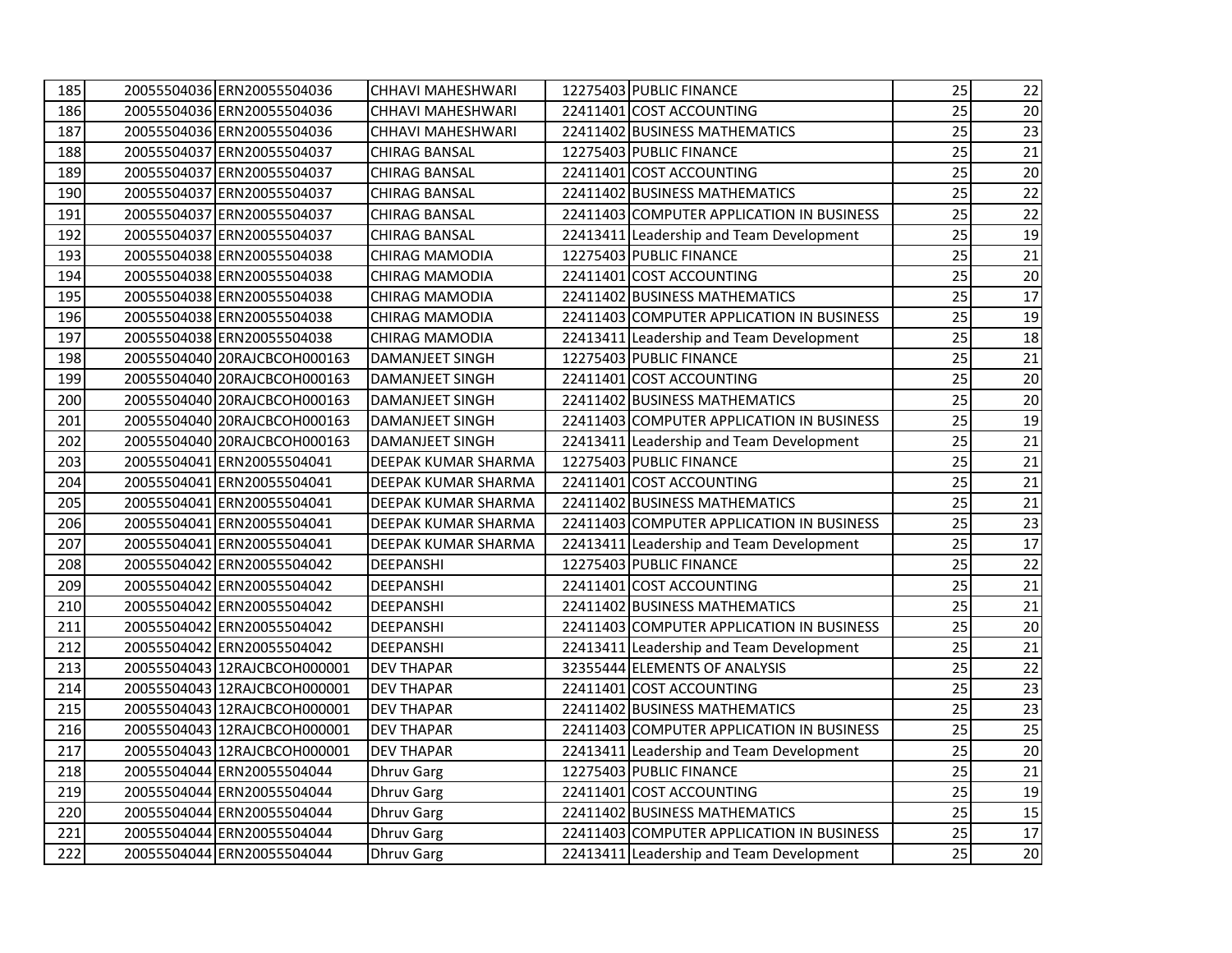| 223 | 20055504045 ERN20055504045   | <b>DHWANI KOCHHAR</b>  | 12275403 PUBLIC FINANCE                   | 25 | 23     |
|-----|------------------------------|------------------------|-------------------------------------------|----|--------|
| 224 | 20055504045 ERN20055504045   | <b>DHWANI KOCHHAR</b>  | 22411401 COST ACCOUNTING                  | 25 | 20     |
| 225 | 20055504045 ERN20055504045   | <b>DHWANI KOCHHAR</b>  | 22411402 BUSINESS MATHEMATICS             | 25 | 22     |
| 226 | 20055504045 ERN20055504045   | <b>DHWANI KOCHHAR</b>  | 22411403 COMPUTER APPLICATION IN BUSINESS | 25 | 20     |
| 227 | 20055504045 ERN20055504045   | <b>DHWANI KOCHHAR</b>  | 22413411 Leadership and Team Development  | 25 | 21     |
| 228 | 20055504046 20RAJCBCOH000016 | DIPANSHU SHARMA        | 22411403 COMPUTER APPLICATION IN BUSINESS | 25 | 19     |
| 229 | 20055504046 20RAJCBCOH000016 | <b>DIPANSHU SHARMA</b> | 22413411 Leadership and Team Development  | 25 | $21\,$ |
| 230 | 20055504046 20RAJCBCOH000016 | <b>DIPANSHU SHARMA</b> | 12275403 PUBLIC FINANCE                   | 25 | 23     |
| 231 | 20055504046 20RAJCBCOH000016 | <b>DIPANSHU SHARMA</b> | 22411401 COST ACCOUNTING                  | 25 | 14     |
| 232 | 20055504046 20RAJCBCOH000016 | DIPANSHU SHARMA        | 22411402 BUSINESS MATHEMATICS             | 25 | $20\,$ |
| 233 | 20055504047 ERN20055504047   | <b>DIVYA</b>           | 12275403 PUBLIC FINANCE                   | 25 | 23     |
| 234 | 20055504047 ERN20055504047   | <b>DIVYA</b>           | 22411401 COST ACCOUNTING                  | 25 | $20\,$ |
| 235 | 20055504047 ERN20055504047   | <b>DIVYA</b>           | 22411402 BUSINESS MATHEMATICS             | 25 | 20     |
| 236 | 20055504047 ERN20055504047   | <b>DIVYA</b>           | 22411403 COMPUTER APPLICATION IN BUSINESS | 25 | 19     |
| 237 | 20055504047 ERN20055504047   | <b>DIVYA</b>           | 22413411 Leadership and Team Development  | 25 | 21     |
| 238 | 20055504048 ERN20055504048   | Divya kumari           | 12275403 PUBLIC FINANCE                   | 25 | 23     |
| 239 | 20055504048 ERN20055504048   | Divya kumari           | 22411401 COST ACCOUNTING                  | 25 | 20     |
| 240 | 20055504048 ERN20055504048   | Divya kumari           | 22411402 BUSINESS MATHEMATICS             | 25 | 22     |
| 241 | 20055504048 ERN20055504048   | Divya kumari           | 22411403 COMPUTER APPLICATION IN BUSINESS | 25 | 24     |
| 242 | 20055504048 ERN20055504048   | Divya kumari           | 22413411 Leadership and Team Development  | 25 | 21     |
| 243 | 20055504049 ERN20055504049   | <b>DIVYANSHU JHA</b>   | 12275403 PUBLIC FINANCE                   | 25 | 23     |
| 244 | 20055504049 ERN20055504049   | DIVYANSHU JHA          | 22411401 COST ACCOUNTING                  | 25 | 21     |
| 245 | 20055504049 ERN20055504049   | DIVYANSHU JHA          | 22411402 BUSINESS MATHEMATICS             | 25 | 23     |
| 246 | 20055504049 ERN20055504049   | DIVYANSHU JHA          | 22411403 COMPUTER APPLICATION IN BUSINESS | 25 | 24     |
| 247 | 20055504049 ERN20055504049   | DIVYANSHU JHA          | 22413411 Leadership and Team Development  | 25 | 21     |
| 248 | 20055504050 ERN20055504050   | <b>GYAN KUMAR</b>      | 12275403 PUBLIC FINANCE                   | 25 | 23     |
| 249 | 20055504050 ERN20055504050   | <b>GYAN KUMAR</b>      | 22411401 COST ACCOUNTING                  | 25 | 20     |
| 250 | 20055504050 ERN20055504050   | <b>GYAN KUMAR</b>      | 22411402 BUSINESS MATHEMATICS             | 25 | 22     |
| 251 | 20055504050 ERN20055504050   | <b>GYAN KUMAR</b>      | 22411403 COMPUTER APPLICATION IN BUSINESS | 25 | 24     |
| 252 | 20055504050 ERN20055504050   | <b>GYAN KUMAR</b>      | 22413411 Leadership and Team Development  | 25 | 20     |
| 253 | 20055504051 20RAJCBCOH000103 | <b>HARSH</b>           | 12275403 PUBLIC FINANCE                   | 25 | 23     |
| 254 | 20055504051 20RAJCBCOH000103 | <b>HARSH</b>           | 22411401 COST ACCOUNTING                  | 25 | 20     |
| 255 | 20055504051 20RAJCBCOH000103 | <b>HARSH</b>           | 22411402 BUSINESS MATHEMATICS             | 25 | 22     |
| 256 | 20055504051 20RAJCBCOH000103 | <b>HARSH</b>           | 22411403 COMPUTER APPLICATION IN BUSINESS | 25 | 23     |
| 257 | 20055504051 20RAJCBCOH000103 | <b>HARSH</b>           | 22413411 Leadership and Team Development  | 25 | 20     |
| 258 | 20055504052 ERN20055504052   | <b>HARSH KUMAR</b>     | 12275403 PUBLIC FINANCE                   | 25 | 23     |
| 259 | 20055504052 ERN20055504052   | <b>HARSH KUMAR</b>     | 22411401 COST ACCOUNTING                  | 25 | 19     |
| 260 | 20055504052 ERN20055504052   | <b>HARSH KUMAR</b>     | 22411402 BUSINESS MATHEMATICS             | 25 | 19     |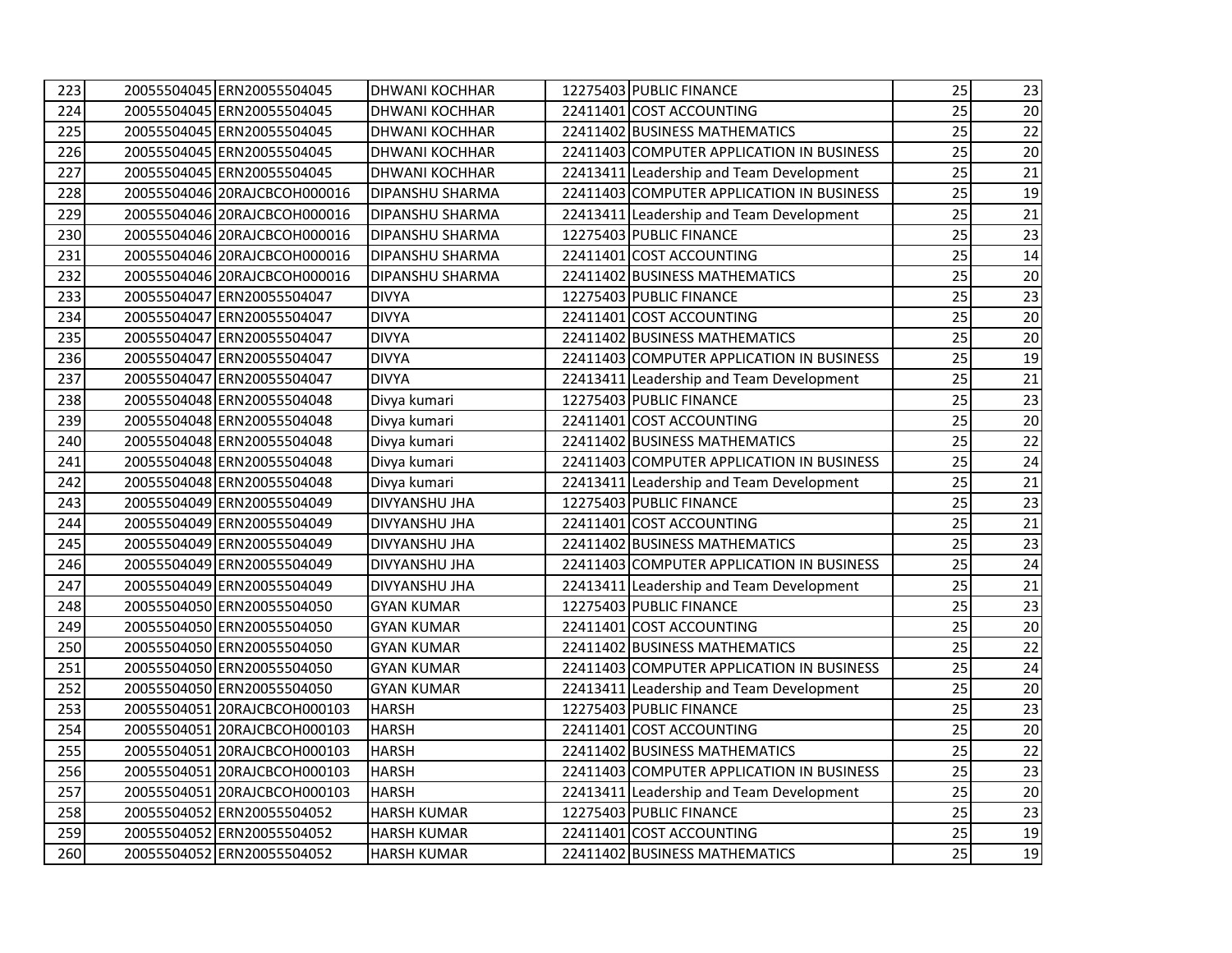| 261 | 20055504052 ERN20055504052   | <b>HARSH KUMAR</b>    | 22411403 COMPUTER APPLICATION IN BUSINESS | 25 | 20     |
|-----|------------------------------|-----------------------|-------------------------------------------|----|--------|
| 262 | 20055504052 ERN20055504052   | <b>HARSH KUMAR</b>    | 22413411 Leadership and Team Development  | 25 | 17     |
| 263 | 20055504053 ERN20055504053   | <b>HIMANSHI SINGH</b> | 12275403 PUBLIC FINANCE                   | 25 | 23     |
| 264 | 20055504053 ERN20055504053   | <b>HIMANSHI SINGH</b> | 22411401 COST ACCOUNTING                  | 25 | 19     |
| 265 | 20055504053 ERN20055504053   | <b>HIMANSHI SINGH</b> | 22411402 BUSINESS MATHEMATICS             | 25 | 20     |
| 266 | 20055504053 ERN20055504053   | <b>HIMANSHI SINGH</b> | 22411403 COMPUTER APPLICATION IN BUSINESS | 25 | 18     |
| 267 | 20055504053 ERN20055504053   | <b>HIMANSHI SINGH</b> | 22413411 Leadership and Team Development  | 25 | $20\,$ |
| 268 | 20055504054 ERN20055504054   | <b>HIMANSHU</b>       | 12275403 PUBLIC FINANCE                   | 25 | 23     |
| 269 | 20055504054 ERN20055504054   | <b>HIMANSHU</b>       | 22411401 COST ACCOUNTING                  | 25 | $20\,$ |
| 270 | 20055504054 ERN20055504054   | <b>HIMANSHU</b>       | 22411402 BUSINESS MATHEMATICS             | 25 | 19     |
| 271 | 20055504054 ERN20055504054   | <b>HIMANSHU</b>       | 22411403 COMPUTER APPLICATION IN BUSINESS | 25 | 23     |
| 272 | 20055504054 ERN20055504054   | <b>HIMANSHU</b>       | 22413411 Leadership and Team Development  | 25 | 22     |
| 273 | 20055504055 ERN20055504055   | <b>HIMANSHU GOYAL</b> | 12275403 PUBLIC FINANCE                   | 25 | 21     |
| 274 | 20055504055 ERN20055504055   | <b>HIMANSHU GOYAL</b> | 22411401 COST ACCOUNTING                  | 25 | 20     |
| 275 | 20055504055 ERN20055504055   | <b>HIMANSHU GOYAL</b> | 22411402 BUSINESS MATHEMATICS             | 25 | $20\,$ |
| 276 | 20055504055 ERN20055504055   | <b>HIMANSHU GOYAL</b> | 22411403 COMPUTER APPLICATION IN BUSINESS | 25 | 20     |
| 277 | 20055504055 ERN20055504055   | <b>HIMANSHU GOYAL</b> | 22413411 Leadership and Team Development  | 25 | 21     |
| 278 | 20055504056 20RAJCBCOH000069 | <b>ISHIKA GUPTA</b>   | 12275403 PUBLIC FINANCE                   | 25 | 22     |
| 279 | 20055504056 20RAJCBCOH000069 | <b>ISHIKA GUPTA</b>   | 22411401 COST ACCOUNTING                  | 25 | 22     |
| 280 | 20055504056 20RAJCBCOH000069 | <b>ISHIKA GUPTA</b>   | 22411402 BUSINESS MATHEMATICS             | 25 | 24     |
| 281 | 20055504056 20RAJCBCOH000069 | <b>ISHIKA GUPTA</b>   | 22411403 COMPUTER APPLICATION IN BUSINESS | 25 | 24     |
| 282 | 20055504056 20RAJCBCOH000069 | <b>ISHIKA GUPTA</b>   | 22413411 Leadership and Team Development  | 25 | 21     |
| 283 | 20055504057 12RAJCBCOH000003 | <b>ISHITA GUPTA</b>   | 12275403 PUBLIC FINANCE                   | 25 | 22     |
| 284 | 20055504057 12RAJCBCOH000003 | <b>ISHITA GUPTA</b>   | 22411401 COST ACCOUNTING                  | 25 | 19     |
| 285 | 20055504057 12RAJCBCOH000003 | <b>ISHITA GUPTA</b>   | 22411402 BUSINESS MATHEMATICS             | 25 | 20     |
| 286 | 20055504057112RAJCBCOH000003 | <b>ISHITA GUPTA</b>   | 22411403 COMPUTER APPLICATION IN BUSINESS | 25 | 23     |
| 287 | 20055504057112RAJCBCOH000003 | <b>ISHITA GUPTA</b>   | 22413411 Leadership and Team Development  | 25 | 21     |
| 288 | 20055504059 ERN20055504059   | <b>JEETU</b>          | 12035912 COMIC BOOKS AND GRAPHIC NOVELS   | 25 | 21     |
| 289 | 20055504059 ERN20055504059   | <b>JEETU</b>          | 22411401 COST ACCOUNTING                  | 25 | 20     |
| 290 | 20055504059 ERN20055504059   | <b>JEETU</b>          | 22411402 BUSINESS MATHEMATICS             | 25 | 24     |
| 291 | 20055504059 ERN20055504059   | <b>JEETU</b>          | 22411403 COMPUTER APPLICATION IN BUSINESS | 25 | 22     |
| 292 | 20055504059 ERN20055504059   | <b>JEETU</b>          | 22413411 Leadership and Team Development  | 25 | 19     |
| 293 | 20055504060 20RAJCBCOH000066 | <b>JIGYASA SHARMA</b> | 12275403 PUBLIC FINANCE                   | 25 | 22     |
| 294 | 20055504060 20RAJCBCOH000066 | <b>JIGYASA SHARMA</b> | 22411401 COST ACCOUNTING                  | 25 | 22     |
| 295 | 20055504060 20RAJCBCOH000066 | <b>JIGYASA SHARMA</b> | 22411402 BUSINESS MATHEMATICS             | 25 | 23     |
| 296 | 20055504060 20RAJCBCOH000066 | <b>JIGYASA SHARMA</b> | 22411403 COMPUTER APPLICATION IN BUSINESS | 25 | 24     |
| 297 | 20055504060 20RAJCBCOH000066 | <b>JIGYASA SHARMA</b> | 22413411 Leadership and Team Development  | 25 | 21     |
| 298 | 20055504061 20RAJCBCOH000052 | <b>KANISHKA TOMAR</b> | 22413411 Leadership and Team Development  | 25 | 21     |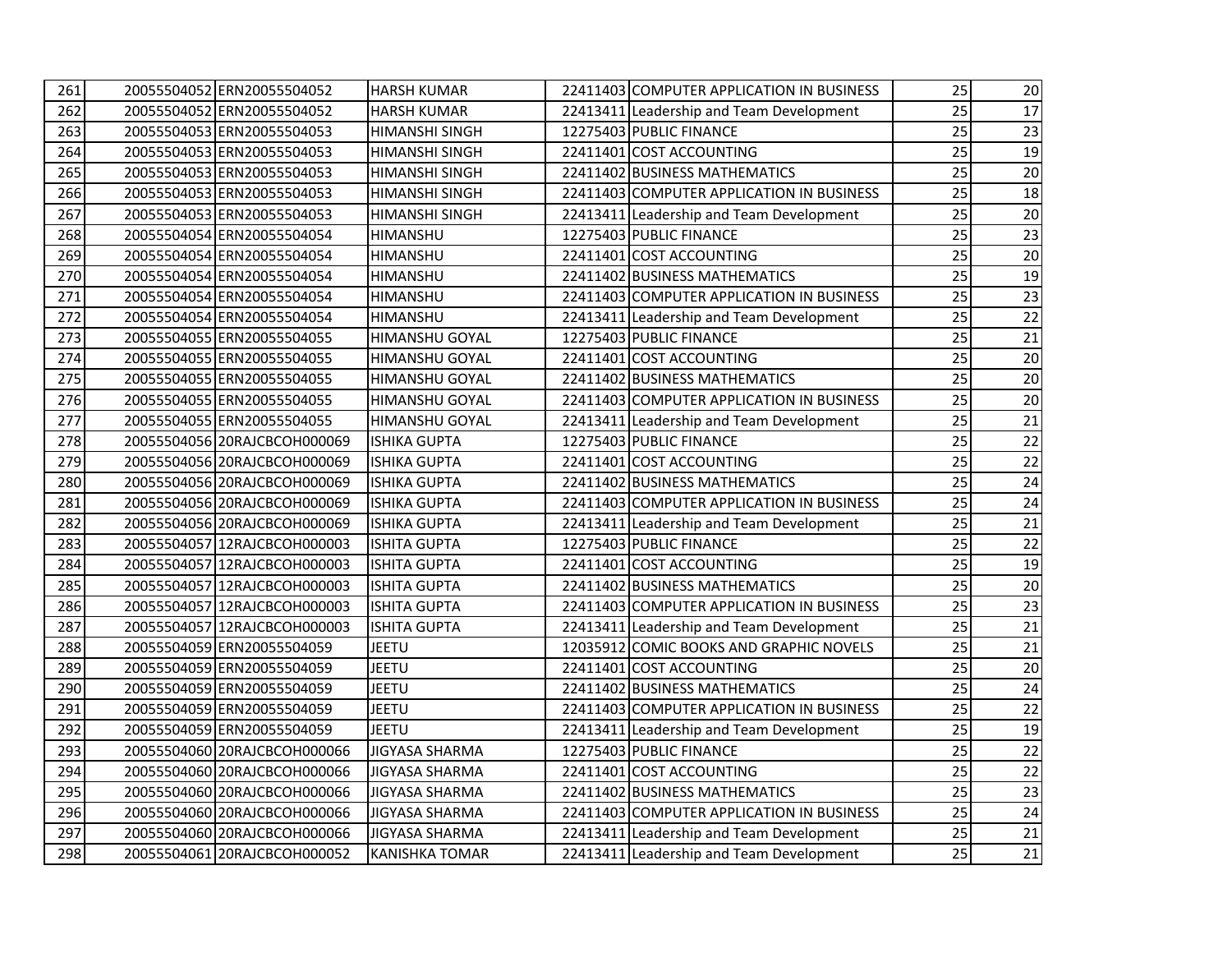| 299 | 20055504061 20RAJCBCOH000052 | <b>KANISHKA TOMAR</b>   | 12275403 PUBLIC FINANCE                   | 25 | 22     |
|-----|------------------------------|-------------------------|-------------------------------------------|----|--------|
| 300 | 20055504061120RAJCBCOH000052 | <b>KANISHKA TOMAR</b>   | 22411401 COST ACCOUNTING                  | 25 | 17     |
| 301 | 20055504061120RAJCBCOH000052 | <b>KANISHKA TOMAR</b>   | 22411402 BUSINESS MATHEMATICS             | 25 | 10     |
| 302 | 20055504061 20RAJCBCOH000052 | KANISHKA TOMAR          | 22411403 COMPUTER APPLICATION IN BUSINESS | 25 | 18     |
| 303 | 20055504062 20RAJCBCOH000008 | <b>KARDAM CHADHA</b>    | 12275403 PUBLIC FINANCE                   | 25 | 22     |
| 304 | 20055504062 20RAJCBCOH000008 | <b>KARDAM CHADHA</b>    | 22411401 COST ACCOUNTING                  | 25 | 19     |
| 305 | 20055504062 20RAJCBCOH000008 | KARDAM CHADHA           | 22411402 BUSINESS MATHEMATICS             | 25 | 18     |
| 306 | 20055504062 20RAJCBCOH000008 | <b>KARDAM CHADHA</b>    | 22411403 COMPUTER APPLICATION IN BUSINESS | 25 | 16     |
| 307 | 20055504062 20RAJCBCOH000008 | <b>KARDAM CHADHA</b>    | 22413411 Leadership and Team Development  | 25 | 21     |
| 308 | 20055504063 ERN20055504063   | <b>KARMANPREET KAUR</b> | 12275403 PUBLIC FINANCE                   | 25 | 22     |
| 309 | 20055504063 ERN20055504063   | <b>KARMANPREET KAUR</b> | 22411401 COST ACCOUNTING                  | 25 | 23     |
| 310 | 20055504063 ERN20055504063   | <b>KARMANPREET KAUR</b> | 22411402 BUSINESS MATHEMATICS             | 25 | 24     |
| 311 | 20055504063 ERN20055504063   | <b>KARMANPREET KAUR</b> | 22411403 COMPUTER APPLICATION IN BUSINESS | 25 | 25     |
| 312 | 20055504063 ERN20055504063   | <b>KARMANPREET KAUR</b> | 22413411 Leadership and Team Development  | 25 | 24     |
| 313 | 20055504064 ERN20055504064   | <b>KASHISH OBEROI</b>   | 12275403 PUBLIC FINANCE                   | 25 | 22     |
| 314 | 20055504064 ERN20055504064   | <b>KASHISH OBEROI</b>   | 22411401 COST ACCOUNTING                  | 25 | 20     |
| 315 | 20055504064 ERN20055504064   | <b>KASHISH OBEROI</b>   | 22411402 BUSINESS MATHEMATICS             | 25 | 18     |
| 316 | 20055504064 ERN20055504064   | <b>KASHISH OBEROI</b>   | 22411403 COMPUTER APPLICATION IN BUSINESS | 25 | 19     |
| 317 | 20055504064 ERN20055504064   | <b>KASHISH OBEROI</b>   | 22413411 Leadership and Team Development  | 25 | 21     |
| 318 | 20055504065 20RAJCBCOH000076 | <b>KESHAV BANSAL</b>    | 12275403 PUBLIC FINANCE                   | 25 | 22     |
| 319 | 20055504065 20RAJCBCOH000076 | <b>KESHAV BANSAL</b>    | 22411401 COST ACCOUNTING                  | 25 | 21     |
| 320 | 20055504065 20RAJCBCOH000076 | <b>KESHAV BANSAL</b>    | 22411402 BUSINESS MATHEMATICS             | 25 | 23     |
| 321 | 20055504065 20RAJCBCOH000076 | <b>KESHAV BANSAL</b>    | 22411403 COMPUTER APPLICATION IN BUSINESS | 25 | 24     |
| 322 | 20055504065 20RAJCBCOH000076 | <b>KESHAV BANSAL</b>    | 22413411 Leadership and Team Development  | 25 | 21     |
| 323 | 20055504066 ERN20055504066   | KHUSHBOO SAINI          | 12275403 PUBLIC FINANCE                   | 25 | 22     |
| 324 | 20055504066 ERN20055504066   | KHUSHBOO SAINI          | 22411401 COST ACCOUNTING                  | 25 | $20\,$ |
| 325 | 20055504066 ERN20055504066   | <b>KHUSHBOO SAINI</b>   | 22411402 BUSINESS MATHEMATICS             | 25 | 21     |
| 326 | 20055504066 ERN20055504066   | <b>KHUSHBOO SAINI</b>   | 22411403 COMPUTER APPLICATION IN BUSINESS | 25 | 22     |
| 327 | 20055504066 ERN20055504066   | <b>KHUSHBOO SAINI</b>   | 22413411 Leadership and Team Development  | 25 | 22     |
| 328 | 20055504067 20RAJCBCOH000038 | <b>KHUSHI ARORA</b>     | 12275403 PUBLIC FINANCE                   | 25 | 22     |
| 329 | 20055504067 20RAJCBCOH000038 | <b>KHUSHI ARORA</b>     | 22411401 COST ACCOUNTING                  | 25 | 17     |
| 330 | 20055504067 20RAJCBCOH000038 | <b>KHUSHI ARORA</b>     | 22411402 BUSINESS MATHEMATICS             | 25 | 11     |
| 331 | 20055504067 20RAJCBCOH000038 | <b>KHUSHI ARORA</b>     | 22411403 COMPUTER APPLICATION IN BUSINESS | 25 | 18     |
| 332 | 20055504067 20RAJCBCOH000038 | <b>KHUSHI ARORA</b>     | 22413411 Leadership and Team Development  | 25 | 21     |
| 333 | 20055504068 ERN20055504068   | <b>KHYATI GOLYAN</b>    | 12275403 PUBLIC FINANCE                   | 25 | 22     |
| 334 | 20055504068 ERN20055504068   | <b>KHYATI GOLYAN</b>    | 22411401 COST ACCOUNTING                  | 25 | 20     |
| 335 | 20055504068 ERN20055504068   | <b>KHYATI GOLYAN</b>    | 22411402 BUSINESS MATHEMATICS             | 25 | 14     |
| 336 | 20055504068 ERN20055504068   | <b>KHYATI GOLYAN</b>    | 22411403 COMPUTER APPLICATION IN BUSINESS | 25 | 19     |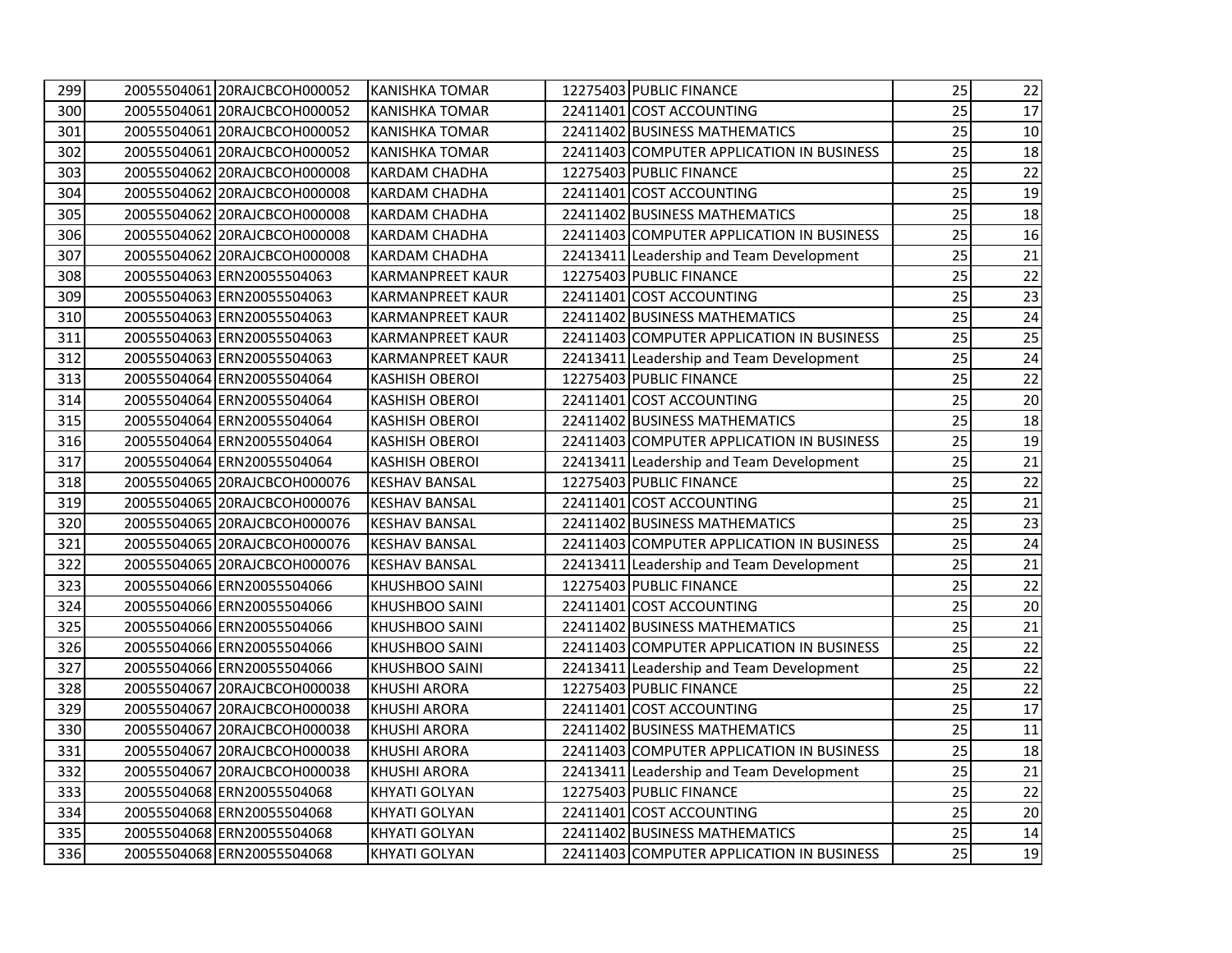| 337 | 20055504068 ERN20055504068   | KHYATI GOLYAN         | 22413411 Leadership and Team Development  | 25 | 18     |
|-----|------------------------------|-----------------------|-------------------------------------------|----|--------|
| 338 | 20055504069 ERN20055504069   | <b>KOMAL YADAV</b>    | 12275403 PUBLIC FINANCE                   | 25 | 22     |
| 339 | 20055504069 ERN20055504069   | <b>KOMAL YADAV</b>    | 22411401 COST ACCOUNTING                  | 25 | 20     |
| 340 | 20055504069 ERN20055504069   | <b>KOMAL YADAV</b>    | 22411402 BUSINESS MATHEMATICS             | 25 | 19     |
| 341 | 20055504069 ERN20055504069   | <b>KOMAL YADAV</b>    | 22411403 COMPUTER APPLICATION IN BUSINESS | 25 | 20     |
| 342 | 20055504069 ERN20055504069   | <b>KOMAL YADAV</b>    | 22413411 Leadership and Team Development  | 25 | 21     |
| 343 | 20055504070 ERN20055504070   | <b>KUNAL</b>          | 12275403 PUBLIC FINANCE                   | 25 | 22     |
| 344 | 20055504070 ERN20055504070   | <b>KUNAL</b>          | 22411401 COST ACCOUNTING                  | 25 | 19     |
| 345 | 20055504070 ERN20055504070   | <b>KUNAL</b>          | 22411402 BUSINESS MATHEMATICS             | 25 | 24     |
| 346 | 20055504070 ERN20055504070   | <b>KUNAL</b>          | 22411403 COMPUTER APPLICATION IN BUSINESS | 25 | 25     |
| 347 | 20055504070 ERN20055504070   | <b>KUNAL</b>          | 22413411 Leadership and Team Development  | 25 | 20     |
| 348 | 20055504071 ERN20055504071   | <b>KUSHAGAR GUPTA</b> | 12035912 COMIC BOOKS AND GRAPHIC NOVELS   | 25 | 22     |
| 349 | 20055504071 ERN20055504071   | <b>KUSHAGAR GUPTA</b> | 22411401 COST ACCOUNTING                  | 25 | 20     |
| 350 | 20055504071 ERN20055504071   | <b>KUSHAGAR GUPTA</b> | 22411402 BUSINESS MATHEMATICS             | 25 | 22     |
| 351 | 20055504071 ERN20055504071   | <b>KUSHAGAR GUPTA</b> | 22411403 COMPUTER APPLICATION IN BUSINESS | 25 | 23     |
| 352 | 20055504071 ERN20055504071   | <b>KUSHAGAR GUPTA</b> | 22413411 Leadership and Team Development  | 25 | 20     |
| 353 | 20055504072 ERN20055504072   | <b>MADHAV SONI</b>    | 12275403 PUBLIC FINANCE                   | 25 | 22     |
| 354 | 20055504072 ERN20055504072   | <b>MADHAV SONI</b>    | 22411401 COST ACCOUNTING                  | 25 | 18     |
| 355 | 20055504072 ERN20055504072   | <b>MADHAV SONI</b>    | 22411402 BUSINESS MATHEMATICS             | 25 | 18     |
| 356 | 20055504072 ERN20055504072   | <b>MADHAV SONI</b>    | 22411403 COMPUTER APPLICATION IN BUSINESS | 25 | 18     |
| 357 | 20055504072 ERN20055504072   | <b>MADHAV SONI</b>    | 22413411 Leadership and Team Development  | 25 | 20     |
| 358 | 2005550407312RAJCBCOH000004  | <b>MANAN JAIN</b>     | 12275403 PUBLIC FINANCE                   | 25 | 22     |
| 359 | 2005550407312RAJCBCOH000004  | <b>MANAN JAIN</b>     | 22411401 COST ACCOUNTING                  | 25 | 20     |
| 360 | 20055504073112RAJCBCOH000004 | <b>MANAN JAIN</b>     | 22411402 BUSINESS MATHEMATICS             | 25 | 23     |
| 361 | 20055504073 12RAJCBCOH000004 | <b>MANAN JAIN</b>     | 22411403 COMPUTER APPLICATION IN BUSINESS | 25 | 21     |
| 362 | 20055504073 12RAJCBCOH000004 | <b>MANAN JAIN</b>     | 22413411 Leadership and Team Development  | 25 | 21     |
| 363 | 20055504074 20RAJCBCOH000020 | <b>MANAN JAIN</b>     | 12275403 PUBLIC FINANCE                   | 25 | 22     |
| 364 | 20055504074 20RAJCBCOH000020 | <b>MANAN JAIN</b>     | 22411401 COST ACCOUNTING                  | 25 | $17\,$ |
| 365 | 20055504074 20RAJCBCOH000020 | <b>MANAN JAIN</b>     | 22411402 BUSINESS MATHEMATICS             | 25 | 23     |
| 366 | 20055504074 20RAJCBCOH000020 | <b>MANAN JAIN</b>     | 22411403 COMPUTER APPLICATION IN BUSINESS | 25 | 21     |
| 367 | 20055504074 20RAJCBCOH000020 | <b>MANAN JAIN</b>     | 22413411 Leadership and Team Development  | 25 | 21     |
| 368 | 20055504075 20RAJCBCOH000159 | <b>MANAV KUMAR</b>    | 12275403 PUBLIC FINANCE                   | 25 | 22     |
| 369 | 20055504075 20RAJCBCOH000159 | <b>MANAV KUMAR</b>    | 22411401 COST ACCOUNTING                  | 25 | 21     |
| 370 | 20055504075 20RAJCBCOH000159 | <b>MANAV KUMAR</b>    | 22411402 BUSINESS MATHEMATICS             | 25 | 25     |
| 371 | 20055504075 20RAJCBCOH000159 | <b>MANAV KUMAR</b>    | 22411403 COMPUTER APPLICATION IN BUSINESS | 25 | 25     |
| 372 | 20055504075 20RAJCBCOH000159 | <b>MANAV KUMAR</b>    | 22413411 Leadership and Team Development  | 25 | 20     |
| 373 | 20055504076 ERN20055504076   | Manish Sharma         | 12275403 PUBLIC FINANCE                   | 25 | 22     |
| 374 | 20055504076 ERN20055504076   | Manish Sharma         | 22411401 COST ACCOUNTING                  | 25 | 21     |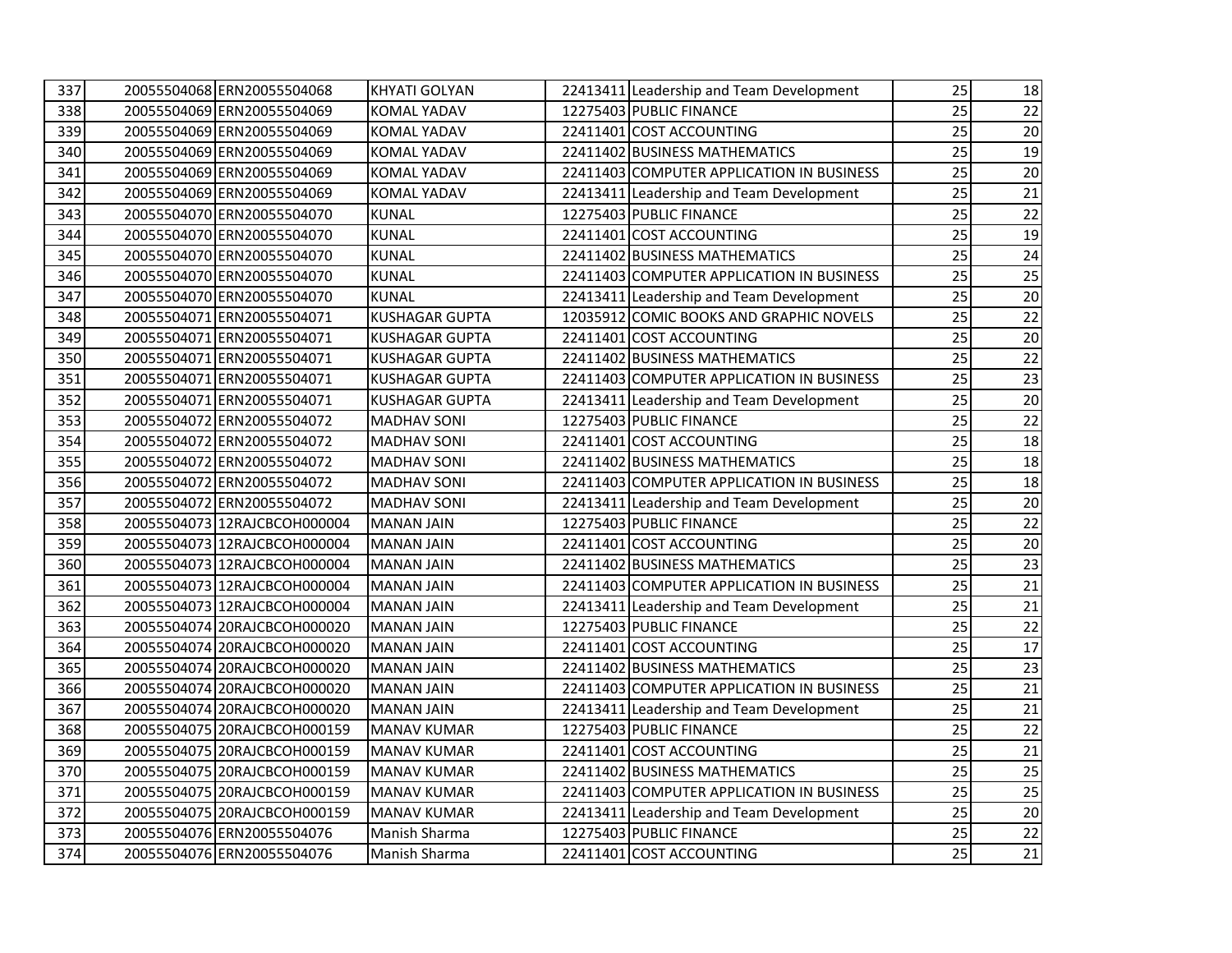| 375 | 20055504076 ERN20055504076   | Manish Sharma      | 22411402 BUSINESS MATHEMATICS             | 25 | 24 |
|-----|------------------------------|--------------------|-------------------------------------------|----|----|
| 376 | 20055504076 ERN20055504076   | Manish Sharma      | 22411403 COMPUTER APPLICATION IN BUSINESS | 25 | 25 |
| 377 | 20055504076 ERN20055504076   | Manish Sharma      | 22413411 Leadership and Team Development  | 25 | 22 |
| 378 | 20055504077 20RAJCBCOH000092 | <b>MANJU</b>       | 12035912 COMIC BOOKS AND GRAPHIC NOVELS   | 25 | 21 |
| 379 | 20055504077 20RAJCBCOH000092 | <b>MANJU</b>       | 22411401 COST ACCOUNTING                  | 25 | 21 |
| 380 | 20055504077 20RAJCBCOH000092 | <b>MANJU</b>       | 22411402 BUSINESS MATHEMATICS             | 25 | 24 |
| 381 | 20055504077 20RAJCBCOH000092 | <b>MANJU</b>       | 22411403 COMPUTER APPLICATION IN BUSINESS | 25 | 24 |
| 382 | 20055504077 20RAJCBCOH000092 | MANJU              | 22413411 Leadership and Team Development  | 25 | 20 |
| 383 | 20055504078 20RAJCBCOH000030 | <b>MANVI CHUGH</b> | 12275403 PUBLIC FINANCE                   | 25 | 22 |
| 384 | 20055504078 20RAJCBCOH000030 | <b>MANVI CHUGH</b> | 22411401 COST ACCOUNTING                  | 25 | 20 |
| 385 | 20055504078 20RAJCBCOH000030 | <b>MANVI CHUGH</b> | 22411402 BUSINESS MATHEMATICS             | 25 | 21 |
| 386 | 20055504078 20RAJCBCOH000030 | <b>MANVI CHUGH</b> | 22411403 COMPUTER APPLICATION IN BUSINESS | 25 | 20 |
| 387 | 20055504078 20RAJCBCOH000030 | <b>MANVI CHUGH</b> | 22413411 Leadership and Team Development  | 25 | 21 |
| 388 | 20055504079 ERN20055504079   | <b>MAYUR GUPTA</b> | 12275403 PUBLIC FINANCE                   | 25 | 22 |
| 389 | 20055504079 ERN20055504079   | <b>MAYUR GUPTA</b> | 22411401 COST ACCOUNTING                  | 25 | 19 |
| 390 | 20055504079 ERN20055504079   | <b>MAYUR GUPTA</b> | 22411402 BUSINESS MATHEMATICS             | 25 | 20 |
| 391 | 20055504079 ERN20055504079   | <b>MAYUR GUPTA</b> | 22411403 COMPUTER APPLICATION IN BUSINESS | 25 | 19 |
| 392 | 20055504079 ERN20055504079   | <b>MAYUR GUPTA</b> | 22413411 Leadership and Team Development  | 25 | 20 |
| 393 | 20055504080 20RAJCBCOH000031 | <b>NAITIK</b>      | 12275403 PUBLIC FINANCE                   | 25 | 20 |
| 394 | 20055504080 20RAJCBCOH000031 | <b>NAITIK</b>      | 22411401 COST ACCOUNTING                  | 25 | 21 |
| 395 | 20055504080 20RAJCBCOH000031 | <b>NAITIK</b>      | 22411402 BUSINESS MATHEMATICS             | 25 | 23 |
| 396 | 20055504080 20RAJCBCOH000031 | <b>NAITIK</b>      | 22411403 COMPUTER APPLICATION IN BUSINESS | 25 | 23 |
| 397 | 20055504080 20RAJCBCOH000031 | <b>NAITIK</b>      | 22413411 Leadership and Team Development  | 25 | 19 |
| 398 | 20055504081 20RAJCBCOH000006 | NANDITA RASTOGI    | 12275403 PUBLIC FINANCE                   | 25 | 20 |
| 399 | 20055504081 20RAJCBCOH000006 | NANDITA RASTOGI    | 22411401 COST ACCOUNTING                  | 25 | 21 |
| 400 | 20055504081 20RAJCBCOH000006 | NANDITA RASTOGI    | 22411402 BUSINESS MATHEMATICS             | 25 | 20 |
| 401 | 20055504081 20RAJCBCOH000006 | NANDITA RASTOGI    | 22411403 COMPUTER APPLICATION IN BUSINESS | 25 | 18 |
| 402 | 20055504081 20RAJCBCOH000006 | NANDITA RASTOGI    | 22413411 Leadership and Team Development  | 25 | 19 |
| 403 | 20055504082 20RAJCBCOH000036 | <b>NAVYA SETHI</b> | 12275403 PUBLIC FINANCE                   | 25 | 22 |
| 404 | 20055504082 20RAJCBCOH000036 | <b>NAVYA SETHI</b> | 22411401 COST ACCOUNTING                  | 25 | 18 |
| 405 | 20055504082 20RAJCBCOH000036 | <b>NAVYA SETHI</b> | 22411402 BUSINESS MATHEMATICS             | 25 | 17 |
| 406 | 20055504082 20RAJCBCOH000036 | <b>NAVYA SETHI</b> | 22411403 COMPUTER APPLICATION IN BUSINESS | 25 | 21 |
| 407 | 20055504082 20RAJCBCOH000036 | <b>NAVYA SETHI</b> | 22413411 Leadership and Team Development  | 25 | 20 |
| 408 | 20055504083 20RAJCBCOH000084 | <b>NEHA SHARMA</b> | 12275403 PUBLIC FINANCE                   | 25 | 20 |
| 409 | 20055504083 20RAJCBCOH000084 | <b>NEHA SHARMA</b> | 22411401 COST ACCOUNTING                  | 25 | 22 |
| 410 | 20055504083 20RAJCBCOH000084 | <b>NEHA SHARMA</b> | 22411402 BUSINESS MATHEMATICS             | 25 | 24 |
| 411 | 20055504083120RAJCBCOH000084 | <b>NEHA SHARMA</b> | 22411403 COMPUTER APPLICATION IN BUSINESS | 25 | 24 |
| 412 | 20055504083 20RAJCBCOH000084 | <b>NEHA SHARMA</b> | 22413411 Leadership and Team Development  | 25 | 20 |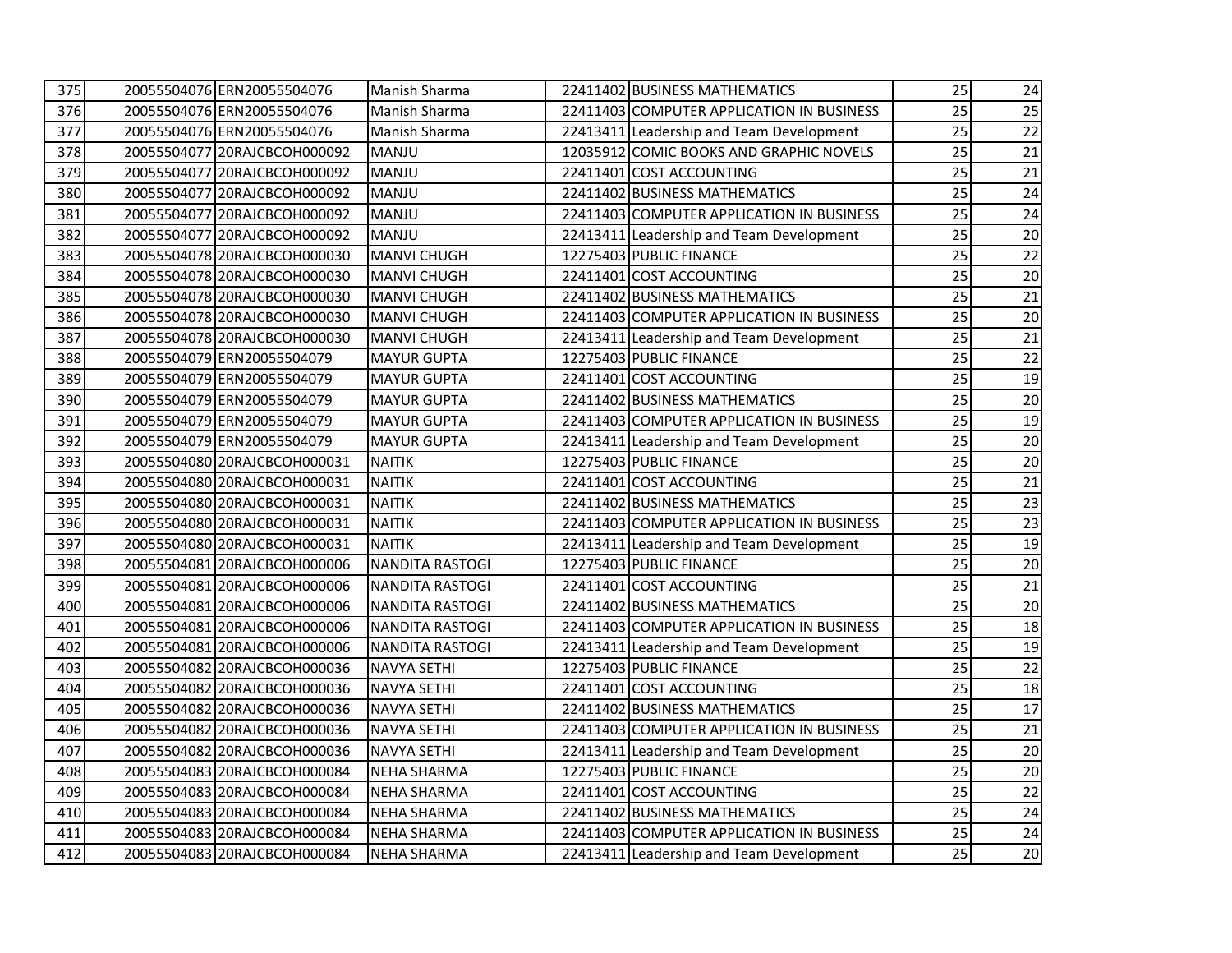| 413 | 20055504084 20RAJCBCOH000021 | <b>NEHA TUTEJA</b>   | 12275403 PUBLIC FINANCE                   | 25 | 21     |
|-----|------------------------------|----------------------|-------------------------------------------|----|--------|
| 414 | 20055504084 20RAJCBCOH000021 | <b>NEHA TUTEJA</b>   | 22411401 COST ACCOUNTING                  | 25 | 20     |
| 415 | 20055504084 20RAJCBCOH000021 | <b>NEHA TUTEJA</b>   | 22411402 BUSINESS MATHEMATICS             | 25 | 15     |
| 416 | 20055504084 20RAJCBCOH000021 | <b>NEHA TUTEJA</b>   | 22411403 COMPUTER APPLICATION IN BUSINESS | 25 | 18     |
| 417 | 20055504084 20RAJCBCOH000021 | <b>NEHA TUTEJA</b>   | 22413411 Leadership and Team Development  | 25 | 20     |
| 418 | 20055504085120RAJCBCOH000147 | <b>NIDHI RANI</b>    | 32355444 ELEMENTS OF ANALYSIS             | 25 | 20     |
| 419 | 20055504085 20RAJCBCOH000147 | <b>NIDHI RANI</b>    | 22411401 COST ACCOUNTING                  | 25 | 23     |
| 420 | 20055504085 20RAJCBCOH000147 | <b>NIDHI RANI</b>    | 22411402 BUSINESS MATHEMATICS             | 25 | 24     |
| 421 | 20055504085 20RAJCBCOH000147 | <b>NIDHI RANI</b>    | 22411403 COMPUTER APPLICATION IN BUSINESS | 25 | 24     |
| 422 | 20055504085 20RAJCBCOH000147 | <b>NIDHI RANI</b>    | 22413411 Leadership and Team Development  | 25 | 21     |
| 423 | 20055504086 20RAJCBCOH000037 | <b>NIKHIL ARORA</b>  | 12275403 PUBLIC FINANCE                   | 25 | 20     |
| 424 | 20055504086 20RAJCBCOH000037 | <b>NIKHIL ARORA</b>  | 22411401 COST ACCOUNTING                  | 25 | $19\,$ |
| 425 | 20055504086 20RAJCBCOH000037 | <b>NIKHIL ARORA</b>  | 22411402 BUSINESS MATHEMATICS             | 25 | 23     |
| 426 | 20055504086 20RAJCBCOH000037 | <b>NIKHIL ARORA</b>  | 22411403 COMPUTER APPLICATION IN BUSINESS | 25 | 23     |
| 427 | 20055504086 20RAJCBCOH000037 | <b>NIKHIL ARORA</b>  | 22413411 Leadership and Team Development  | 25 | $20\,$ |
| 428 | 20055504087 20RAJCBCOH000027 | <b>NIMIT GIRDHAR</b> | 12275403 PUBLIC FINANCE                   | 25 | 22     |
| 429 | 20055504087 20RAJCBCOH000027 | <b>NIMIT GIRDHAR</b> | 22411401 COST ACCOUNTING                  | 25 | $20\,$ |
| 430 | 20055504087 20RAJCBCOH000027 | <b>NIMIT GIRDHAR</b> | 22411402 BUSINESS MATHEMATICS             | 25 | 23     |
| 431 | 20055504087 20RAJCBCOH000027 | <b>NIMIT GIRDHAR</b> | 22411403 COMPUTER APPLICATION IN BUSINESS | 25 | 21     |
| 432 | 20055504087 20RAJCBCOH000027 | <b>NIMIT GIRDHAR</b> | 22413411 Leadership and Team Development  | 25 | 21     |
| 433 | 20055504088 ERN20055504088   | <b>NIYATI</b>        | 12275403 PUBLIC FINANCE                   | 25 | 22     |
| 434 | 20055504088 ERN20055504088   | <b>NIYATI</b>        | 22411401 COST ACCOUNTING                  | 25 | 18     |
| 435 | 20055504088 ERN20055504088   | <b>NIYATI</b>        | 22411402 BUSINESS MATHEMATICS             | 25 | 20     |
| 436 | 20055504088 ERN20055504088   | NIYATI               | 22411403 COMPUTER APPLICATION IN BUSINESS | 25 | 18     |
| 437 | 20055504088 ERN20055504088   | <b>NIYATI</b>        | 22413411 Leadership and Team Development  | 25 | 20     |
| 438 | 20055504089 ERN20055504089   | <b>PARVEEN</b>       | 12275403 PUBLIC FINANCE                   | 25 | 22     |
| 439 | 20055504089 ERN20055504089   | <b>PARVEEN</b>       | 22411401 COST ACCOUNTING                  | 25 | 20     |
| 440 | 20055504089 ERN20055504089   | <b>PARVEEN</b>       | 22411402 BUSINESS MATHEMATICS             | 25 | 24     |
| 441 | 20055504089 ERN20055504089   | PARVEEN              | 22411403 COMPUTER APPLICATION IN BUSINESS | 25 | 19     |
| 442 | 20055504089 ERN20055504089   | <b>PARVEEN</b>       | 22413411 Leadership and Team Development  | 25 | 17     |
| 443 | 20055504091 20RAJCBCOH000019 | PAYAL JHA            | 12275403 PUBLIC FINANCE                   | 25 | 22     |
| 444 | 20055504091 20RAJCBCOH000019 | PAYAL JHA            | 22411401 COST ACCOUNTING                  | 25 | 18     |
| 445 | 20055504091 20RAJCBCOH000019 | PAYAL JHA            | 22411402 BUSINESS MATHEMATICS             | 25 | 20     |
| 446 | 20055504091 20RAJCBCOH000019 | PAYAL JHA            | 22411403 COMPUTER APPLICATION IN BUSINESS | 25 | 21     |
| 447 | 20055504091 20RAJCBCOH000019 | PAYAL JHA            | 22413411 Leadership and Team Development  | 25 | 20     |
| 448 | 20055504092 20RAJCBCOH000151 | <b>PINKI</b>         | 12275403 PUBLIC FINANCE                   | 25 | 22     |
| 449 | 20055504092 20RAJCBCOH000151 | <b>PINKI</b>         | 22411401 COST ACCOUNTING                  | 25 | 19     |
| 450 | 20055504092 20RAJCBCOH000151 | <b>PINKI</b>         | 22411402 BUSINESS MATHEMATICS             | 25 | 21     |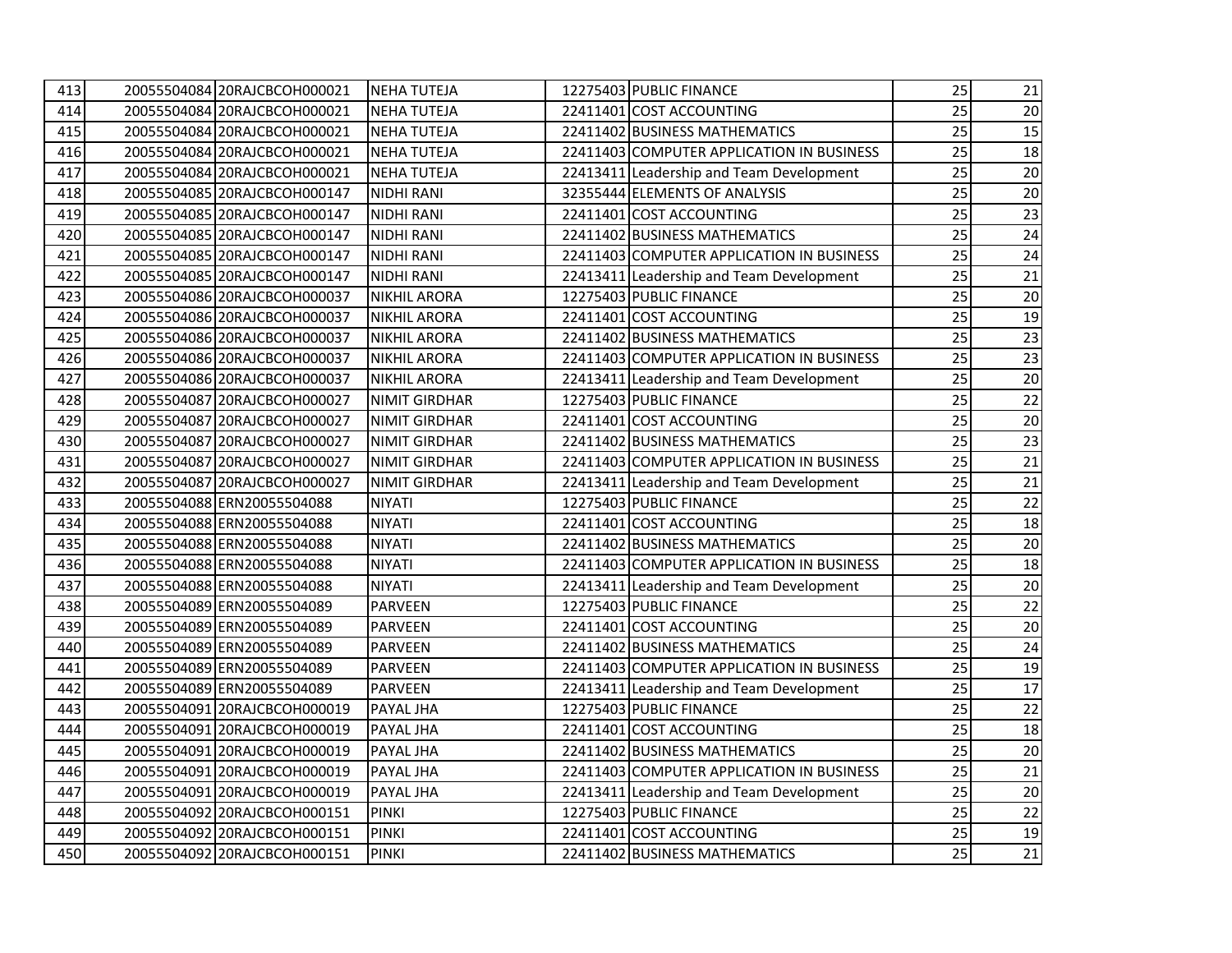| 451 | 20055504092 20RAJCBCOH000151 | <b>PINKI</b>        | 22411403 COMPUTER APPLICATION IN BUSINESS | 25 | 25          |
|-----|------------------------------|---------------------|-------------------------------------------|----|-------------|
| 452 | 20055504092 20RAJCBCOH000151 | <b>PINKI</b>        | 22413411 Leadership and Team Development  | 25 | 19          |
| 453 | 20055504093 20RAJCBCOH000024 | <b>PRACHI ARORA</b> | 12035912 COMIC BOOKS AND GRAPHIC NOVELS   | 25 | 23          |
| 454 | 20055504093 20RAJCBCOH000024 | PRACHI ARORA        | 22411401 COST ACCOUNTING                  | 25 | 18          |
| 455 | 20055504093 20RAJCBCOH000024 | PRACHI ARORA        | 22411402 BUSINESS MATHEMATICS             | 25 | 22          |
| 456 | 20055504093 20RAJCBCOH000024 | <b>PRACHI ARORA</b> | 22411403 COMPUTER APPLICATION IN BUSINESS | 25 | 22          |
| 457 | 20055504093 20RAJCBCOH000024 | PRACHI ARORA        | 22413411 Leadership and Team Development  | 25 | 20          |
| 458 | 20055504094 ERN20055504094   | PRERNA GARG         | 12035912 COMIC BOOKS AND GRAPHIC NOVELS   | 25 | 21          |
| 459 | 20055504094 ERN20055504094   | PRERNA GARG         | 22411401 COST ACCOUNTING                  | 25 | 19          |
| 460 | 20055504094 ERN20055504094   | PRERNA GARG         | 22411402 BUSINESS MATHEMATICS             | 25 | 23          |
| 461 | 20055504094 ERN20055504094   | <b>PRERNA GARG</b>  | 22411403 COMPUTER APPLICATION IN BUSINESS | 25 | 22          |
| 462 | 20055504094 ERN20055504094   | <b>PRERNA GARG</b>  | 22413411 Leadership and Team Development  | 25 | 24          |
| 463 | 20055504095 ERN20055504095   | <b>PRITY KUMARI</b> | 12275403 PUBLIC FINANCE                   | 25 | 22          |
| 464 | 20055504095 ERN20055504095   | <b>PRITY KUMARI</b> | 22411401 COST ACCOUNTING                  | 25 | $20\,$      |
| 465 | 20055504095 ERN20055504095   | <b>PRITY KUMARI</b> | 22411402 BUSINESS MATHEMATICS             | 25 | $\mathbf 0$ |
| 466 | 20055504095 ERN20055504095   | PRITY KUMARI        | 22411403 COMPUTER APPLICATION IN BUSINESS | 25 | $\mathsf 0$ |
| 467 | 20055504095 ERN20055504095   | <b>PRITY KUMARI</b> | 22413411 Leadership and Team Development  | 25 | 20          |
| 468 | 20055504097 ERN20055504097   | PRIYA KOUNDAL       | 32355444 ELEMENTS OF ANALYSIS             | 25 | 21          |
| 469 | 20055504097 ERN20055504097   | PRIYA KOUNDAL       | 22411401 COST ACCOUNTING                  | 25 | 20          |
| 470 | 20055504097 ERN20055504097   | PRIYA KOUNDAL       | 22411402 BUSINESS MATHEMATICS             | 25 | 23          |
| 471 | 20055504097 ERN20055504097   | PRIYA KOUNDAL       | 22411403 COMPUTER APPLICATION IN BUSINESS | 25 | 24          |
| 472 | 20055504097 ERN20055504097   | PRIYA KOUNDAL       | 22413411 Leadership and Team Development  | 25 | 25          |
| 473 | 20055504098 ERN20055504098   | priyalaxmi koul     | 22413411 Leadership and Team Development  | 25 | 21          |
| 474 | 20055504098 ERN20055504098   | priyalaxmi koul     | 22411401 COST ACCOUNTING                  | 25 | 20          |
| 475 | 20055504098 ERN20055504098   | priyalaxmi koul     | 12275403 PUBLIC FINANCE                   | 25 | 22          |
| 476 | 20055504098 ERN20055504098   | priyalaxmi koul     | 22411403 COMPUTER APPLICATION IN BUSINESS | 25 | 20          |
| 477 | 20055504098 ERN20055504098   | priyalaxmi koul     | 22411402 BUSINESS MATHEMATICS             | 25 | 21          |
| 478 | 20055504099 ERN20055504099   | PRIYANSHU CHAUHAN   | 12275403 PUBLIC FINANCE                   | 25 | 22          |
| 479 | 20055504099 ERN20055504099   | PRIYANSHU CHAUHAN   | 22411401 COST ACCOUNTING                  | 25 | 22          |
| 480 | 20055504099 ERN20055504099   | PRIYANSHU CHAUHAN   | 22411402 BUSINESS MATHEMATICS             | 25 | 21          |
| 481 | 20055504099 ERN20055504099   | PRIYANSHU CHAUHAN   | 22411403 COMPUTER APPLICATION IN BUSINESS | 25 | 25          |
| 482 | 20055504099 ERN20055504099   | PRIYANSHU CHAUHAN   | 22413411 Leadership and Team Development  | 25 | 24          |
| 483 | 20055504100 ERN20055504100   | <b>RACHIT</b>       | 12275403 PUBLIC FINANCE                   | 25 | 20          |
| 484 | 20055504100 ERN20055504100   | <b>RACHIT</b>       | 22411401 COST ACCOUNTING                  | 25 | 21          |
| 485 | 20055504100 ERN20055504100   | <b>RACHIT</b>       | 22411402 BUSINESS MATHEMATICS             | 25 | 23          |
| 486 | 20055504100 ERN20055504100   | <b>RACHIT</b>       | 22411403 COMPUTER APPLICATION IN BUSINESS | 25 | 22          |
| 487 | 20055504100 ERN20055504100   | <b>RACHIT</b>       | 22413411 Leadership and Team Development  | 25 | 21          |
| 488 | 20055504101 ERN20055504101   | RADHIKA             | 12275403 PUBLIC FINANCE                   | 25 | 20          |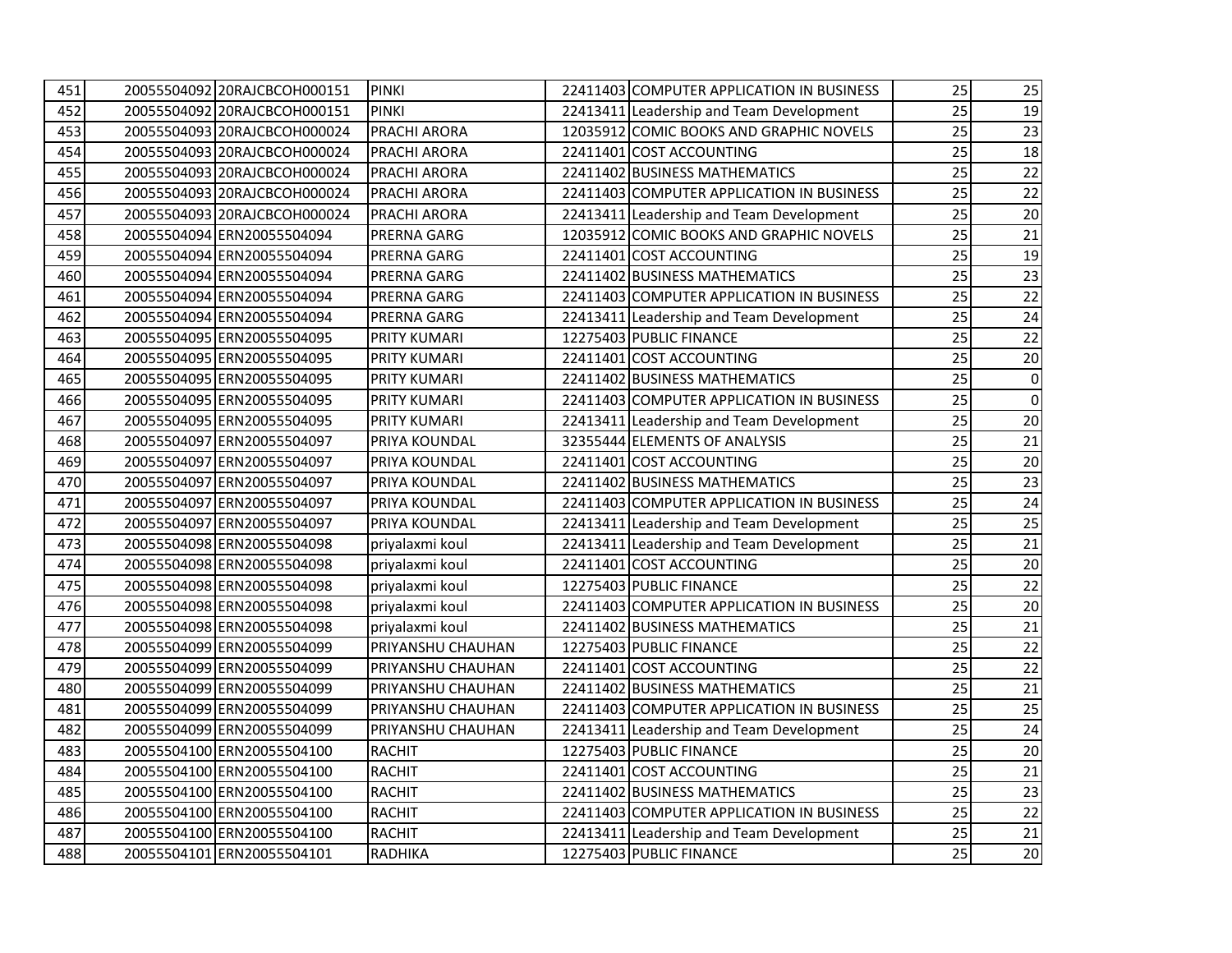| 489 | 20055504101 ERN20055504101   | <b>RADHIKA</b>      | 22411401 COST ACCOUNTING                  | 25 | $20\,$ |
|-----|------------------------------|---------------------|-------------------------------------------|----|--------|
| 490 | 20055504101 ERN20055504101   | <b>RADHIKA</b>      | 22411402 BUSINESS MATHEMATICS             | 25 | 23     |
| 491 | 20055504101 ERN20055504101   | <b>RADHIKA</b>      | 22411403 COMPUTER APPLICATION IN BUSINESS | 25 | 24     |
| 492 | 20055504101 ERN20055504101   | <b>RADHIKA</b>      | 22413411 Leadership and Team Development  | 25 | 25     |
| 493 | 20055504102 ERN20055504102   | <b>RADHIKA</b>      | 12035912 COMIC BOOKS AND GRAPHIC NOVELS   | 25 | 21     |
| 494 | 20055504102 ERN20055504102   | RADHIKA             | 22411401 COST ACCOUNTING                  | 25 | 21     |
| 495 | 20055504102 ERN20055504102   | <b>RADHIKA</b>      | 22411402 BUSINESS MATHEMATICS             | 25 | 23     |
| 496 | 20055504102 ERN20055504102   | RADHIKA             | 22411403 COMPUTER APPLICATION IN BUSINESS | 25 | 23     |
| 497 | 20055504102 ERN20055504102   | <b>RADHIKA</b>      | 22413411 Leadership and Team Development  | 25 | 20     |
| 498 | 20055504103 ERN20055504103   | RADHIKA DHAWAN      | 12035912 COMIC BOOKS AND GRAPHIC NOVELS   | 25 | 21     |
| 499 | 20055504103 ERN20055504103   | RADHIKA DHAWAN      | 22411401 COST ACCOUNTING                  | 25 | 21     |
| 500 | 20055504103 ERN20055504103   | RADHIKA DHAWAN      | 22411402 BUSINESS MATHEMATICS             | 25 | 13     |
| 501 | 20055504103 ERN20055504103   | RADHIKA DHAWAN      | 22411403 COMPUTER APPLICATION IN BUSINESS | 25 | 22     |
| 502 | 20055504103 ERN20055504103   | RADHIKA DHAWAN      | 22413411 Leadership and Team Development  | 25 | 15     |
| 503 | 20055504104 ERN20055504104   | rahul jaishi        | 12275403 PUBLIC FINANCE                   | 25 | $20\,$ |
| 504 | 20055504104 ERN20055504104   | rahul jaishi        | 22411401 COST ACCOUNTING                  | 25 | 20     |
| 505 | 20055504104 ERN20055504104   | rahul jaishi        | 22411402 BUSINESS MATHEMATICS             | 25 | 20     |
| 506 | 20055504104 ERN20055504104   | rahul jaishi        | 22411403 COMPUTER APPLICATION IN BUSINESS | 25 | 21     |
| 507 | 20055504104 ERN20055504104   | rahul jaishi        | 22413411 Leadership and Team Development  | 25 | 20     |
| 508 | 20055504105 ERN20055504105   | <b>RAHUL KUMAR</b>  | 12275403 PUBLIC FINANCE                   | 25 | 21     |
| 509 | 20055504105 ERN20055504105   | RAHUL KUMAR         | 22411401 COST ACCOUNTING                  | 25 | 19     |
| 510 | 20055504105 ERN20055504105   | RAHUL KUMAR         | 22411402 BUSINESS MATHEMATICS             | 25 | 18     |
| 511 | 20055504105 ERN20055504105   | RAHUL KUMAR         | 22411403 COMPUTER APPLICATION IN BUSINESS | 25 | 22     |
| 512 | 20055504105 ERN20055504105   | <b>RAHUL KUMAR</b>  | 22413411 Leadership and Team Development  | 25 | 20     |
| 513 | 20055504106 20RAJCBCOH000086 | <b>RAHUL KUMAR</b>  | 12275403 PUBLIC FINANCE                   | 25 | 21     |
| 514 | 20055504106 20RAJCBCOH000086 | <b>RAHUL KUMAR</b>  | 22411401 COST ACCOUNTING                  | 25 | 20     |
| 515 | 20055504106 20RAJCBCOH000086 | RAHUL KUMAR         | 22411402 BUSINESS MATHEMATICS             | 25 | 10     |
| 516 | 20055504106 20RAJCBCOH000086 | RAHUL KUMAR         | 22411403 COMPUTER APPLICATION IN BUSINESS | 25 | 22     |
| 517 | 20055504106 20RAJCBCOH000086 | <b>RAHUL KUMAR</b>  | 22413411 Leadership and Team Development  | 25 | 20     |
| 518 | 20055504107 ERN20055504107   | <b>RAHUL SONKAR</b> | 12275403 PUBLIC FINANCE                   | 25 | 21     |
| 519 | 20055504107 ERN20055504107   | <b>RAHUL SONKAR</b> | 22411401 COST ACCOUNTING                  | 25 | 19     |
| 520 | 20055504107 ERN20055504107   | <b>RAHUL SONKAR</b> | 22411402 BUSINESS MATHEMATICS             | 25 | 21     |
| 521 | 20055504107 ERN20055504107   | <b>RAHUL SONKAR</b> | 22411403 COMPUTER APPLICATION IN BUSINESS | 25 | 21     |
| 522 | 20055504107 ERN20055504107   | <b>RAHUL SONKAR</b> | 22413411 Leadership and Team Development  | 25 | 20     |
| 523 | 20055504108 ERN20055504108   | <b>RAJEEV</b>       | 12275403 PUBLIC FINANCE                   | 25 | 21     |
| 524 | 20055504108 ERN20055504108   | RAJEEV              | 22411401 COST ACCOUNTING                  | 25 | 19     |
| 525 | 20055504108 ERN20055504108   | RAJEEV              | 22411402 BUSINESS MATHEMATICS             | 25 | 24     |
| 526 | 20055504108 ERN20055504108   | <b>RAJEEV</b>       | 22411403 COMPUTER APPLICATION IN BUSINESS | 25 | 24     |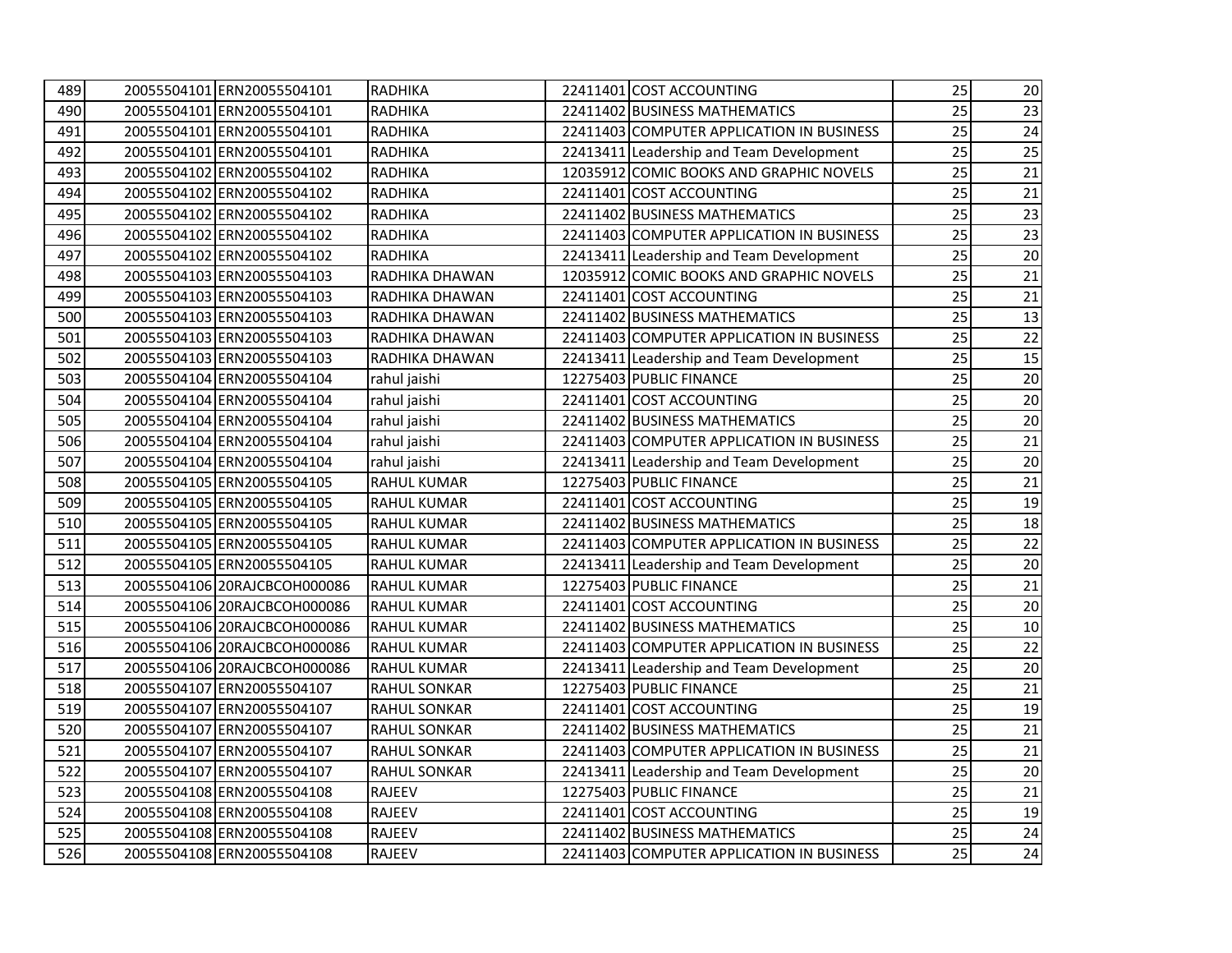| 527 | 20055504108 ERN20055504108   | <b>RAJEEV</b>             | 22413411 Leadership and Team Development  | 25 | $20\,$         |
|-----|------------------------------|---------------------------|-------------------------------------------|----|----------------|
| 528 | 20055504109 ERN20055504109   | RAJENDER KARWASARA        | 12275403 PUBLIC FINANCE                   | 25 | $\overline{0}$ |
| 529 | 20055504109 ERN20055504109   | RAJENDER KARWASARA        | 22411401 COST ACCOUNTING                  | 25 | 20             |
| 530 | 20055504109 ERN20055504109   | RAJENDER KARWASARA        | 22411402 BUSINESS MATHEMATICS             | 25 | 12             |
| 531 | 20055504109 ERN20055504109   | <b>RAJENDER KARWASARA</b> | 22411403 COMPUTER APPLICATION IN BUSINESS | 25 | 17             |
| 532 | 20055504109 ERN20055504109   | <b>RAJENDER KARWASARA</b> | 22413411 Leadership and Team Development  | 25 | $\,8\,$        |
| 533 | 20055504111 20RAJCBCOH000040 | <b>RHYTHM ARORA</b>       | 12275403 PUBLIC FINANCE                   | 25 | 21             |
| 534 | 20055504111 20RAJCBCOH000040 | <b>RHYTHM ARORA</b>       | 22411401 COST ACCOUNTING                  | 25 | 22             |
| 535 | 20055504111 20RAJCBCOH000040 | <b>RHYTHM ARORA</b>       | 22411402 BUSINESS MATHEMATICS             | 25 | 19             |
| 536 | 20055504111 20RAJCBCOH000040 | <b>RHYTHM ARORA</b>       | 22411403 COMPUTER APPLICATION IN BUSINESS | 25 | 18             |
| 537 | 20055504111 20RAJCBCOH000040 | <b>RHYTHM ARORA</b>       | 22413411 Leadership and Team Development  | 25 | 21             |
| 538 | 20055504112 ERN20055504112   | Rishika bansal            | 12275403 PUBLIC FINANCE                   | 25 | 21             |
| 539 | 20055504112 ERN20055504112   | Rishika bansal            | 22411401 COST ACCOUNTING                  | 25 | 21             |
| 540 | 20055504112 ERN20055504112   | Rishika bansal            | 22411402 BUSINESS MATHEMATICS             | 25 | $20\,$         |
| 541 | 20055504112 ERN20055504112   | Rishika bansal            | 22411403 COMPUTER APPLICATION IN BUSINESS | 25 | $21\,$         |
| 542 | 20055504112 ERN20055504112   | Rishika bansal            | 22413411 Leadership and Team Development  | 25 | $20\,$         |
| 543 | 20055504113 20RAJCBCOH000009 | <b>RITIK KUMAR</b>        | 12275401 INDIAN ECONOMY-II OR             | 25 | 0              |
| 544 | 20055504113 20RAJCBCOH000009 | <b>RITIK KUMAR</b>        | 22411401 COST ACCOUNTING                  | 25 | 20             |
| 545 | 20055504113 20RAJCBCOH000009 | <b>RITIK KUMAR</b>        | 22411402 BUSINESS MATHEMATICS             | 25 | 18             |
| 546 | 20055504113 20RAJCBCOH000009 | <b>RITIK KUMAR</b>        | 22411403 COMPUTER APPLICATION IN BUSINESS | 25 | $\mathbf 0$    |
| 547 | 20055504113 20RAJCBCOH000009 | <b>RITIK KUMAR</b>        | 22413411 Leadership and Team Development  | 25 | 20             |
| 548 | 20055504114 20RAJCBCOH000032 | <b>RITU SHARMA</b>        | 12275403 PUBLIC FINANCE                   | 25 | 21             |
| 549 | 20055504114 20RAJCBCOH000032 | <b>RITU SHARMA</b>        | 22411401 COST ACCOUNTING                  | 25 | 22             |
| 550 | 20055504114 20RAJCBCOH000032 | <b>RITU SHARMA</b>        | 22411402 BUSINESS MATHEMATICS             | 25 | 21             |
| 551 | 20055504114 20RAJCBCOH000032 | <b>RITU SHARMA</b>        | 22411403 COMPUTER APPLICATION IN BUSINESS | 25 | 23             |
| 552 | 20055504114 20RAJCBCOH000032 | <b>RITU SHARMA</b>        | 22413411 Leadership and Team Development  | 25 | 20             |
| 553 | 20055504115 20RAJCBCOH000088 | <b>ROHAN GUPTA</b>        | 12275403 PUBLIC FINANCE                   | 25 | 21             |
| 554 | 20055504115 20RAJCBCOH000088 | <b>ROHAN GUPTA</b>        | 22411401 COST ACCOUNTING                  | 25 | 20             |
| 555 | 20055504115 20RAJCBCOH000088 | <b>ROHAN GUPTA</b>        | 22411402 BUSINESS MATHEMATICS             | 25 | 24             |
| 556 | 20055504115 20RAJCBCOH000088 | <b>ROHAN GUPTA</b>        | 22411403 COMPUTER APPLICATION IN BUSINESS | 25 | 25             |
| 557 | 20055504115 20RAJCBCOH000088 | <b>ROHAN GUPTA</b>        | 22413411 Leadership and Team Development  | 25 | 20             |
| 558 | 20055504116 ERN20055504116   | <b>ROHIT KUMAR</b>        | 12275403 PUBLIC FINANCE                   | 25 | 21             |
| 559 | 20055504116 ERN20055504116   | <b>ROHIT KUMAR</b>        | 22411401 COST ACCOUNTING                  | 25 | 19             |
| 560 | 20055504116 ERN20055504116   | <b>ROHIT KUMAR</b>        | 22411402 BUSINESS MATHEMATICS             | 25 | 20             |
| 561 | 20055504116 ERN20055504116   | <b>ROHIT KUMAR</b>        | 22411403 COMPUTER APPLICATION IN BUSINESS | 25 | 12             |
| 562 | 20055504116 ERN20055504116   | <b>ROHIT KUMAR</b>        | 22413411 Leadership and Team Development  | 25 | 9              |
| 563 | 20055504117 ERN20055504117   | <b>ROHIT KUMAR</b>        | 12275403 PUBLIC FINANCE                   | 25 | 21             |
| 564 | 20055504117 ERN20055504117   | <b>ROHIT KUMAR</b>        | 22411401 COST ACCOUNTING                  | 25 | 20             |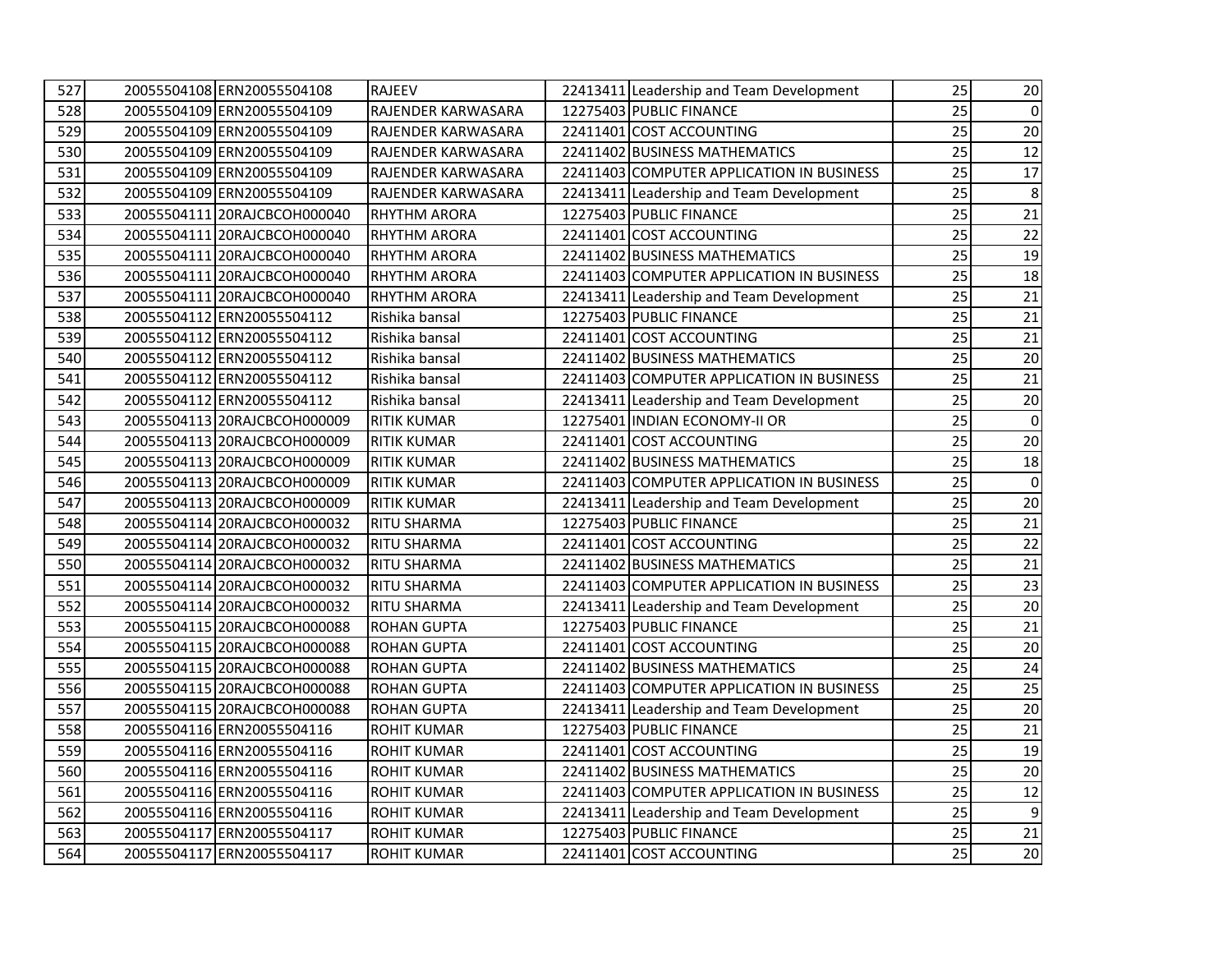| 565 | 20055504117 ERN20055504117   | <b>ROHIT KUMAR</b>     | 22411402 BUSINESS MATHEMATICS             | 25 | 18 |
|-----|------------------------------|------------------------|-------------------------------------------|----|----|
| 566 | 20055504117 ERN20055504117   | <b>ROHIT KUMAR</b>     | 22411403 COMPUTER APPLICATION IN BUSINESS | 25 | 23 |
| 567 | 20055504117 ERN20055504117   | <b>ROHIT KUMAR</b>     | 22413411 Leadership and Team Development  | 25 | 20 |
| 568 | 20055504118 ERN20055504118   | Rohit Sukhija          | 12275403 PUBLIC FINANCE                   | 25 | 21 |
| 569 | 20055504118 ERN20055504118   | Rohit Sukhija          | 22411401 COST ACCOUNTING                  | 25 | 19 |
| 570 | 20055504118 ERN20055504118   | Rohit Sukhija          | 22411402 BUSINESS MATHEMATICS             | 25 | 20 |
| 571 | 20055504118 ERN20055504118   | Rohit Sukhija          | 22411403 COMPUTER APPLICATION IN BUSINESS | 25 | 21 |
| 572 | 20055504118 ERN20055504118   | Rohit Sukhija          | 22413411 Leadership and Team Development  | 25 | 20 |
| 573 | 20055504119 20RAJCBCOH000157 | <b>ROHIT YADAV</b>     | 12275403 PUBLIC FINANCE                   | 25 | 21 |
| 574 | 20055504119 20RAJCBCOH000157 | <b>ROHIT YADAV</b>     | 22411401 COST ACCOUNTING                  | 25 | 20 |
| 575 | 20055504119 20RAJCBCOH000157 | <b>ROHIT YADAV</b>     | 22411402 BUSINESS MATHEMATICS             | 25 | 21 |
| 576 | 20055504119 20RAJCBCOH000157 | <b>ROHIT YADAV</b>     | 22411403 COMPUTER APPLICATION IN BUSINESS | 25 | 20 |
| 577 | 20055504119 20RAJCBCOH000157 | <b>ROHIT YADAV</b>     | 22413411 Leadership and Team Development  | 25 | 21 |
| 578 | 20055504120 ERN20055504120   | <b>RUPAL GUPTA</b>     | 12275403 PUBLIC FINANCE                   | 25 | 21 |
| 579 | 20055504120 ERN20055504120   | <b>RUPAL GUPTA</b>     | 22411401 COST ACCOUNTING                  | 25 | 20 |
| 580 | 20055504120 ERN20055504120   | <b>RUPAL GUPTA</b>     | 22411402 BUSINESS MATHEMATICS             | 25 | 17 |
| 581 | 20055504120 ERN20055504120   | <b>RUPAL GUPTA</b>     | 22411403 COMPUTER APPLICATION IN BUSINESS | 25 | 18 |
| 582 | 20055504120 ERN20055504120   | <b>RUPAL GUPTA</b>     | 22413411 Leadership and Team Development  | 25 | 16 |
| 583 | 20055504121 20RAJCBCOH000096 | <b>SACHIN KUMAR</b>    | 12275403 PUBLIC FINANCE                   | 25 | 22 |
| 584 | 20055504121 20RAJCBCOH000096 | <b>SACHIN KUMAR</b>    | 22411401 COST ACCOUNTING                  | 25 | 20 |
| 585 | 20055504121 20RAJCBCOH000096 | <b>SACHIN KUMAR</b>    | 22411402 BUSINESS MATHEMATICS             | 25 | 21 |
| 586 | 20055504121 20RAJCBCOH000096 | <b>SACHIN KUMAR</b>    | 22411403 COMPUTER APPLICATION IN BUSINESS | 25 | 21 |
| 587 | 20055504121 20RAJCBCOH000096 | <b>SACHIN KUMAR</b>    | 22413411 Leadership and Team Development  | 25 | 20 |
| 588 | 20055504122 ERN20055504122   | <b>SAKSHAM KAUSHAL</b> | 12275403 PUBLIC FINANCE                   | 25 | 22 |
| 589 | 20055504122 ERN20055504122   | <b>SAKSHAM KAUSHAL</b> | 22411401 COST ACCOUNTING                  | 25 | 21 |
| 590 | 20055504122 ERN20055504122   | <b>SAKSHAM KAUSHAL</b> | 22411402 BUSINESS MATHEMATICS             | 25 | 19 |
| 591 | 20055504122 ERN20055504122   | <b>SAKSHAM KAUSHAL</b> | 22411403 COMPUTER APPLICATION IN BUSINESS | 25 | 18 |
| 592 | 20055504122 ERN20055504122   | <b>SAKSHAM KAUSHAL</b> | 22413411 Leadership and Team Development  | 25 | 20 |
| 593 | 20055504123 ERN20055504123   | <b>SALONEE VERMA</b>   | 12275403 PUBLIC FINANCE                   | 25 | 22 |
| 594 | 20055504123 ERN20055504123   | <b>SALONEE VERMA</b>   | 22411401 COST ACCOUNTING                  | 25 | 20 |
| 595 | 20055504123 ERN20055504123   | <b>SALONEE VERMA</b>   | 22411402 BUSINESS MATHEMATICS             | 25 | 25 |
| 596 | 20055504123 ERN20055504123   | <b>SALONEE VERMA</b>   | 22411403 COMPUTER APPLICATION IN BUSINESS | 25 | 24 |
| 597 | 20055504123 ERN20055504123   | <b>SALONEE VERMA</b>   | 22413411 Leadership and Team Development  | 25 | 19 |
| 598 | 20055504124 20RAJCBCOH000014 | <b>SANDHYA KAFLE</b>   | 12275403 PUBLIC FINANCE                   | 25 | 21 |
| 599 | 20055504124 20RAJCBCOH000014 | <b>SANDHYA KAFLE</b>   | 22411401 COST ACCOUNTING                  | 25 | 17 |
| 600 | 20055504124 20RAJCBCOH000014 | <b>SANDHYA KAFLE</b>   | 22411402 BUSINESS MATHEMATICS             | 25 | 20 |
| 601 | 20055504124 20RAJCBCOH000014 | <b>SANDHYA KAFLE</b>   | 22411403 COMPUTER APPLICATION IN BUSINESS | 25 | 23 |
| 602 | 20055504124 20RAJCBCOH000014 | <b>SANDHYA KAFLE</b>   | 22413411 Leadership and Team Development  | 25 | 20 |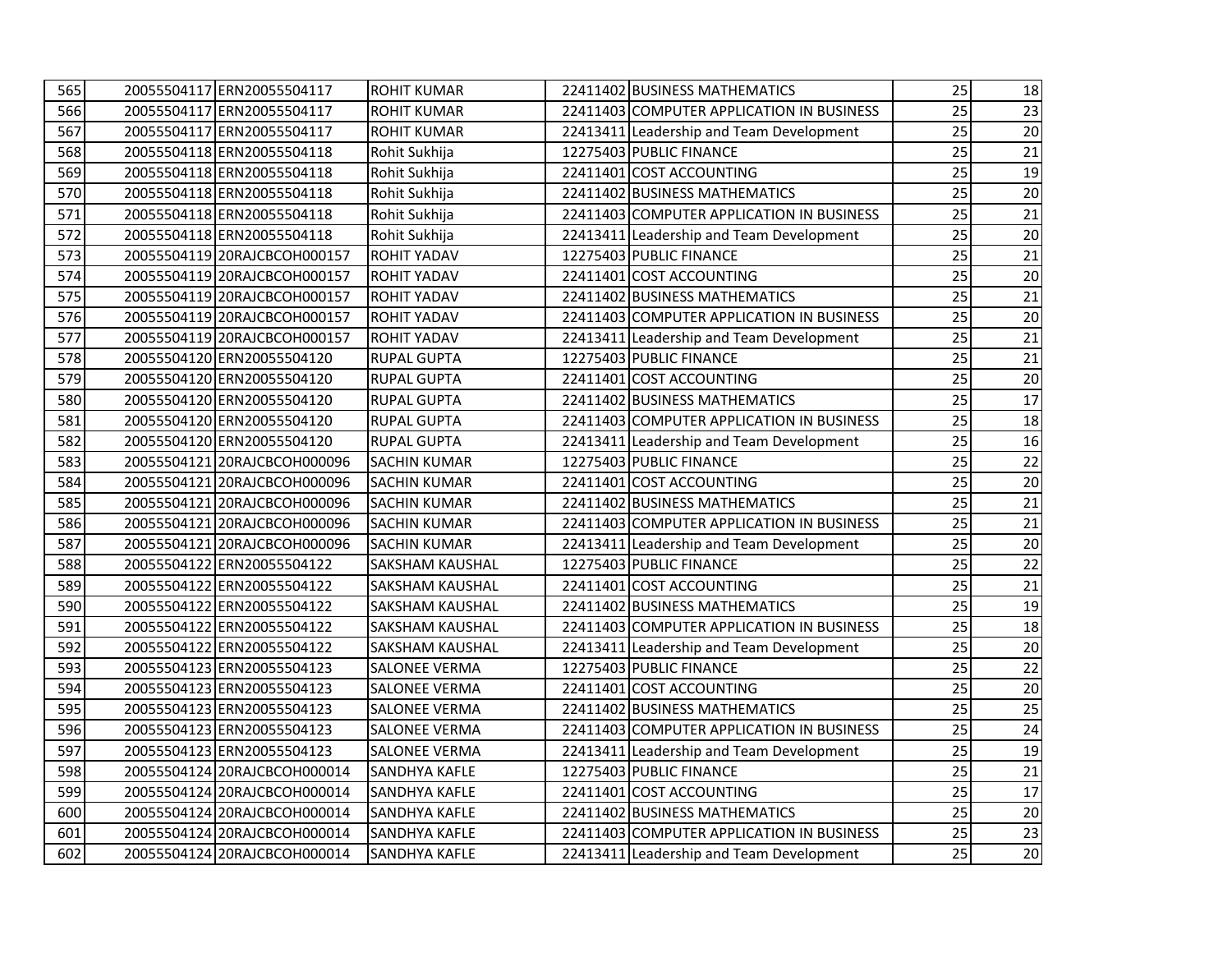| 603 | 20055504125 ERN20055504125   | <b>SAUMYA DHINGRA</b>   | 12275403 PUBLIC FINANCE                   | 25 | 21             |
|-----|------------------------------|-------------------------|-------------------------------------------|----|----------------|
| 604 | 20055504125 ERN20055504125   | <b>SAUMYA DHINGRA</b>   | 22411401 COST ACCOUNTING                  | 25 | 19             |
| 605 | 20055504125 ERN20055504125   | <b>SAUMYA DHINGRA</b>   | 22411402 BUSINESS MATHEMATICS             | 25 | 21             |
| 606 | 20055504125 ERN20055504125   | SAUMYA DHINGRA          | 22411403 COMPUTER APPLICATION IN BUSINESS | 25 | 23             |
| 607 | 20055504125 ERN20055504125   | SAUMYA DHINGRA          | 22413411 Leadership and Team Development  | 25 | 19             |
| 608 | 20055504126 20RAJCBCOH000013 | <b>SHASHANK BALONI</b>  | 12275403 PUBLIC FINANCE                   | 25 | 21             |
| 609 | 20055504126 20RAJCBCOH000013 | <b>SHASHANK BALONI</b>  | 22411401 COST ACCOUNTING                  | 25 | 5              |
| 610 | 20055504126 20RAJCBCOH000013 | <b>SHASHANK BALONI</b>  | 22411402 BUSINESS MATHEMATICS             | 25 | 0              |
| 611 | 20055504126 20RAJCBCOH000013 | <b>SHASHANK BALONI</b>  | 22411403 COMPUTER APPLICATION IN BUSINESS | 25 | 7 <sup>1</sup> |
| 612 | 20055504126 20RAJCBCOH000013 | <b>SHASHANK BALONI</b>  | 22413411 Leadership and Team Development  | 25 | 19             |
| 613 | 20055504127 ERN20055504127   | <b>SHASHANK JAISWAL</b> | 12275401 INDIAN ECONOMY-II OR             | 25 | 20             |
| 614 | 20055504127 ERN20055504127   | <b>SHASHANK JAISWAL</b> | 22411401 COST ACCOUNTING                  | 25 | 20             |
| 615 | 20055504127 ERN20055504127   | SHASHANK JAISWAL        | 22411402 BUSINESS MATHEMATICS             | 25 | 16             |
| 616 | 20055504127 ERN20055504127   | <b>SHASHANK JAISWAL</b> | 22411403 COMPUTER APPLICATION IN BUSINESS | 25 | 18             |
| 617 | 20055504127 ERN20055504127   | <b>SHASHANK JAISWAL</b> | 22413411 Leadership and Team Development  | 25 | $20\,$         |
| 618 | 20055504128 ERN20055504128   | <b>SHASHANK SINHA</b>   | 12275403 PUBLIC FINANCE                   | 25 | 19             |
| 619 | 20055504128 ERN20055504128   | <b>SHASHANK SINHA</b>   | 22411401 COST ACCOUNTING                  | 25 | 19             |
| 620 | 20055504128 ERN20055504128   | <b>SHASHANK SINHA</b>   | 22411402 BUSINESS MATHEMATICS             | 25 | 16             |
| 621 | 20055504128 ERN20055504128   | <b>SHASHANK SINHA</b>   | 22411403 COMPUTER APPLICATION IN BUSINESS | 25 | 18             |
| 622 | 20055504128 ERN20055504128   | <b>SHASHANK SINHA</b>   | 22413411 Leadership and Team Development  | 25 | 19             |
| 623 | 20055504129 ERN20055504129   | <b>SHITIZ THAKRAL</b>   | 12275403 PUBLIC FINANCE                   | 25 | 25             |
| 624 | 20055504129 ERN20055504129   | <b>SHITIZ THAKRAL</b>   | 22411401 COST ACCOUNTING                  | 25 | 20             |
| 625 | 20055504129 ERN20055504129   | <b>SHITIZ THAKRAL</b>   | 22411402 BUSINESS MATHEMATICS             | 25 | 21             |
| 626 | 20055504129 ERN20055504129   | <b>SHITIZ THAKRAL</b>   | 22411403 COMPUTER APPLICATION IN BUSINESS | 25 | 23             |
| 627 | 20055504129 ERN20055504129   | <b>SHITIZ THAKRAL</b>   | 22413411 Leadership and Team Development  | 25 | 20             |
| 628 | 20055504130 20RAJCBCOH000098 | SHIVAM                  | 12275403 PUBLIC FINANCE                   | 25 | 23             |
| 629 | 20055504130 20RAJCBCOH000098 | <b>SHIVAM</b>           | 22411401 COST ACCOUNTING                  | 25 | 20             |
| 630 | 20055504130 20RAJCBCOH000098 | <b>SHIVAM</b>           | 22411402 BUSINESS MATHEMATICS             | 25 | 23             |
| 631 | 20055504130 20RAJCBCOH000098 | <b>SHIVAM</b>           | 22411403 COMPUTER APPLICATION IN BUSINESS | 25 | 21             |
| 632 | 20055504130 20RAJCBCOH000098 | SHIVAM                  | 22413411 Leadership and Team Development  | 25 | 20             |
| 633 | 20055504131 ERN20055504131   | <b>SHIVAM</b>           | 12275403 PUBLIC FINANCE                   | 25 | 23             |
| 634 | 20055504131 ERN20055504131   | <b>SHIVAM</b>           | 22411401 COST ACCOUNTING                  | 25 | 20             |
| 635 | 20055504131 ERN20055504131   | <b>SHIVAM</b>           | 22411402 BUSINESS MATHEMATICS             | 25 | 17             |
| 636 | 20055504131 ERN20055504131   | SHIVAM                  | 22411403 COMPUTER APPLICATION IN BUSINESS | 25 | 18             |
| 637 | 20055504131 ERN20055504131   | SHIVAM                  | 22413411 Leadership and Team Development  | 25 | 20             |
| 638 | 20055504132 20RAJCBCOH000128 | SHIVAM GARG             | 12275403 PUBLIC FINANCE                   | 25 | 23             |
| 639 | 20055504132 20RAJCBCOH000128 | <b>SHIVAM GARG</b>      | 22411401 COST ACCOUNTING                  | 25 | 23             |
| 640 | 20055504132 20RAJCBCOH000128 | <b>SHIVAM GARG</b>      | 22411402 BUSINESS MATHEMATICS             | 25 | 24             |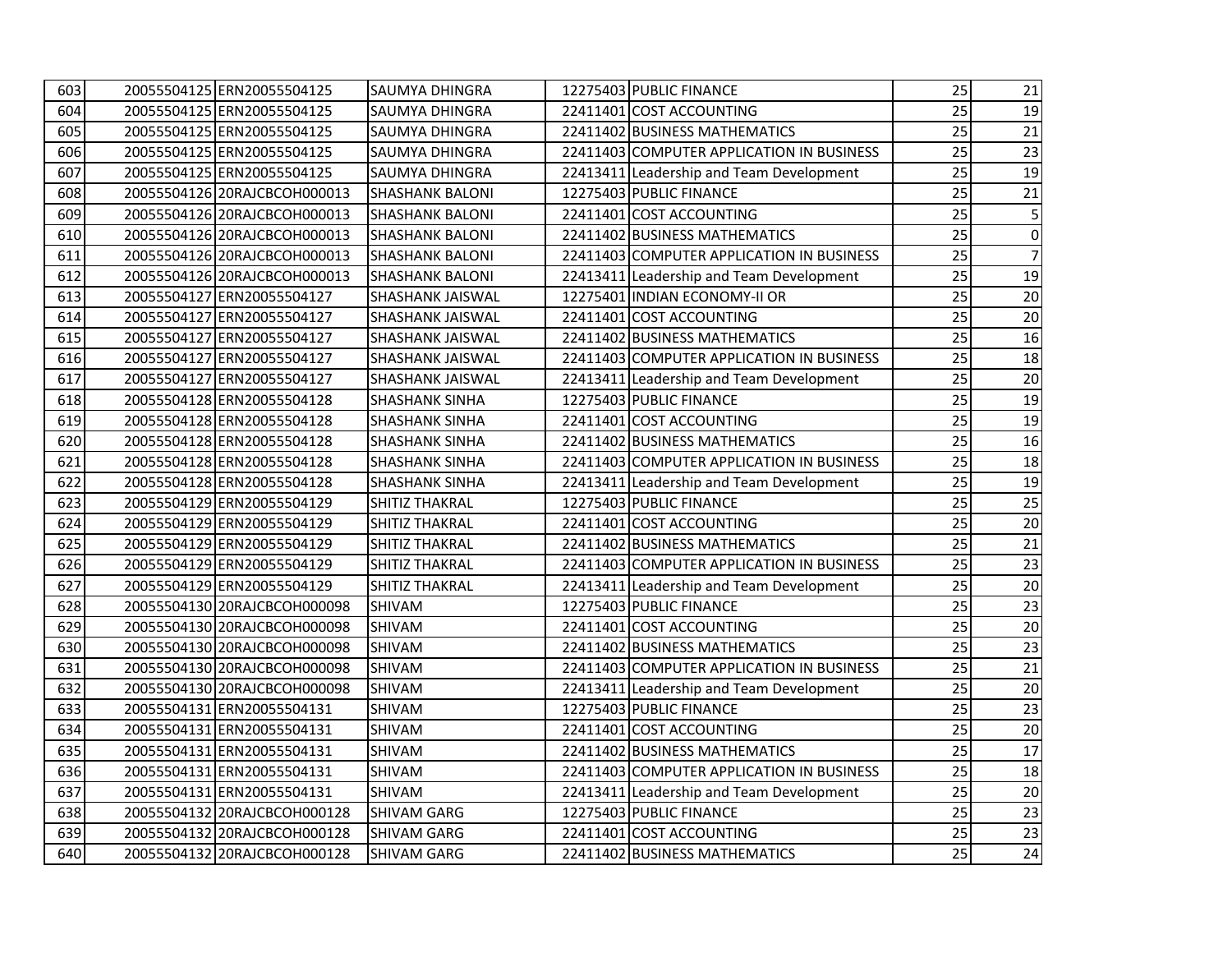| 641 | 20055504132 20RAJCBCOH000128 | <b>SHIVAM GARG</b>      | 22411403 COMPUTER APPLICATION IN BUSINESS | 25 | 24              |
|-----|------------------------------|-------------------------|-------------------------------------------|----|-----------------|
| 642 | 20055504132 20RAJCBCOH000128 | SHIVAM GARG             | 22413411 Leadership and Team Development  | 25 | 24              |
| 643 | 20055504133 ERN20055504133   | <b>SHIVANG TRIPATHI</b> | 12035912 COMIC BOOKS AND GRAPHIC NOVELS   | 25 | 22              |
| 644 | 20055504133 ERN20055504133   | <b>SHIVANG TRIPATHI</b> | 22411401 COST ACCOUNTING                  | 25 | 21              |
| 645 | 20055504133 ERN20055504133   | <b>SHIVANG TRIPATHI</b> | 22411402 BUSINESS MATHEMATICS             | 25 | 20              |
| 646 | 20055504133 ERN20055504133   | <b>SHIVANG TRIPATHI</b> | 22411403 COMPUTER APPLICATION IN BUSINESS | 25 | 23              |
| 647 | 20055504133 ERN20055504133   | <b>SHIVANG TRIPATHI</b> | 22413411 Leadership and Team Development  | 25 | $21\,$          |
| 648 | 20055504134 20RAJCBCOH000152 | <b>SHUBHANGI GOYAL</b>  | 12275403 PUBLIC FINANCE                   | 25 | 23              |
| 649 | 20055504134 20RAJCBCOH000152 | <b>SHUBHANGI GOYAL</b>  | 22411401 COST ACCOUNTING                  | 25 | 23              |
| 650 | 20055504134 20RAJCBCOH000152 | SHUBHANGI GOYAL         | 22411402 BUSINESS MATHEMATICS             | 25 | 20              |
| 651 | 20055504134 20RAJCBCOH000152 | SHUBHANGI GOYAL         | 22411403 COMPUTER APPLICATION IN BUSINESS | 25 | 25              |
| 652 | 20055504134 20RAJCBCOH000152 | SHUBHANGI GOYAL         | 22413411 Leadership and Team Development  | 25 | 24              |
| 653 | 20055504136 ERN20055504136   | <b>SHWETA</b>           | 12275401 INDIAN ECONOMY-II OR             | 25 | 24              |
| 654 | 20055504136 ERN20055504136   | <b>SHWETA</b>           | 22411401 COST ACCOUNTING                  | 25 | 20              |
| 655 | 20055504136 ERN20055504136   | <b>SHWETA</b>           | 22411402 BUSINESS MATHEMATICS             | 25 | 22              |
| 656 | 20055504136 ERN20055504136   | <b>SHWETA</b>           | 22411403 COMPUTER APPLICATION IN BUSINESS | 25 | 20              |
| 657 | 20055504136 ERN20055504136   | <b>SHWETA</b>           | 22413411 Leadership and Team Development  | 25 | 20              |
| 658 | 20055504137 ERN20055504137   | <b>SNEHA DHAWAN</b>     | 12275403 PUBLIC FINANCE                   | 25 | 23              |
| 659 | 20055504137 ERN20055504137   | <b>SNEHA DHAWAN</b>     | 22411401 COST ACCOUNTING                  | 25 | 21              |
| 660 | 20055504137 ERN20055504137   | <b>SNEHA DHAWAN</b>     | 22411402 BUSINESS MATHEMATICS             | 25 | 20              |
| 661 | 20055504137 ERN20055504137   | <b>SNEHA DHAWAN</b>     | 22411403 COMPUTER APPLICATION IN BUSINESS | 25 | 20              |
| 662 | 20055504137 ERN20055504137   | SNEHA DHAWAN            | 22413411 Leadership and Team Development  | 25 | 18              |
| 663 | 20055504138 ERN20055504138   | <b>SUMIT BHANDARI</b>   | 12275403 PUBLIC FINANCE                   | 25 | 23              |
| 664 | 20055504138 ERN20055504138   | <b>SUMIT BHANDARI</b>   | 22411401 COST ACCOUNTING                  | 25 | 22              |
| 665 | 20055504138 ERN20055504138   | <b>SUMIT BHANDARI</b>   | 22411402 BUSINESS MATHEMATICS             | 25 | $\overline{23}$ |
| 666 | 20055504138 ERN20055504138   | <b>SUMIT BHANDARI</b>   | 22411403 COMPUTER APPLICATION IN BUSINESS | 25 | 18              |
| 667 | 20055504138 ERN20055504138   | <b>SUMIT BHANDARI</b>   | 22413411 Leadership and Team Development  | 25 | 20              |
| 668 | 20055504139 20RAJCBCOH000017 | <b>SUMIT SINGH</b>      | 12275403 PUBLIC FINANCE                   | 25 | 23              |
| 669 | 20055504139 20RAJCBCOH000017 | <b>SUMIT SINGH</b>      | 22411401 COST ACCOUNTING                  | 25 | 15              |
| 670 | 20055504139 20RAJCBCOH000017 | <b>SUMIT SINGH</b>      | 22411402 BUSINESS MATHEMATICS             | 25 | 21              |
| 671 | 20055504139 20RAJCBCOH000017 | <b>SUMIT SINGH</b>      | 22411403 COMPUTER APPLICATION IN BUSINESS | 25 | 22              |
| 672 | 20055504139 20RAJCBCOH000017 | <b>SUMIT SINGH</b>      | 22413411 Leadership and Team Development  | 25 | 20              |
| 673 | 20055504140 ERN20055504140   | <b>TANISH SAPROO</b>    | 12275403 PUBLIC FINANCE                   | 25 | 23              |
| 674 | 20055504140 ERN20055504140   | <b>TANISH SAPROO</b>    | 22411401 COST ACCOUNTING                  | 25 | 20              |
| 675 | 20055504140 ERN20055504140   | <b>TANISH SAPROO</b>    | 22411402 BUSINESS MATHEMATICS             | 25 | 22              |
| 676 | 20055504140 ERN20055504140   | <b>TANISH SAPROO</b>    | 22411403 COMPUTER APPLICATION IN BUSINESS | 25 | 21              |
| 677 | 20055504140 ERN20055504140   | <b>TANISH SAPROO</b>    | 22413411 Leadership and Team Development  | 25 | 16              |
| 678 | 20055504141 ERN20055504141   | <b>TANU PRIYA</b>       | 12275403 PUBLIC FINANCE                   | 25 | 23              |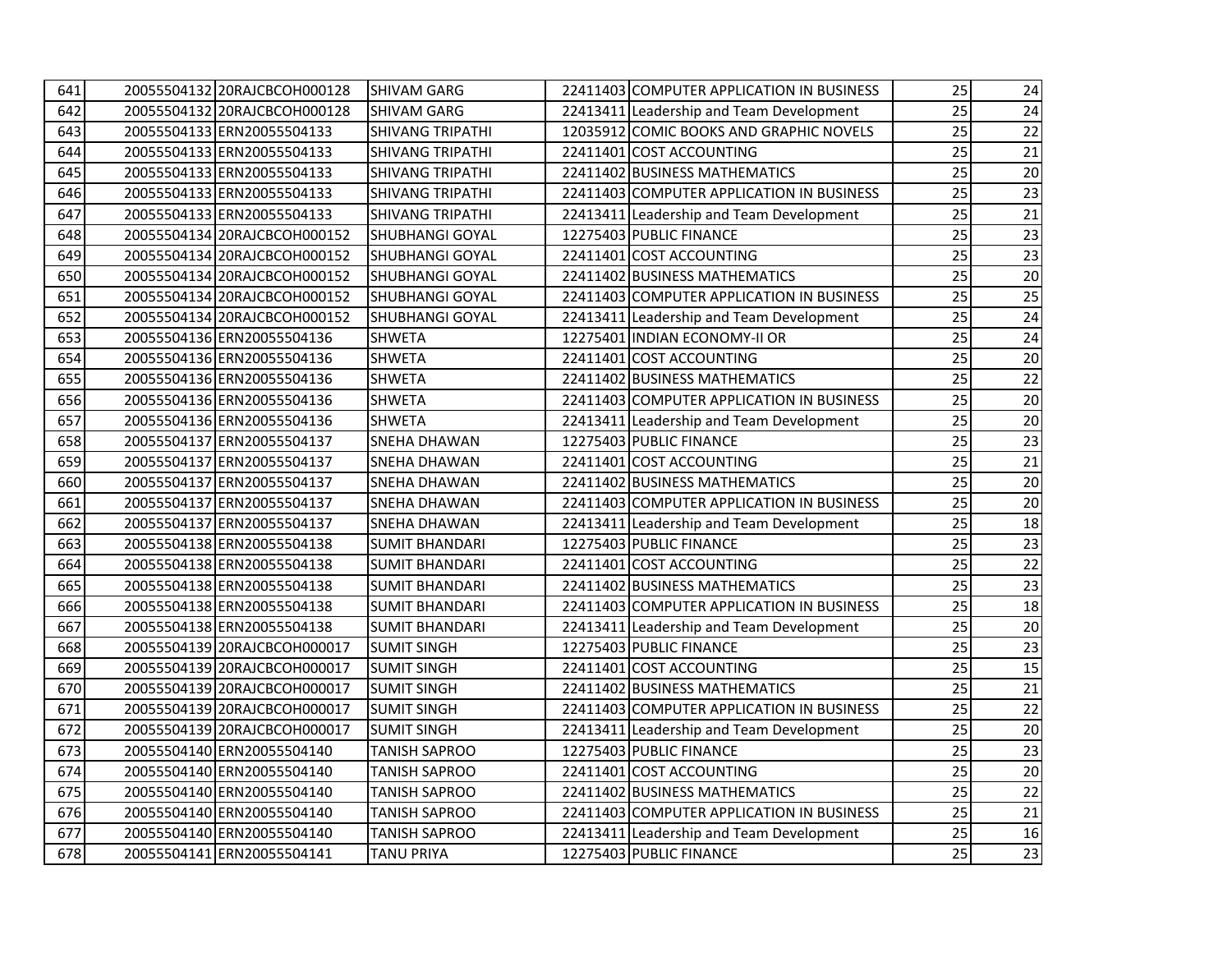| 679 | 20055504141 ERN20055504141   | <b>TANU PRIYA</b>    | 22411401 COST ACCOUNTING                  | 25 | 22     |
|-----|------------------------------|----------------------|-------------------------------------------|----|--------|
| 680 | 20055504141 ERN20055504141   | <b>TANU PRIYA</b>    | 22411402 BUSINESS MATHEMATICS             | 25 | 23     |
| 681 | 20055504141 ERN20055504141   | <b>TANU PRIYA</b>    | 22411403 COMPUTER APPLICATION IN BUSINESS | 25 | 24     |
| 682 | 20055504141 ERN20055504141   | <b>TANU PRIYA</b>    | 22413411 Leadership and Team Development  | 25 | 21     |
| 683 | 20055504142 ERN20055504142   | Tanya Rathi          | 12275403 PUBLIC FINANCE                   | 25 | 22     |
| 684 | 20055504142 ERN20055504142   | Tanya Rathi          | 22411401 COST ACCOUNTING                  | 25 | 19     |
| 685 | 20055504142 ERN20055504142   | Tanya Rathi          | 22411402 BUSINESS MATHEMATICS             | 25 | 19     |
| 686 | 20055504142 ERN20055504142   | Tanya Rathi          | 22411403 COMPUTER APPLICATION IN BUSINESS | 25 | 19     |
| 687 | 20055504142 ERN20055504142   | Tanya Rathi          | 22413411 Leadership and Team Development  | 25 | 21     |
| 688 | 20055504143 ERN20055504143   | <b>TISHA JAIN</b>    | 12275403 PUBLIC FINANCE                   | 25 | 22     |
| 689 | 20055504143 ERN20055504143   | <b>TISHA JAIN</b>    | 22411401 COST ACCOUNTING                  | 25 | 22     |
| 690 | 20055504143 ERN20055504143   | <b>TISHA JAIN</b>    | 22411402 BUSINESS MATHEMATICS             | 25 | 24     |
| 691 | 20055504143 ERN20055504143   | <b>TISHA JAIN</b>    | 22411403 COMPUTER APPLICATION IN BUSINESS | 25 | 24     |
| 692 | 20055504143 ERN20055504143   | <b>TISHA JAIN</b>    | 22413411 Leadership and Team Development  | 25 | 24     |
| 693 | 20055504144 20RAJCBCOH000049 | <b>TRIPTI MUNJAL</b> | 12275403 PUBLIC FINANCE                   | 25 | 22     |
| 694 | 20055504144 20RAJCBCOH000049 | <b>TRIPTI MUNJAL</b> | 22411401 COST ACCOUNTING                  | 25 | 20     |
| 695 | 20055504144 20RAJCBCOH000049 | <b>TRIPTI MUNJAL</b> | 22411402 BUSINESS MATHEMATICS             | 25 | 23     |
| 696 | 20055504144 20RAJCBCOH000049 | <b>TRIPTI MUNJAL</b> | 22411403 COMPUTER APPLICATION IN BUSINESS | 25 | 22     |
| 697 | 20055504144 20RAJCBCOH000049 | <b>TRIPTI MUNJAL</b> | 22413411 Leadership and Team Development  | 25 | 21     |
| 698 | 20055504145 ERN20055504145   | <b>TUSHANT</b>       | 12275403 PUBLIC FINANCE                   | 25 | 22     |
| 699 | 20055504145 ERN20055504145   | <b>TUSHANT</b>       | 22411401 COST ACCOUNTING                  | 25 | 20     |
| 700 | 20055504145 ERN20055504145   | <b>TUSHANT</b>       | 22411402 BUSINESS MATHEMATICS             | 25 | 10     |
| 701 | 20055504145 ERN20055504145   | <b>TUSHANT</b>       | 22411403 COMPUTER APPLICATION IN BUSINESS | 25 | 16     |
| 702 | 20055504145 ERN20055504145   | <b>TUSHANT</b>       | 22413411 Leadership and Team Development  | 25 | 15     |
| 703 | 20055504146 20RAJCBCOH000104 | <b>UDAY KOLI</b>     | 12275403 PUBLIC FINANCE                   | 25 | 22     |
| 704 | 20055504146 20RAJCBCOH000104 | <b>UDAY KOLI</b>     | 22411401 COST ACCOUNTING                  | 25 | 21     |
| 705 | 20055504146 20RAJCBCOH000104 | <b>UDAY KOLI</b>     | 22411402 BUSINESS MATHEMATICS             | 25 | 24     |
| 706 | 20055504146 20RAJCBCOH000104 | <b>UDAY KOLI</b>     | 22411403 COMPUTER APPLICATION IN BUSINESS | 25 | 24     |
| 707 | 20055504146 20RAJCBCOH000104 | <b>UDAY KOLI</b>     | 22413411 Leadership and Team Development  | 25 | 20     |
| 708 | 20055504147 12RAJCBCOH000002 | <b>VATSAL JAIN</b>   | 12275403 PUBLIC FINANCE                   | 25 | 22     |
| 709 | 20055504147 12RAJCBCOH000002 | <b>VATSAL JAIN</b>   | 22411401 COST ACCOUNTING                  | 25 | 16     |
| 710 | 20055504147 12RAJCBCOH000002 | <b>VATSAL JAIN</b>   | 22411402 BUSINESS MATHEMATICS             | 25 | 19     |
| 711 | 20055504147 12RAJCBCOH000002 | <b>VATSAL JAIN</b>   | 22411403 COMPUTER APPLICATION IN BUSINESS | 25 | 22     |
| 712 | 20055504147 12RAJCBCOH000002 | <b>VATSAL JAIN</b>   | 22413411 Leadership and Team Development  | 25 | 20     |
| 713 | 20055504148 20RAJCBCOH000041 | <b>VIBHOR GUPTA</b>  | 12275403 PUBLIC FINANCE                   | 25 | 22     |
| 714 | 20055504148 20RAJCBCOH000041 | <b>VIBHOR GUPTA</b>  | 22411401 COST ACCOUNTING                  | 25 | 19     |
| 715 | 20055504148 20RAJCBCOH000041 | <b>VIBHOR GUPTA</b>  | 22411402 BUSINESS MATHEMATICS             | 25 | $17\,$ |
| 716 | 20055504148 20RAJCBCOH000041 | <b>VIBHOR GUPTA</b>  | 22411403 COMPUTER APPLICATION IN BUSINESS | 25 | 18     |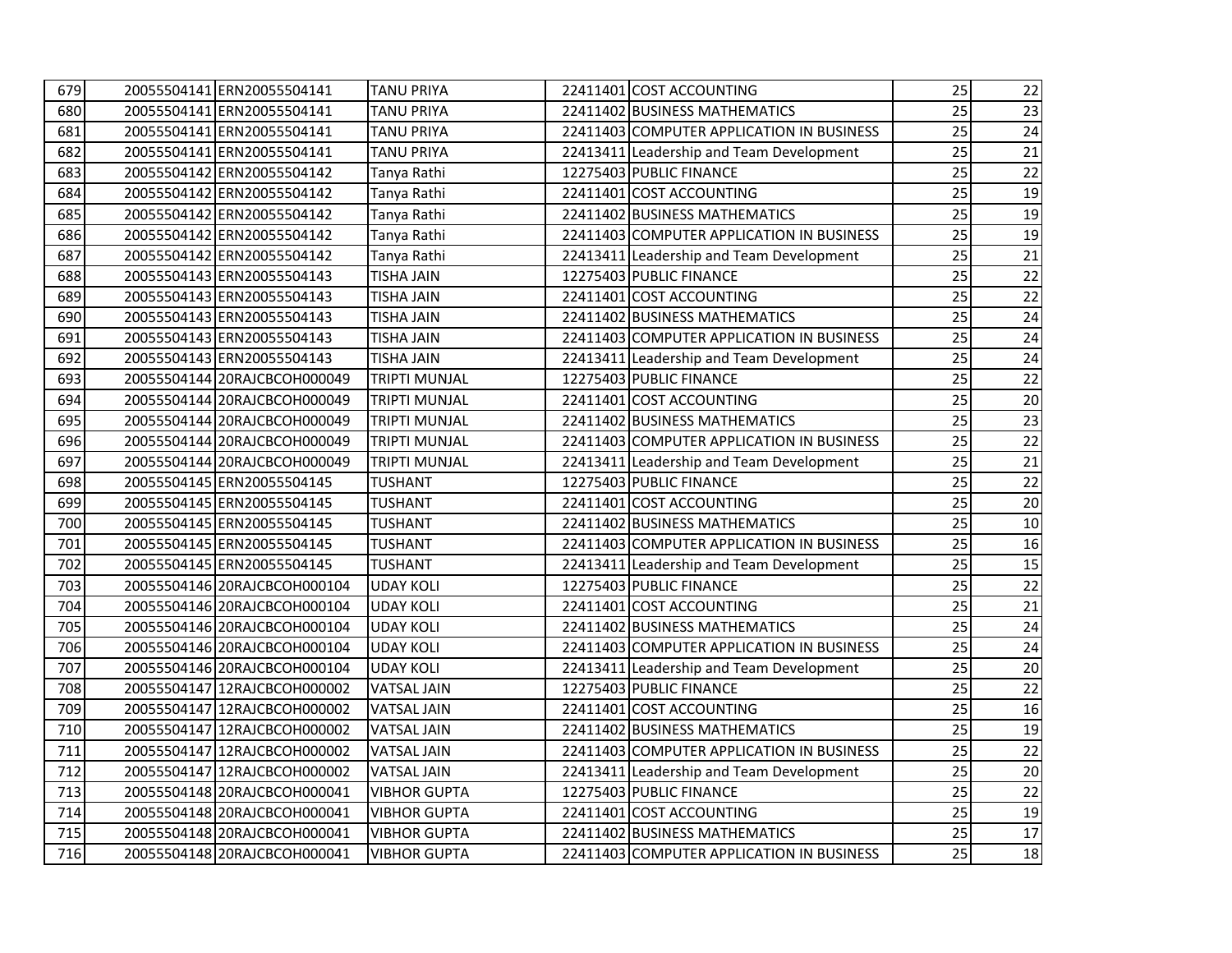| 717 | 20055504148 20RAJCBCOH000041 | <b>VIBHOR GUPTA</b>    | 22413411 Leadership and Team Development  | 25 | 20 |
|-----|------------------------------|------------------------|-------------------------------------------|----|----|
| 718 | 20055504149 ERN20055504149   | <b>VIKAS</b>           | 12275403 PUBLIC FINANCE                   | 25 | 22 |
| 719 | 20055504149 ERN20055504149   | <b>VIKAS</b>           | 22411401 COST ACCOUNTING                  | 25 | 20 |
| 720 | 20055504149 ERN20055504149   | VIKAS                  | 22411402 BUSINESS MATHEMATICS             | 25 | 23 |
| 721 | 20055504149 ERN20055504149   | <b>VIKAS</b>           | 22411403 COMPUTER APPLICATION IN BUSINESS | 25 | 24 |
| 722 | 20055504149 ERN20055504149   | <b>VIKAS</b>           | 22413411 Leadership and Team Development  | 25 | 19 |
| 723 | 20055504150 20RAJCBCOH000116 | <b>VISHAKHA</b>        | 12275403 PUBLIC FINANCE                   | 25 | 19 |
| 724 | 20055504150 20RAJCBCOH000116 | <b>VISHAKHA</b>        | 22411401 COST ACCOUNTING                  | 25 | 23 |
| 725 | 20055504150 20RAJCBCOH000116 | <b>VISHAKHA</b>        | 22411402 BUSINESS MATHEMATICS             | 25 | 24 |
| 726 | 20055504150 20RAJCBCOH000116 | <b>VISHAKHA</b>        | 22411403 COMPUTER APPLICATION IN BUSINESS | 25 | 23 |
| 727 | 20055504150 20RAJCBCOH000116 | <b>VISHAKHA</b>        | 22413411 Leadership and Team Development  | 25 | 21 |
| 728 | 20055504151 ERN20055504151   | <b>VISHESH GULATI</b>  | 12275403 PUBLIC FINANCE                   | 25 | 22 |
| 729 | 20055504151 ERN20055504151   | <b>VISHESH GULATI</b>  | 22411401 COST ACCOUNTING                  | 25 | 19 |
| 730 | 20055504151 ERN20055504151   | <b>VISHESH GULATI</b>  | 22411402 BUSINESS MATHEMATICS             | 25 | 23 |
| 731 | 20055504151 ERN20055504151   | <b>VISHESH GULATI</b>  | 22411403 COMPUTER APPLICATION IN BUSINESS | 25 | 21 |
| 732 | 20055504151 ERN20055504151   | <b>VISHESH GULATI</b>  | 22413411 Leadership and Team Development  | 25 | 20 |
| 733 | 20055504152 ERN20055504152   | <b>VISHWAS ARORA</b>   | 12275403 PUBLIC FINANCE                   | 25 | 21 |
| 734 | 20055504152 ERN20055504152   | <b>VISHWAS ARORA</b>   | 22411401 COST ACCOUNTING                  | 25 | 19 |
| 735 | 20055504152 ERN20055504152   | VISHWAS ARORA          | 22411402 BUSINESS MATHEMATICS             | 25 | 20 |
| 736 | 20055504152 ERN20055504152   | <b>VISHWAS ARORA</b>   | 22411403 COMPUTER APPLICATION IN BUSINESS | 25 | 20 |
| 737 | 20055504152 ERN20055504152   | VISHWAS ARORA          | 22413411 Leadership and Team Development  | 25 | 20 |
| 738 | 20055504153 ERN20055504153   | VIVEK                  | 12035912 COMIC BOOKS AND GRAPHIC NOVELS   | 25 | 21 |
| 739 | 20055504153 ERN20055504153   | VIVEK                  | 22411401 COST ACCOUNTING                  | 25 | 19 |
| 740 | 20055504153 ERN20055504153   | <b>VIVEK</b>           | 22411402 BUSINESS MATHEMATICS             | 25 | 16 |
| 741 | 20055504153 ERN20055504153   | <b>VIVEK</b>           | 22411403 COMPUTER APPLICATION IN BUSINESS | 25 | 23 |
| 742 | 20055504153 ERN20055504153   | VIVEK                  | 22413411 Leadership and Team Development  | 25 | 22 |
| 743 | 20055504154 ERN20055504154   | <b>VSMAY MAKHNOTRA</b> | 12275403 PUBLIC FINANCE                   | 25 | 22 |
| 744 | 20055504154 ERN20055504154   | <b>VSMAY MAKHNOTRA</b> | 22411401 COST ACCOUNTING                  | 25 | 21 |
| 745 | 20055504154 ERN20055504154   | <b>VSMAY MAKHNOTRA</b> | 22411402 BUSINESS MATHEMATICS             | 25 | 22 |
| 746 | 20055504154 ERN20055504154   | <b>VSMAY MAKHNOTRA</b> | 22411403 COMPUTER APPLICATION IN BUSINESS | 25 | 21 |
| 747 | 20055504154 ERN20055504154   | <b>VSMAY MAKHNOTRA</b> | 22413411 Leadership and Team Development  | 25 | 20 |
| 748 | 20055504155 20RAJCBCOH000179 | YASH                   | 32355444 ELEMENTS OF ANALYSIS             | 25 | 20 |
| 749 | 20055504155 20RAJCBCOH000179 | YASH                   | 22411401 COST ACCOUNTING                  | 25 | 22 |
| 750 | 20055504155 20RAJCBCOH000179 | YASH                   | 22411402 BUSINESS MATHEMATICS             | 25 | 24 |
| 751 | 20055504155 20RAJCBCOH000179 | YASH                   | 22411403 COMPUTER APPLICATION IN BUSINESS | 25 | 25 |
| 752 | 20055504155 20RAJCBCOH000179 | YASH                   | 22413411 Leadership and Team Development  | 25 | 23 |
| 753 | 20055504156 ERN20055504156   | YASH ARORA             | 12275403 PUBLIC FINANCE                   | 25 | 22 |
| 754 | 20055504156 ERN20055504156   | YASH ARORA             | 22411401 COST ACCOUNTING                  | 25 | 19 |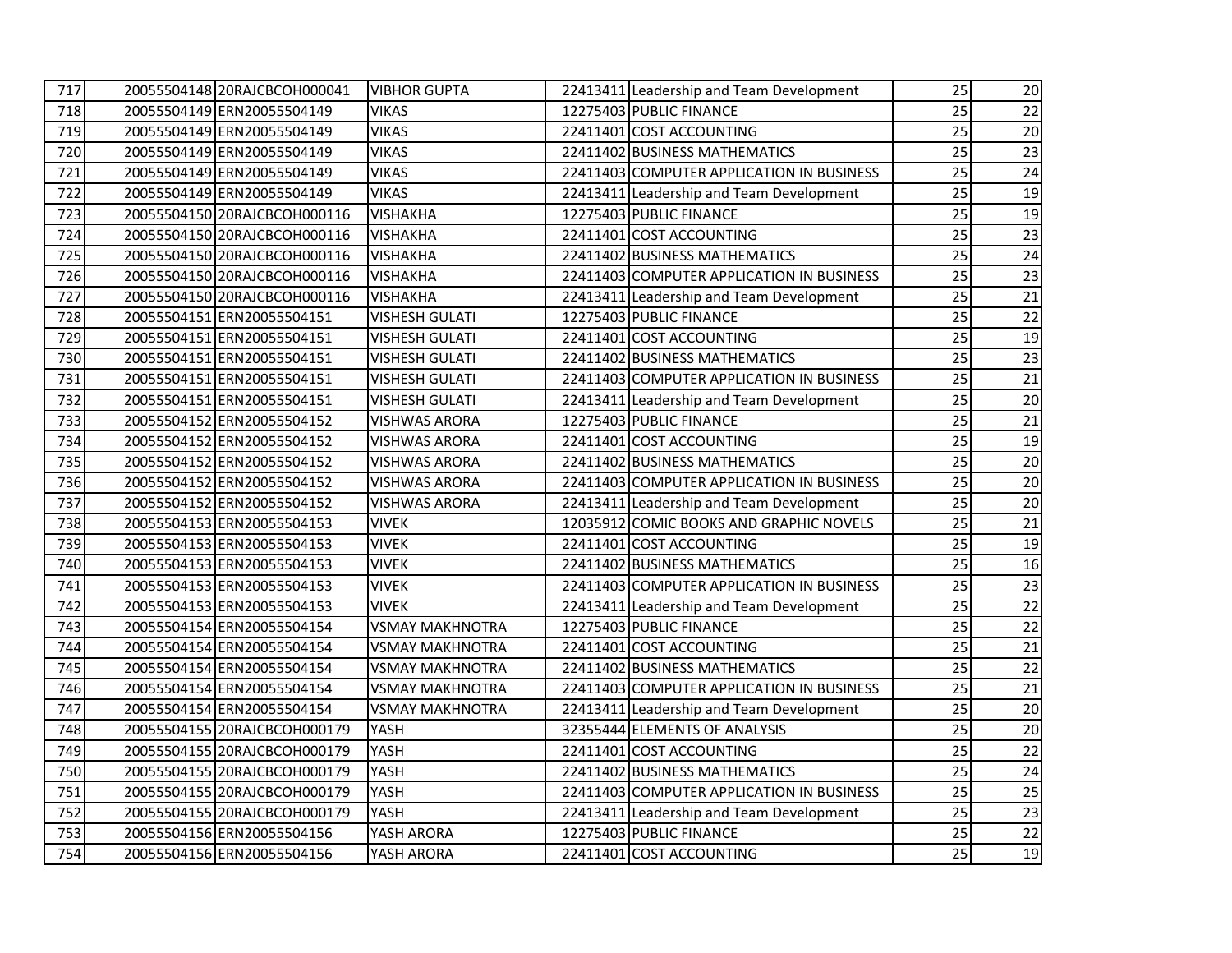| 755 | 20055504156 ERN20055504156   | YASH ARORA             | 22411402 BUSINESS MATHEMATICS             | 25 | 20          |
|-----|------------------------------|------------------------|-------------------------------------------|----|-------------|
| 756 | 20055504156 ERN20055504156   | YASH ARORA             | 22411403 COMPUTER APPLICATION IN BUSINESS | 25 | 19          |
| 757 | 20055504156 ERN20055504156   | YASH ARORA             | 22413411 Leadership and Team Development  | 25 | 20          |
| 758 | 20055504158 12RAJCBCOH000005 | YASH POPLI             | 12275403 PUBLIC FINANCE                   | 25 | 22          |
| 759 | 20055504158 12RAJCBCOH000005 | YASH POPLI             | 22411401 COST ACCOUNTING                  | 25 | 18          |
| 760 | 20055504158 12RAJCBCOH000005 | YASH POPLI             | 22411402 BUSINESS MATHEMATICS             | 25 | 21          |
| 761 | 20055504158 12RAJCBCOH000005 | YASH POPLI             | 22411403 COMPUTER APPLICATION IN BUSINESS | 25 | 20          |
| 762 | 20055504158 12RAJCBCOH000005 | YASH POPLI             | 22413411 Leadership and Team Development  | 25 | 20          |
| 763 | 20055504159 20RAJCBCOH000010 | YOGESH ARORA           | 12275403 PUBLIC FINANCE                   | 25 | 22          |
| 764 | 20055504159 20RAJCBCOH000010 | YOGESH ARORA           | 22411401 COST ACCOUNTING                  | 25 | 10          |
| 765 | 20055504159 20RAJCBCOH000010 | YOGESH ARORA           | 22411402 BUSINESS MATHEMATICS             | 25 | 23          |
| 766 | 20055504159 20RAJCBCOH000010 | YOGESH ARORA           | 22411403 COMPUTER APPLICATION IN BUSINESS | 25 | 20          |
| 767 | 20055504159 20RAJCBCOH000010 | YOGESH ARORA           | 22413411 Leadership and Team Development  | 25 | 20          |
| 768 | 20055504160 ERN20055504160   | <b>AARTI PRAJAPATI</b> | 12275403 PUBLIC FINANCE                   | 25 | 22          |
| 769 | 20055504160 ERN20055504160   | <b>AARTI PRAJAPATI</b> | 22411401 COST ACCOUNTING                  | 25 | 20          |
| 770 | 20055504160 ERN20055504160   | <b>AARTI PRAJAPATI</b> | 22411402 BUSINESS MATHEMATICS             | 25 | 21          |
| 771 | 20055504160 ERN20055504160   | <b>AARTI PRAJAPATI</b> | 22411403 COMPUTER APPLICATION IN BUSINESS | 25 | 22          |
| 772 | 20055504160 ERN20055504160   | <b>AARTI PRAJAPATI</b> | 22413411 Leadership and Team Development  | 25 | 21          |
| 773 | 20055504161 20RAJCBCOH000039 | <b>AMISHA SHARMA</b>   | 12275403 PUBLIC FINANCE                   | 25 | 22          |
| 774 | 20055504161 20RAJCBCOH000039 | <b>AMISHA SHARMA</b>   | 22411401 COST ACCOUNTING                  | 25 | 20          |
| 775 | 20055504161 20RAJCBCOH000039 | <b>AMISHA SHARMA</b>   | 22411402 BUSINESS MATHEMATICS             | 25 | 19          |
| 776 | 20055504161 20RAJCBCOH000039 | AMISHA SHARMA          | 22411403 COMPUTER APPLICATION IN BUSINESS | 25 | 21          |
| 777 | 20055504161 20RAJCBCOH000039 | AMISHA SHARMA          | 22413411 Leadership and Team Development  | 25 | 20          |
| 778 | 20055504162 20RAJCBCOH000012 | <b>ARYAN ARORA</b>     | 12275403 PUBLIC FINANCE                   | 25 | 22          |
| 779 | 20055504162 20RAJCBCOH000012 | <b>ARYAN ARORA</b>     | 22411401 COST ACCOUNTING                  | 25 | 13          |
| 780 | 20055504162 20RAJCBCOH000012 | <b>ARYAN ARORA</b>     | 22411402 BUSINESS MATHEMATICS             | 25 | 19          |
| 781 | 20055504162 20RAJCBCOH000012 | <b>ARYAN ARORA</b>     | 22411403 COMPUTER APPLICATION IN BUSINESS | 25 | 18          |
| 782 | 20055504162 20RAJCBCOH000012 | <b>ARYAN ARORA</b>     | 22413411 Leadership and Team Development  | 25 | 20          |
| 783 | 20055504163 ERN20055504163   | <b>Bhavye Gupta</b>    | 12275403 PUBLIC FINANCE                   | 25 | 22          |
| 784 | 20055504163 ERN20055504163   | <b>Bhavye Gupta</b>    | 22411401 COST ACCOUNTING                  | 25 | 20          |
| 785 | 20055504163 ERN20055504163   | <b>Bhavye Gupta</b>    | 22411402 BUSINESS MATHEMATICS             | 25 | $\mathbf 0$ |
| 786 | 20055504163 ERN20055504163   | <b>Bhavye Gupta</b>    | 22411403 COMPUTER APPLICATION IN BUSINESS | 25 | $\pmb{0}$   |
| 787 | 20055504163 ERN20055504163   | <b>Bhavye Gupta</b>    | 22413411 Leadership and Team Development  | 25 | 20          |
| 788 | 20055504164 ERN20055504164   | <b>CHANDAN MAHTO</b>   | 12275403 PUBLIC FINANCE                   | 25 | 22          |
| 789 | 20055504164 ERN20055504164   | <b>CHANDAN MAHTO</b>   | 22411401 COST ACCOUNTING                  | 25 | 19          |
| 790 | 20055504164 ERN20055504164   | <b>CHANDAN MAHTO</b>   | 22411402 BUSINESS MATHEMATICS             | 25 | 21          |
| 791 | 20055504164 ERN20055504164   | <b>CHANDAN MAHTO</b>   | 22411403 COMPUTER APPLICATION IN BUSINESS | 25 | 23          |
| 792 | 20055504164 ERN20055504164   | <b>CHANDAN MAHTO</b>   | 22413411 Leadership and Team Development  | 25 | 18          |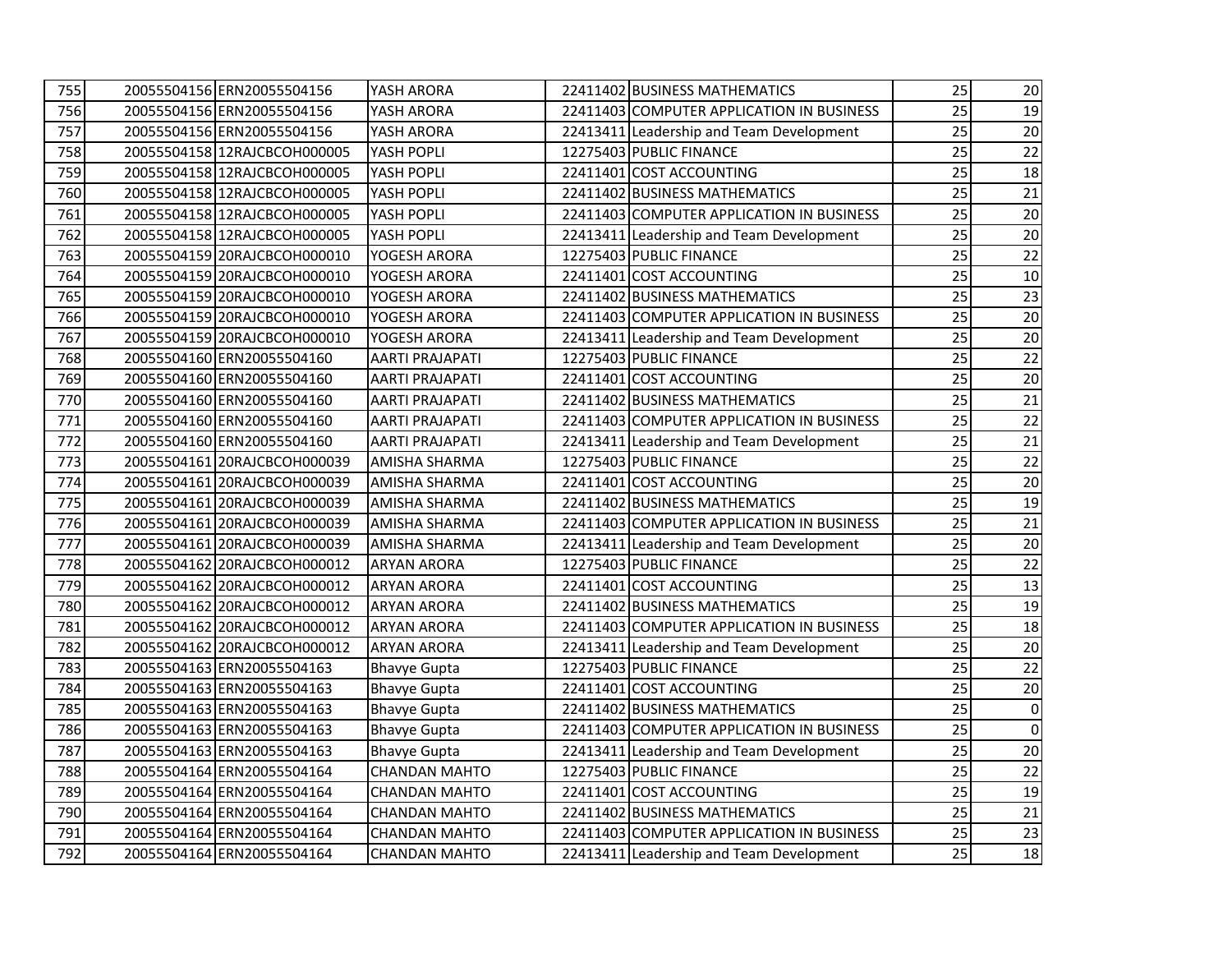| 793 | 20055504165 ERN20055504165   | <b>CHHAVI</b>            | 12275403 PUBLIC FINANCE                   | 25 | 22     |
|-----|------------------------------|--------------------------|-------------------------------------------|----|--------|
| 794 | 20055504165 ERN20055504165   | <b>CHHAVI</b>            | 22411401 COST ACCOUNTING                  | 25 | 21     |
| 795 | 20055504165 ERN20055504165   | <b>CHHAVI</b>            | 22411402 BUSINESS MATHEMATICS             | 25 | 22     |
| 796 | 20055504165 ERN20055504165   | <b>CHHAVI</b>            | 22411403 COMPUTER APPLICATION IN BUSINESS | 25 | 18     |
| 797 | 20055504165 ERN20055504165   | <b>CHHAVI</b>            | 22413411 Leadership and Team Development  | 25 | 20     |
| 798 | 20055504166 ERN20055504166   | <b>DEEPAK MAHESHWARI</b> | 12275403 PUBLIC FINANCE                   | 25 | 22     |
| 799 | 20055504166 ERN20055504166   | <b>DEEPAK MAHESHWARI</b> | 22411401 COST ACCOUNTING                  | 25 | 20     |
| 800 | 20055504166 ERN20055504166   | DEEPAK MAHESHWARI        | 22411402 BUSINESS MATHEMATICS             | 25 | 22     |
| 801 | 20055504166 ERN20055504166   | DEEPAK MAHESHWARI        | 22411403 COMPUTER APPLICATION IN BUSINESS | 25 | 20     |
| 802 | 20055504166 ERN20055504166   | <b>DEEPAK MAHESHWARI</b> | 22413411 Leadership and Team Development  | 25 | 19     |
| 803 | 20055504167 ERN20055504167   | <b>DEVENDER</b>          | 12275403 PUBLIC FINANCE                   | 25 | 22     |
| 804 | 20055504167 ERN20055504167   | <b>DEVENDER</b>          | 22411401 COST ACCOUNTING                  | 25 | 19     |
| 805 | 20055504167 ERN20055504167   | <b>DEVENDER</b>          | 22411402 BUSINESS MATHEMATICS             | 25 | $20\,$ |
| 806 | 20055504167 ERN20055504167   | <b>DEVENDER</b>          | 22411403 COMPUTER APPLICATION IN BUSINESS | 25 | 18     |
| 807 | 20055504167 ERN20055504167   | <b>DEVENDER</b>          | 22413411 Leadership and Team Development  | 25 | 20     |
| 808 | 20055504168 20RAJCBCOH000007 | <b>DHRUV MADAN</b>       | 12275403 PUBLIC FINANCE                   | 25 | 19     |
| 809 | 20055504168 20RAJCBCOH000007 | <b>DHRUV MADAN</b>       | 22411401 COST ACCOUNTING                  | 25 | 21     |
| 810 | 20055504168 20RAJCBCOH000007 | <b>DHRUV MADAN</b>       | 22411402 BUSINESS MATHEMATICS             | 25 | 19     |
| 811 | 20055504168 20RAJCBCOH000007 | <b>DHRUV MADAN</b>       | 22411403 COMPUTER APPLICATION IN BUSINESS | 25 | 18     |
| 812 | 20055504168 20RAJCBCOH000007 | DHRUV MADAN              | 22413411 Leadership and Team Development  | 25 | 20     |
| 813 | 20055504169 20RAJCBCOH000029 | <b>HARSH GUPTA</b>       | 12275403 PUBLIC FINANCE                   | 25 | 20     |
| 814 | 20055504169 20RAJCBCOH000029 | <b>HARSH GUPTA</b>       | 22411401 COST ACCOUNTING                  | 25 | 19     |
| 815 | 20055504169 20RAJCBCOH000029 | <b>HARSH GUPTA</b>       | 22411402 BUSINESS MATHEMATICS             | 25 | 0      |
| 816 | 20055504169 20RAJCBCOH000029 | <b>HARSH GUPTA</b>       | 22411403 COMPUTER APPLICATION IN BUSINESS | 25 | 0      |
| 817 | 20055504169 20RAJCBCOH000029 | <b>HARSH GUPTA</b>       | 22413411 Leadership and Team Development  | 25 | 20     |
| 818 | 20055504170 20RAJCBCOH000033 | <b>HARSHITA ARORA</b>    | 12275403 PUBLIC FINANCE                   | 25 | 21     |
| 819 | 20055504170 20RAJCBCOH000033 | <b>HARSHITA ARORA</b>    | 22411401 COST ACCOUNTING                  | 25 | 21     |
| 820 | 20055504170 20RAJCBCOH000033 | <b>HARSHITA ARORA</b>    | 22411402 BUSINESS MATHEMATICS             | 25 | 20     |
| 821 | 20055504170 20RAJCBCOH000033 | <b>HARSHITA ARORA</b>    | 22411403 COMPUTER APPLICATION IN BUSINESS | 25 | 20     |
| 822 | 20055504170 20RAJCBCOH000033 | <b>HARSHITA ARORA</b>    | 22413411 Leadership and Team Development  | 25 | 20     |
| 823 | 20055504171 20RAJCBCOH000023 | <b>HARSHUL MAGGON</b>    | 12275403 PUBLIC FINANCE                   | 25 | 22     |
| 824 | 20055504171 20RAJCBCOH000023 | <b>HARSHUL MAGGON</b>    | 22411401 COST ACCOUNTING                  | 25 | 21     |
| 825 | 20055504171 20RAJCBCOH000023 | <b>HARSHUL MAGGON</b>    | 22411402 BUSINESS MATHEMATICS             | 25 | 24     |
| 826 | 20055504171 20RAJCBCOH000023 | <b>HARSHUL MAGGON</b>    | 22411403 COMPUTER APPLICATION IN BUSINESS | 25 | 23     |
| 827 | 20055504171 20RAJCBCOH000023 | <b>HARSHUL MAGGON</b>    | 22413411 Leadership and Team Development  | 25 | 20     |
| 828 | 20055504172 ERN20055504172   | <b>ITOYL</b>             | 12275403 PUBLIC FINANCE                   | 25 | 23     |
| 829 | 20055504172 ERN20055504172   | <b>ITOYL</b>             | 22411401 COST ACCOUNTING                  | 25 | 19     |
| 830 | 20055504172 ERN20055504172   | <b>JYOTI</b>             | 22411402 BUSINESS MATHEMATICS             | 25 | 20     |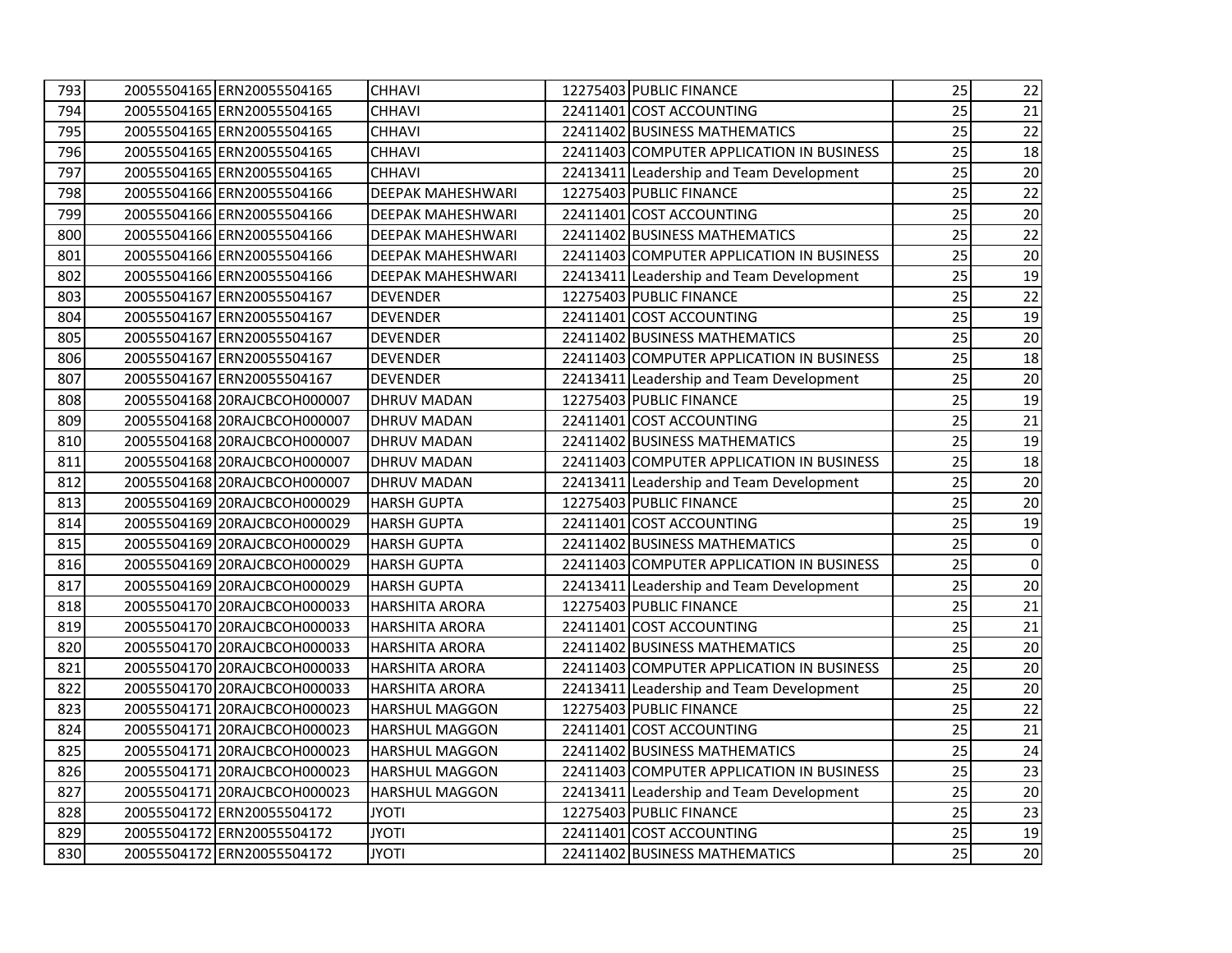| 831 | 20055504172 ERN20055504172   | <b>ITOYL</b>          | 22411403 COMPUTER APPLICATION IN BUSINESS | 25 | 22 |
|-----|------------------------------|-----------------------|-------------------------------------------|----|----|
| 832 | 20055504172 ERN20055504172   | <b>ITOYL</b>          | 22413411 Leadership and Team Development  | 25 | 21 |
| 833 | 20055504173 ERN20055504173   | <b>KARTIK MADAN</b>   | 22411401 COST ACCOUNTING                  | 25 | 20 |
| 834 | 20055504173 ERN20055504173   | <b>KARTIK MADAN</b>   | 12275403 PUBLIC FINANCE                   | 25 | 23 |
| 835 | 20055504173 ERN20055504173   | <b>KARTIK MADAN</b>   | 22411402 BUSINESS MATHEMATICS             | 25 | 0  |
| 836 | 20055504173 ERN20055504173   | <b>KARTIK MADAN</b>   | 22411403 COMPUTER APPLICATION IN BUSINESS | 25 | 8  |
| 837 | 20055504173 ERN20055504173   | <b>KARTIK MADAN</b>   | 22413411 Leadership and Team Development  | 25 | 20 |
| 838 | 20055504174 ERN20055504174   | <b>KOMAL</b>          | 12275403 PUBLIC FINANCE                   | 25 | 23 |
| 839 | 20055504174 ERN20055504174   | <b>KOMAL</b>          | 22411401 COST ACCOUNTING                  | 25 | 22 |
| 840 | 20055504174 ERN20055504174   | <b>KOMAL</b>          | 22411402 BUSINESS MATHEMATICS             | 25 | 23 |
| 841 | 20055504174 ERN20055504174   | <b>KOMAL</b>          | 22411403 COMPUTER APPLICATION IN BUSINESS | 25 | 24 |
| 842 | 20055504174 ERN20055504174   | <b>KOMAL</b>          | 22413411 Leadership and Team Development  | 25 | 20 |
| 843 | 20055504175 ERN20055504175   | <b>MANOHAR SINGH</b>  | 12275403 PUBLIC FINANCE                   | 25 | 23 |
| 844 | 20055504175 ERN20055504175   | <b>MANOHAR SINGH</b>  | 22411401 COST ACCOUNTING                  | 25 | 18 |
| 845 | 20055504175 ERN20055504175   | <b>MANOHAR SINGH</b>  | 22411402 BUSINESS MATHEMATICS             | 25 | 23 |
| 846 | 20055504175 ERN20055504175   | <b>MANOHAR SINGH</b>  | 22411403 COMPUTER APPLICATION IN BUSINESS | 25 | 23 |
| 847 | 20055504175 ERN20055504175   | <b>MANOHAR SINGH</b>  | 22413411 Leadership and Team Development  | 25 | 20 |
| 848 | 20055504176 ERN20055504176   | <b>NIKHIL SHARMA</b>  | 12275403 PUBLIC FINANCE                   | 25 | 23 |
| 849 | 20055504176 ERN20055504176   | <b>NIKHIL SHARMA</b>  | 22411401 COST ACCOUNTING                  | 25 | 15 |
| 850 | 20055504176 ERN20055504176   | <b>NIKHIL SHARMA</b>  | 22411402 BUSINESS MATHEMATICS             | 25 | 23 |
| 851 | 20055504176 ERN20055504176   | <b>NIKHIL SHARMA</b>  | 22411403 COMPUTER APPLICATION IN BUSINESS | 25 | 24 |
| 852 | 20055504176 ERN20055504176   | NIKHIL SHARMA         | 22413411 Leadership and Team Development  | 25 | 20 |
| 853 | 20055504177 ERN20055504177   | <b>NISSAR HUSSAIN</b> | 12035912 COMIC BOOKS AND GRAPHIC NOVELS   | 25 | 21 |
| 854 | 20055504177 ERN20055504177   | <b>NISSAR HUSSAIN</b> | 22411401 COST ACCOUNTING                  | 25 | 19 |
| 855 | 20055504177 ERN20055504177   | NISSAR HUSSAIN        | 22411402 BUSINESS MATHEMATICS             | 25 | 21 |
| 856 | 20055504177 ERN20055504177   | NISSAR HUSSAIN        | 22411403 COMPUTER APPLICATION IN BUSINESS | 25 | 20 |
| 857 | 20055504177 ERN20055504177   | <b>NISSAR HUSSAIN</b> | 22413411 Leadership and Team Development  | 25 | 21 |
| 858 | 20055504178 ERN20055504178   | Prachi Prasad         | 12035912 COMIC BOOKS AND GRAPHIC NOVELS   | 25 | 23 |
| 859 | 20055504178 ERN20055504178   | Prachi Prasad         | 22411401 COST ACCOUNTING                  | 25 | 20 |
| 860 | 20055504178 ERN20055504178   | Prachi Prasad         | 22411402 BUSINESS MATHEMATICS             | 25 | 19 |
| 861 | 20055504178 ERN20055504178   | Prachi Prasad         | 22411403 COMPUTER APPLICATION IN BUSINESS | 25 | 19 |
| 862 | 20055504178 ERN20055504178   | Prachi Prasad         | 22413411 Leadership and Team Development  | 25 | 20 |
| 863 | 20055504179 ERN20055504179   | <b>ROHIT GARG</b>     | 22411402 BUSINESS MATHEMATICS             | 25 | 12 |
| 864 | 20055504179 ERN20055504179   | <b>ROHIT GARG</b>     | 22411403 COMPUTER APPLICATION IN BUSINESS | 25 | 18 |
| 865 | 20055504179 ERN20055504179   | <b>ROHIT GARG</b>     | 22413411 Leadership and Team Development  | 25 | 20 |
| 866 | 20055504179 ERN20055504179   | <b>ROHIT GARG</b>     | 12275403 PUBLIC FINANCE                   | 25 | 21 |
| 867 | 20055504179 ERN20055504179   | <b>ROHIT GARG</b>     | 22411401 COST ACCOUNTING                  | 25 | 20 |
| 868 | 20055504180 20RAJCBCOH000028 | <b>TUSHAR BAJAJ</b>   | 12275403 PUBLIC FINANCE                   | 25 | 22 |